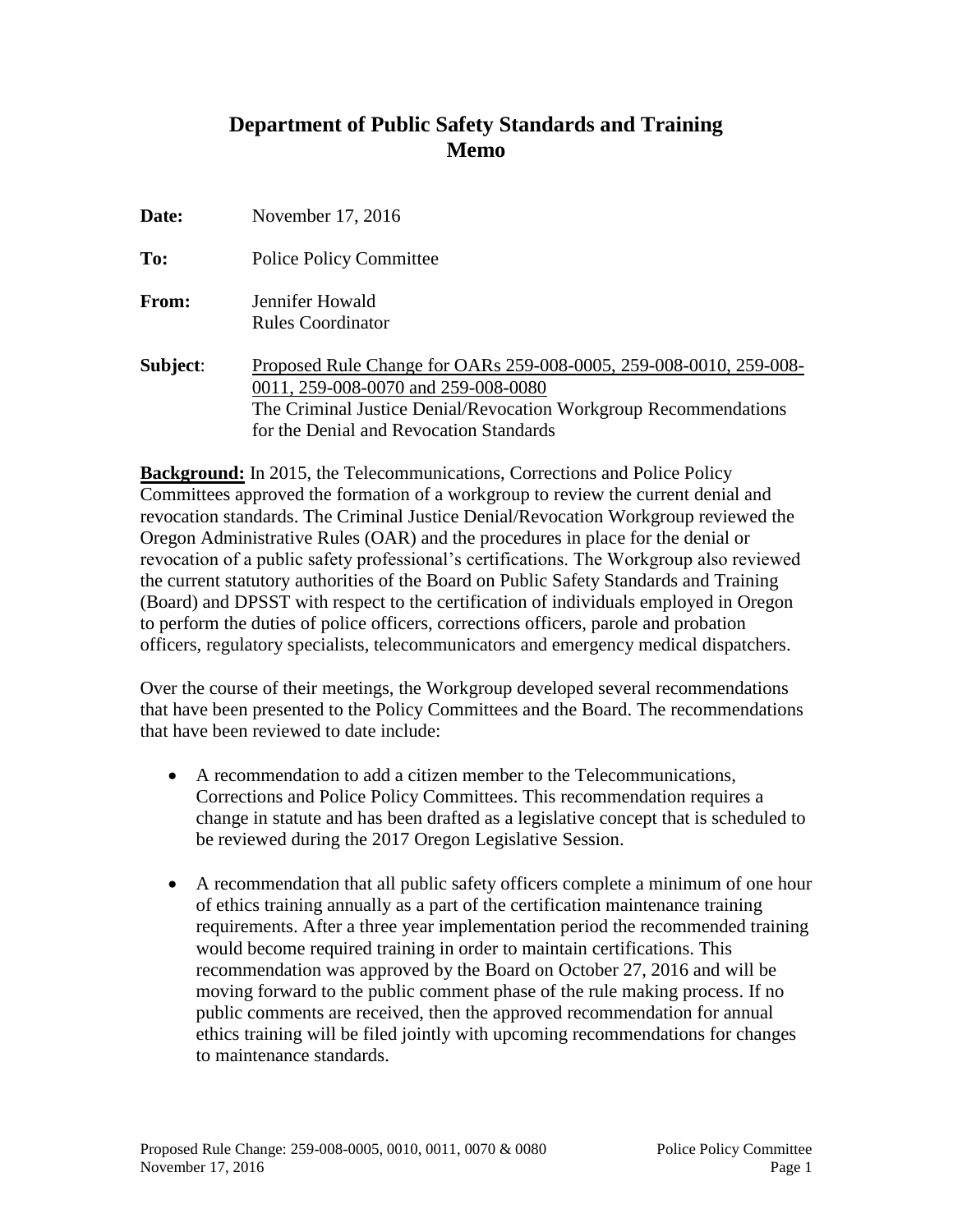- A requirement that the DPSST Form F4 (Personnel Action Report) must be signed by the Department Head or a currently certified public safety professional authorized by the department head. This recommendation was approved by the Board on October 27, 2016 and will be moving forward to the public comment phase of the rule making process. If no public comments are received, then the rule is expected to become permanent effective January 1, 2017.
- A requirement that all public safety professionals will be responsible for notifying DPSST if they are arrested. This is a change from the current requirement for a public safety professional to notify their employer of a conviction. This recommendation was reviewed by the Board on October 27, 2016. It was referred back to the Workgroup for additional consideration and has been addressed in the Workgroup's recommendations for the changes to OAR 259-008-0070.

# **Criminal Justice Denial/Revocation Workgroup Recommendations for the Denial and Revocation Standards**:

The draft language for OAR 259-008-0070 incorporates the complete efforts of the Workgroup to review and recommend changes regarding the denial and revocation process. Highlights of the Workgroup's recommendations include:

- Removal of the definitions section from the rule language
- Removal of the Mandatory and Discretionary lists of crimes
- Changes to the definition of discharge for cause as mandatory grounds for denial or revocation
- Changes to the definition of discretionary grounds for denial or revocation
- Changes to the definitions of the elements of misconduct Dishonesty, Disregard for the Rights of Others, Misuse of Authority, and Gross Misconduct
- Addition of Emergency Suspension of certifications in extreme circumstances
- Addition of Suspension of certifications as an alternative to revoking certifications
- Changes to the ineligibility periods that are determined for each denial, suspension, or revocation action
- Addition of the opportunity for the affected individual to make verbal statements to the Policy Committees
- Changes to the reconsideration of eligibility for certification after denial, suspension or revocation

The following summary outlines the implementation of the Workgroup's recommendations and changes that were made to the organization of the rule with the intention to improve the flow of the language and represent the linear process of denial, suspension or revocation for discretionary grounds.

**Section (1)** provides a purpose statement.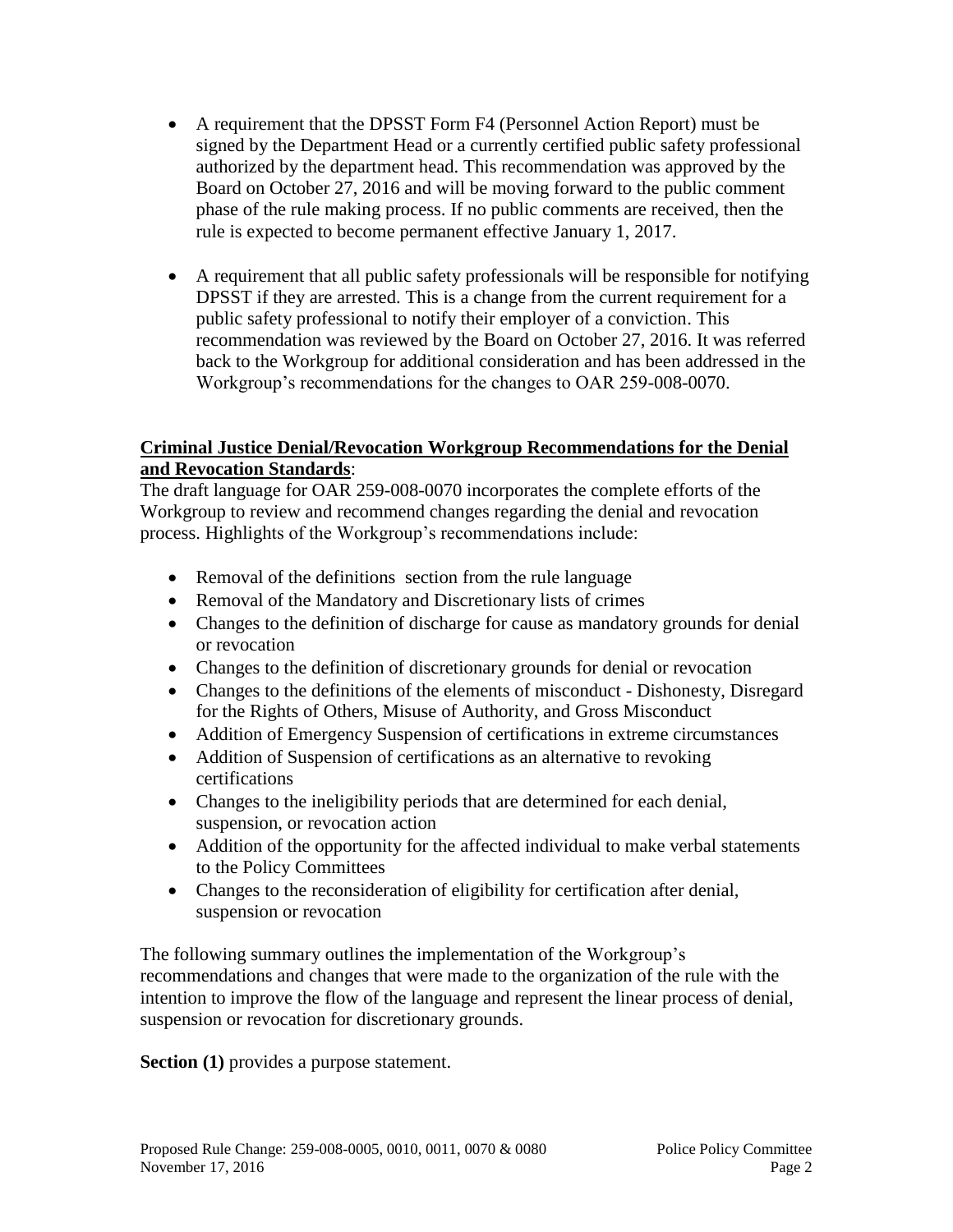**Content Deletion:** The definitions for Denial, Discretionary Misconduct and Revocation included in the current rule were deleted from the draft rule language. Denial and Revocation are considered to be commonly used terms that do not require a definition and the definition for Discretionary Misconduct references the definition provided later in the rule.

**Section (2)** addresses the **mandatory grounds** for denial or revocation of certifications. ORS 181A.640 requires that the Department deny or revoke certifications based on discharge for cause and provides that the Board shall adopt rules to specify which crimes and violations resulting in a conviction require the denial or revocation of certifications.

The current rule language defines discharge for cause as an employer initiated termination of employment involving dishonesty, disregard for the rights of others, gross misconduct, incompetence or misuse of authority. Upon notification of a discharge for cause, the Department makes a determination regarding the conduct and whether or not it meets the definition of discharge for cause and then proceeds with the revocation if the conduct meets the definition. An individual found to have been discharged for cause is revoked for life. There is no ineligibility period that they can satisfy and later become reemployed or recertified in Oregon as a public safety professional. This creates a disparity in the treatment of a professional standards case for an individual who resigns during or in lieu of termination. By resigning, the individual's professional standards case becomes discretionary and if revoked, they may reapply for eligibility for certification after satisfying an ineligibility period.

In recognition of the disparity, the Workgroup approved an amended definition of discharge for cause. The amended definition lists specific employment related behavior that, when occurring under the color of office, would warrant mandatory revocation of certifications.

In review of the current rules in place for the mandatory denial or revocation of certifications based on a conviction, the Workgroup recommended eliminating the list of mandatory crimes from the rule. The Workgroup agreed that having an inclusive list is problematic because use of a list inadvertently creates exclusions. They recommended maintaining the mandatory grounds for:

- Convictions of a felony or crime punishable by imprisonment for more than one year;
- Convictions involving unlawful use, possession, or manufacture of a controlled substance (excluding less than one ounce of marijuana prior to certification); and
- Convictions involving domestic violence.

The Workgroup recommended the addition of:

- Convictions involving child abuse that is domestic in nature; and
- Convictions requiring registration as a sex offender, regardless of when the conviction occurred.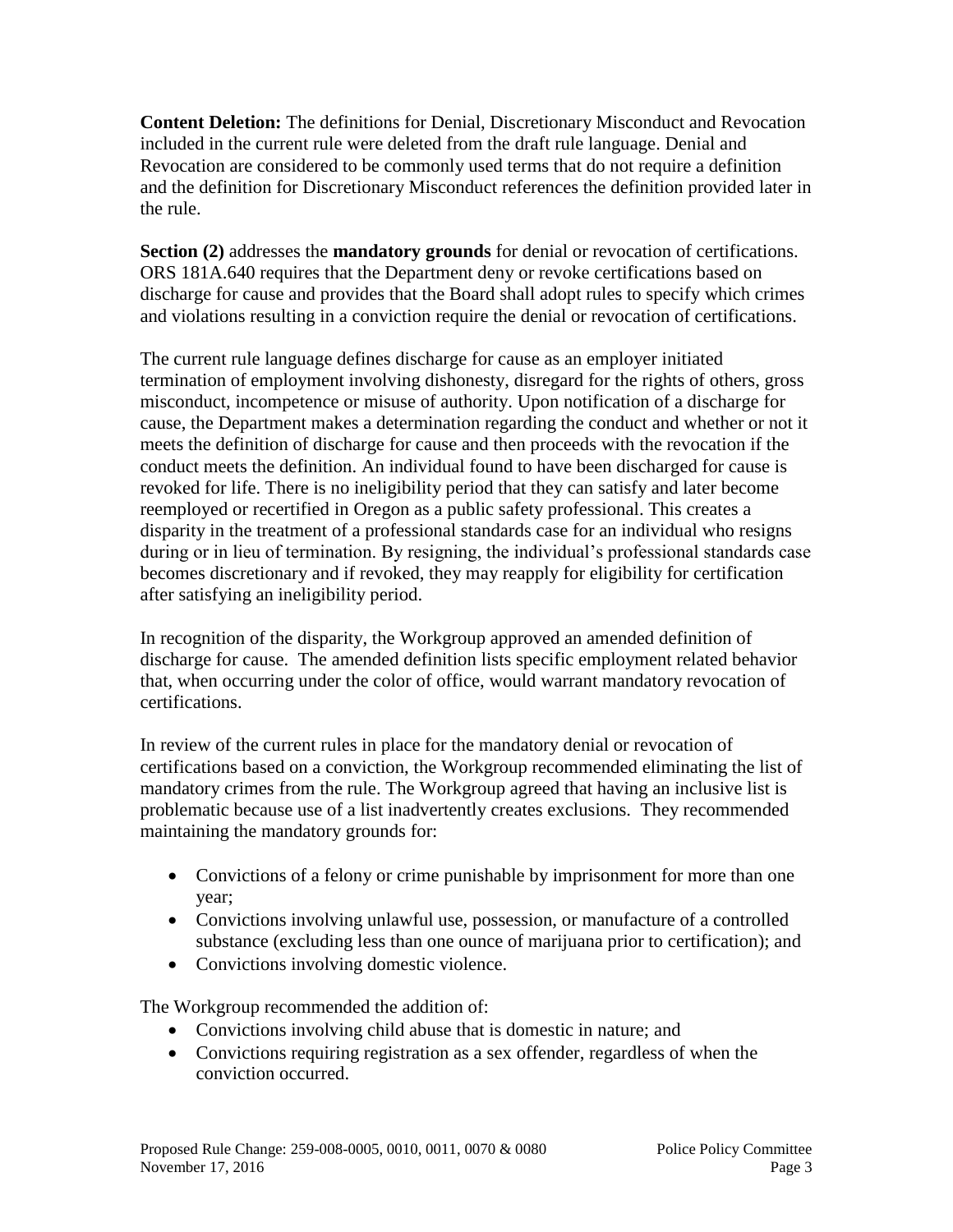The Workgroup also considered the requirement that Standards and Certification must take action on any conduct that requires mandatory denial or revocation regardless of when the conduct occurred and recommended maintaining this standard as it is currently in rule.

**Section (3)** provides draft language for the Workgroup's recommendation to establish an avenue for **emergency suspension** in cases of serious danger to public health and safety. The Workgroup's discussions identified that these situations would be extremely rare and the Department of Justice identified that the standard of serious danger to public health and safety for emergency suspension would be a high threshold to meet.

**Section (4)** addresses the **discretionary grounds** for denial, suspension or revocation of certifications. In consideration of the permanency of denial and revocation decisions, the challenges of ineligibility periods, and the current process for reconsideration after an ineligibility period, the Workgroup recommended including the option for suspension of an individual's certifications. The draft rule language incorporates suspension of certifications for discretionary misconduct that rises to the level to warrant action on the individual's certifications.

**Subsection (4)(a)** provides an amended **definition of misconduct for discretionary grounds**. The Workgroup recommended removing the discretionary crimes lists and their categorizations of the crimes. This recommendation resulted in the need for a definition of what constitutes misconduct that would need to be reviewed by the Policy Committees and the Board as discretionary disqualifying misconduct. The draft rule language defines misconduct as:

- Conduct that resulted in a criminal disposition for any offense other than convictions constituting mandatory grounds (This language becomes the replacement for the crimes list.)
- Conduct that includes any of the elements of Dishonesty, Disregard for the Rights of Others, Misuse of Authority; and Gross Misconduct
- Conduct that violates the standards of conduct for academy training or fails to meet the minimum standards of employment, training or certification established by rules.
- Falsification of any information submitted to the Board or Department (Same as current rule)
- A police officer's failure to attend at least one session with a mental health professional…as required by ORS 181A.790 (Same as current rule)

The Workgroup discussed at length the need to consider more than just dispositions that resulted in convictions. By consensus, the Workgroup agreed that judgments resulting in dispositions other than convictions were relevant to making a determination of whether or not an individual violated moral fitness standards set by the Board.

The final recommendation incorporated the consideration the additional dispositions of violation, adjudication, a plea of guilty or no contest, or a finding of guilty except for insanity or its equivalent. Providing this language regarding offenses and dispositions in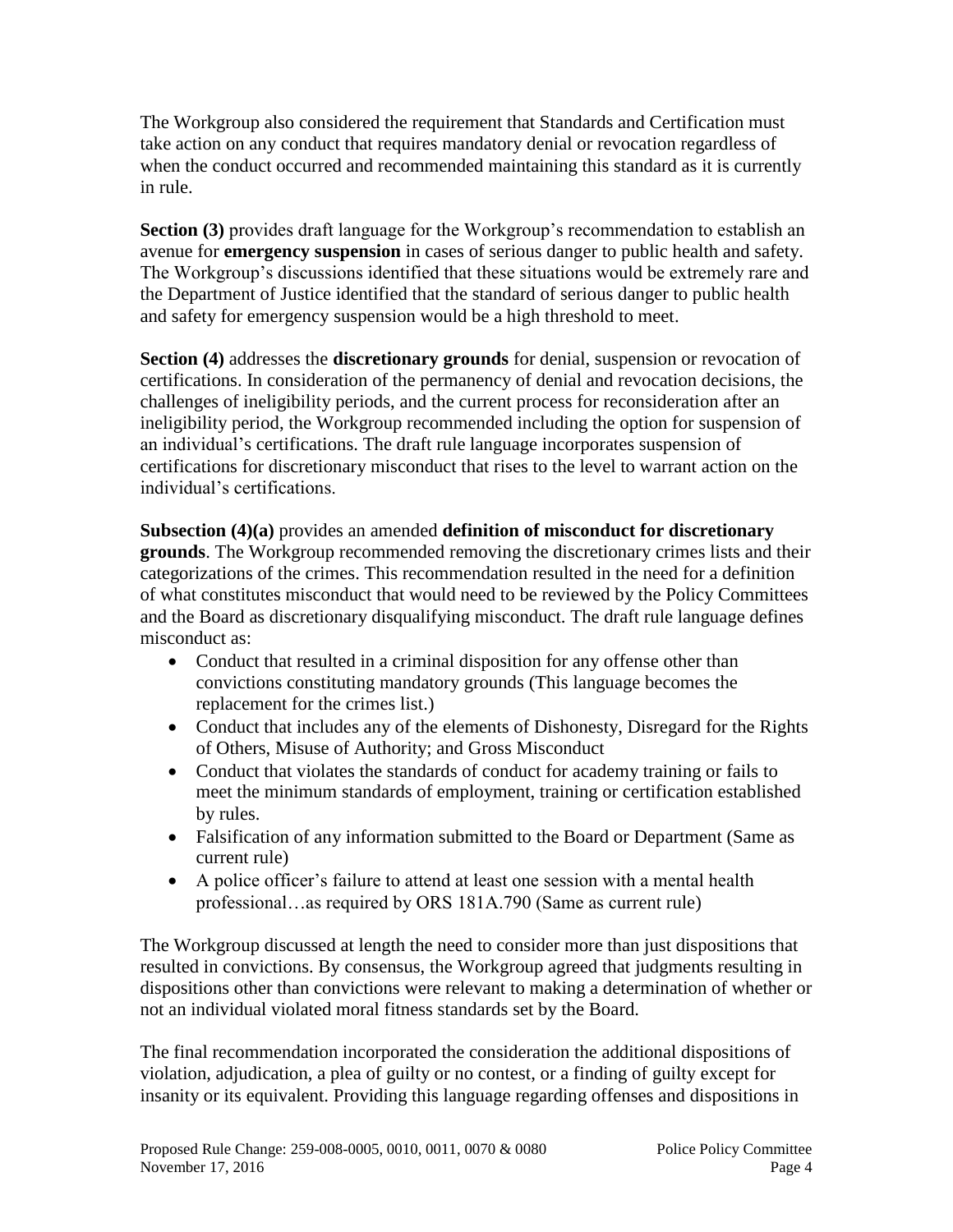this section allows for the use of the term "criminal disposition" throughout the rule, eliminating the need to repeat each of the dispositions and the jurisdiction for each offense defined by discretionary grounds for denial, suspension and revocation.

**Subsection (4)(b)** provides the **triggers that will initiate a professional standards case** based upon receipt of information that would lead an objectively reasonable person to conclude that a violation of Board established standards may have occurred. The triggers include:

- Notification of an arrest<sup>\*</sup>, a criminal citation to appear or its equivalent, a conviction, or other criminal disposition
- Notification of a non-voluntary separation of employment from a certifiable position, or
- Complaints.

\*In recognition that the Workgroup has reviewed and approved the addition of language that adds "a criminal citation to appear or its equivalent" to the draft of OAR 259-008- 0070, DPSST staff will amend the language that was drafted to incorporate the Workgroup's original recommendation to change notification of conviction to notifications of arrest. The notification of arrest draft rule language for OAR 259-008- 0010, 259-008-0011, 259-008-0075 and 259-008-0080 will be amended throughout to read as follows:

(5) Notification of Arrest or Criminal Citation to Appear. A [law enforcement officer/telecommunicator/ emergency medical dispatcher/instructor] who is arrested, or receives a criminal citation to appear or its equivalent, for any offense punishable as a crime must notify the Department within five business days. Notification must be in writing and include the date of the arrest or citation, the location of the arrest or citation, the reason for the arrest or citation and the arresting or citing agency.

If each Policy Committee recommends the draft rule language for OAR 259-008-0070, as presented here, to the Board then DPSST staff will resubmit the changes for notification of arrest or criminal citation, as provided above, for OAR 259-008-0010, 259-008-0011, 259-008-0075 and 259-008-0080 to the Board at the January 26, 2017 meeting.

**Subsection (4)(c)** establishes how **complaints** will be reviewed. When a complaint is received regarding a currently employed individual, DPSST will work with the employing agency to determine if there is a reasonable basis to proceed with a professional standards case. The complaint will be forwarded to the employer for review.

The department will defer any further investigation, discipline or remedy to the employing agency. The employer will be required to respond to the Department that the complaint has been reviewed.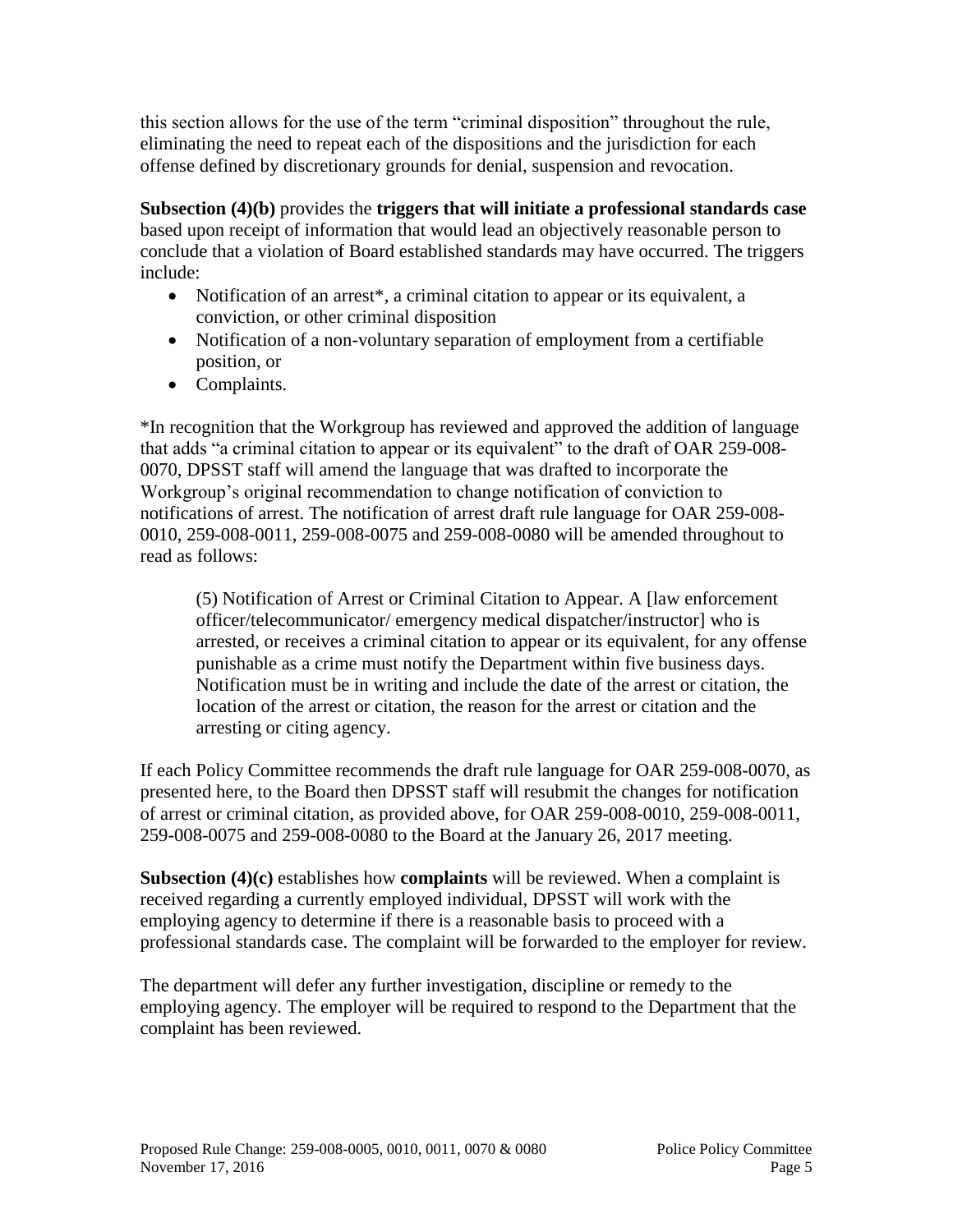DPSST would take no further action on the complaint after receiving the employer's notification that the complaint has been reviewed and handled as dictated by the employing agency.

Should the complaint subsequently result in a non-voluntary separation of employment or a criminal disposition, DPSST may open a professional standards case on the public safety professional based on the resulting separation or disposition.

Complaints against an individual who is not currently employed, complaints where the employer is non-responsive to the Department and complaints made against public officials serving as public safety professionals, may be presented to a Policy Committee for a disposition on what action to take, up to an investigation conducted by Standards and Certification.

**Subsection (4)(d)** outlines guidelines for DPSST to **administratively close** a professional standards case. Administrative closure for these reasons will not require review by a Policy Committee. Standards and Certification will administratively close:

- Any case involving a criminal disposition that occurred prior to January 1, 2001.
- Any case based on a criminal disposition that was reviewed by Standards and Certification or the Board under the standards in place prior to  $\text{April 1, } 2017^*$  and determined to not meet the statutory and administrative rule requirements for denial, suspension or revocation under previous administrative rules.
- Any deferred adjudications in which the only charge is for ORS 813.010 (Driving Under the Influence of Intoxicants) upon confirmation of dismissal.

NOTE: A Policy Committee and the Board may still consider a criminal disposition that was administratively closed for any of the above reasons as an aggravating factor in a separate disciplinary investigation.

\*April 1, 2017 has been included as the projected implementation date of the recommended changes for OAR 259-008-0070. The date is subject to change based on the requirements and timelines associated with the review of the draft language by each criminal justice policy committee and the Board as well as the rulemaking process.

**Subsection (4)(e)** addresses the process of the **review of a professional standards case by Standards and Certification** to make a determination to present the case to a Policy Committee and the Board.

The Workgroup identified that the workload would be prohibitive if every instance of misconduct needed to be reviewed by a Policy Committee. However, to ensure transparency of an administrative closure process for misconduct that may constitute a violation of statutory and administrative rule requirements, the Workgroup requested that Standards and Certification establish a consent agenda of all the recommended administrative closures for review by each criminal justice discipline's Policy Committee.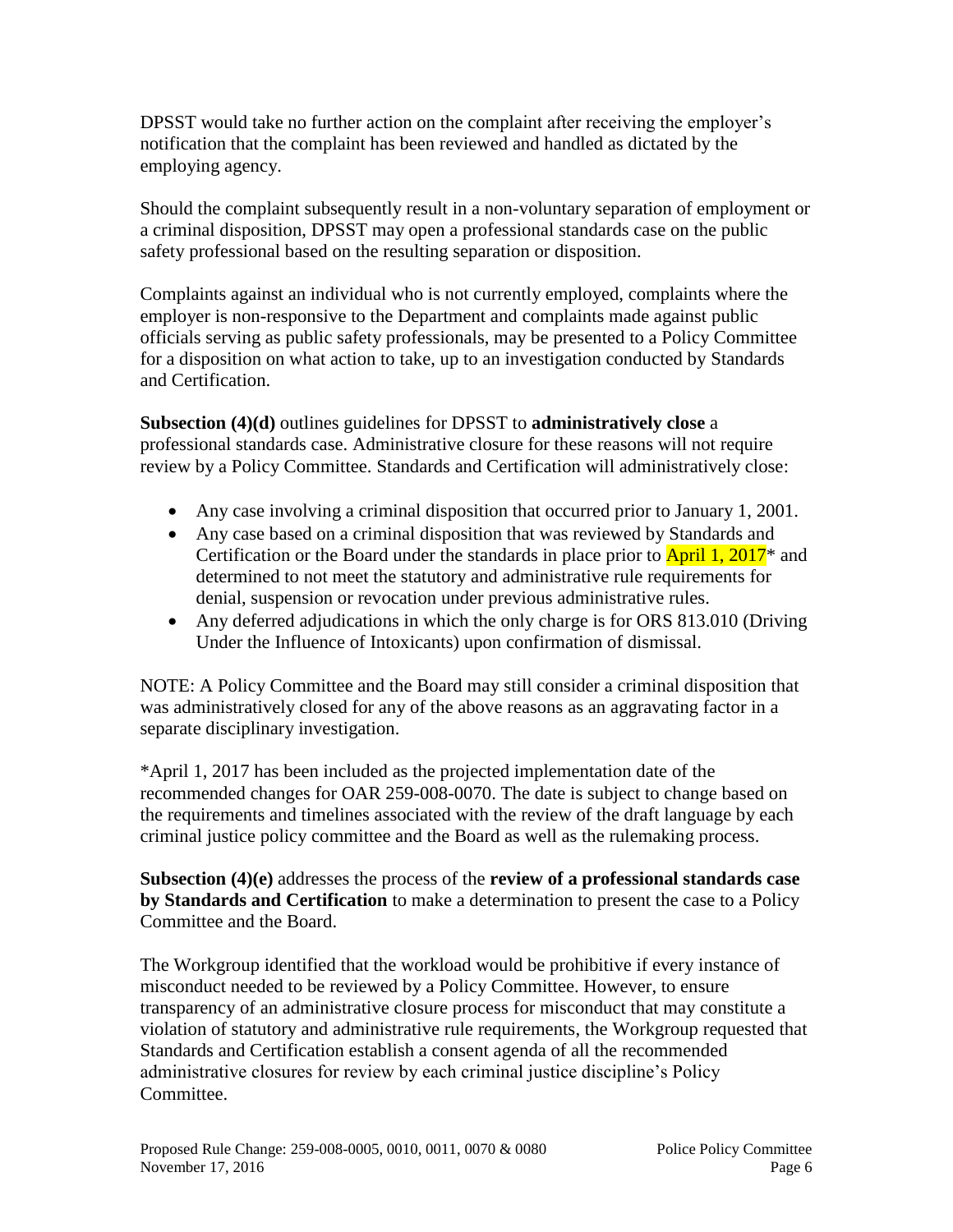The draft consent agenda prepared for the Workgroup has been included as Attachment A. This is a sample and may be formatted differently upon implementation of the rule changes.

Policy Committee members would have the opportunity to review the recommendations and determine if there were any concerns about the misconduct recommended for administrative closure or any disagreements with the recommendation to administratively close a professional standards case. Recommendations could be pulled from the consent agenda for additional information and discussion, up to and including a Policy Committee's request to review the professional standards case through the discretionary process at a later Policy Committee meeting.

The guidelines established for the recommendation to administratively close a professional standards case include:

- Conduct that does not meet the requirements for denial, suspension or revocation,
- A criminal disposition where:

or

- o the disposition occurred 7 years or more prior to employment as a public safety professional
- o the disposition represents the only criminal disposition
- o the conduct did not include dishonesty or deceit
- o the individual is no longer on a form of court ordered supervision, and
- o the individual does not have any unpaid restitution, fines or fees resulting from the criminal disposition.

**Paragraph (4)(e)(E)** states that when a professional standards case is reviewed by a policy committee, the affected individual has **the opportunity to submit mitigation** for the Policy Committee and the Board to review.

The current process already allows for the individual to submit written statements or documentation. The Workgroup recommended the addition of the opportunity for an affected individual to make verbal, in person statements to the Policy Committee.

The guidelines established for this opportunity include making arrangements in advance and adhering to a maximum of 5 minutes of verbal statements. The verbal statements may be made by a representative of the affected individual. There will not be a question and answer period. The individual may choose to provide verbal statements, written statements or documentation, or both.

**Subsection (4)(f)(A)** addresses the process of the **review of a professional standards case by a Policy Committee and the Board** to make a determination on whether or not the misconduct rises to the level to warrant denial, suspension or revocation of certifications.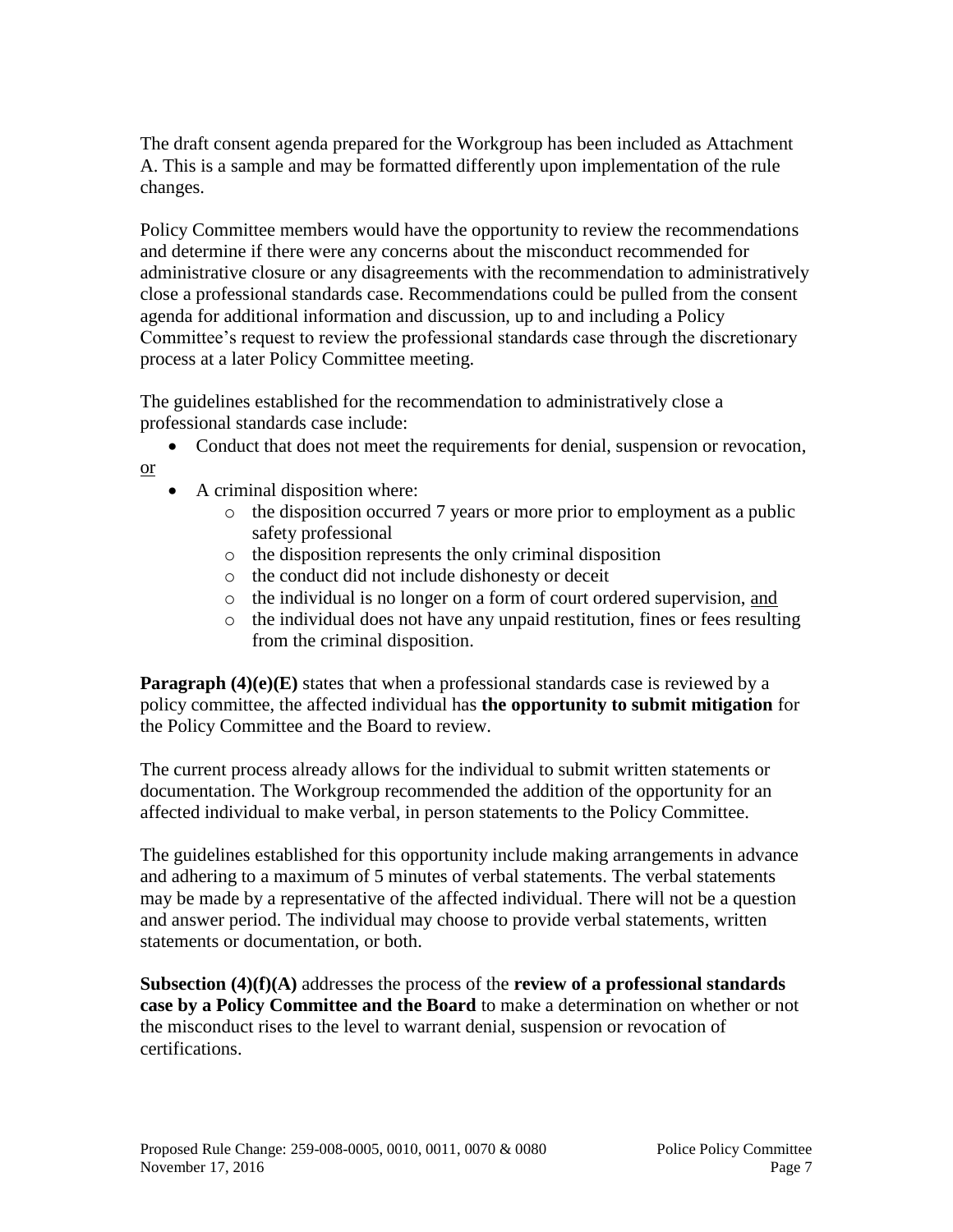The first determination that a Policy Committee and the Board must make is whether or not the misconduct demonstrates an individual's lack of moral fitness by identifying if the conduct the individual engaged in includes any of the elements of Dishonesty, Disregard for the Rights of Others, Misuse of Authority, or Gross Misconduct. Review of the misconduct by the Policy Committee and the Board may identify one element, more than one element, or no elements.

The Workgroup held extensive discussions regarding the definitions of these elements. They recommended that the definitions be amended for clarity and specifically eliminate the redundancy of the definitions used for gross misconduct and misconduct in current administrative rule. The following chart provides a side by side comparison to the current rule definitions and the draft rule language.

| <b>Current Rule Definition</b>                 | <b>Draft Rule Definition</b>                  |
|------------------------------------------------|-----------------------------------------------|
| Dishonesty: Includes untruthfulness,           | Dishonesty: Includes conduct that is          |
| dishonesty by admission or omission,           | knowingly dishonest and includes              |
| deception, misrepresentation, falsification    | untruthfulness, dishonesty by admission or    |
|                                                | omission, deception, misrepresentation,       |
|                                                | falsification or reckless disregard for the   |
|                                                | truth;                                        |
| Disregard for the Rights of Others:            | Disregard for the Rights of Others:           |
| Includes violating the constitutional or civil | Includes conduct that knowingly violates      |
| rights of others, and conduct demonstrating    | the constitutional or civil rights of others; |
| a disregard for the principles of fairness,    |                                               |
| respect for the rights of others, protecting   |                                               |
| vulnerable persons, and the fundamental        |                                               |
| duty to protect or serve the public            |                                               |
| Misuse of Authority: Includes abuse of         | Misuse of Authority: Includes the use or      |
| public trust, obtaining a benefit, avoidance   | attempt to use one's position to obtain a     |
| of detriment, or harming another, and          | benefit, avoid a detriment, or harm another   |
| abuses under the color of office               | while acting under the color of office;       |
| Gross Misconduct: Means an act or failure      | Gross Misconduct: Includes behavior that      |
| to act that creates a danger or risk to        | deliberately or recklessly disregards the     |
| persons, property, or to the efficient         | law, threatens persons or property or the     |
| operation of the agency, recognizable as a     | efficient operations of any agency;           |
| gross deviation from the standard of care      |                                               |
| that a reasonable public safety professional   |                                               |
| would observe in a similar circumstance        |                                               |
| Misconduct: Misconduct includes conduct        | <b>Removed-Combined with Gross</b>            |
| that violates the law, practices or standards  | misconduct as "disregards the law"            |
| generally followed in the Oregon public        |                                               |
| safety profession. By definition, all          |                                               |
| criminal convictions meet the definition of    |                                               |
| Misconduct within this category                |                                               |
| Insubordination: Includes a refusal by a       | Removed-Determined to be related more to      |
| public safety professional to comply with a    | job competency than to moral fitness          |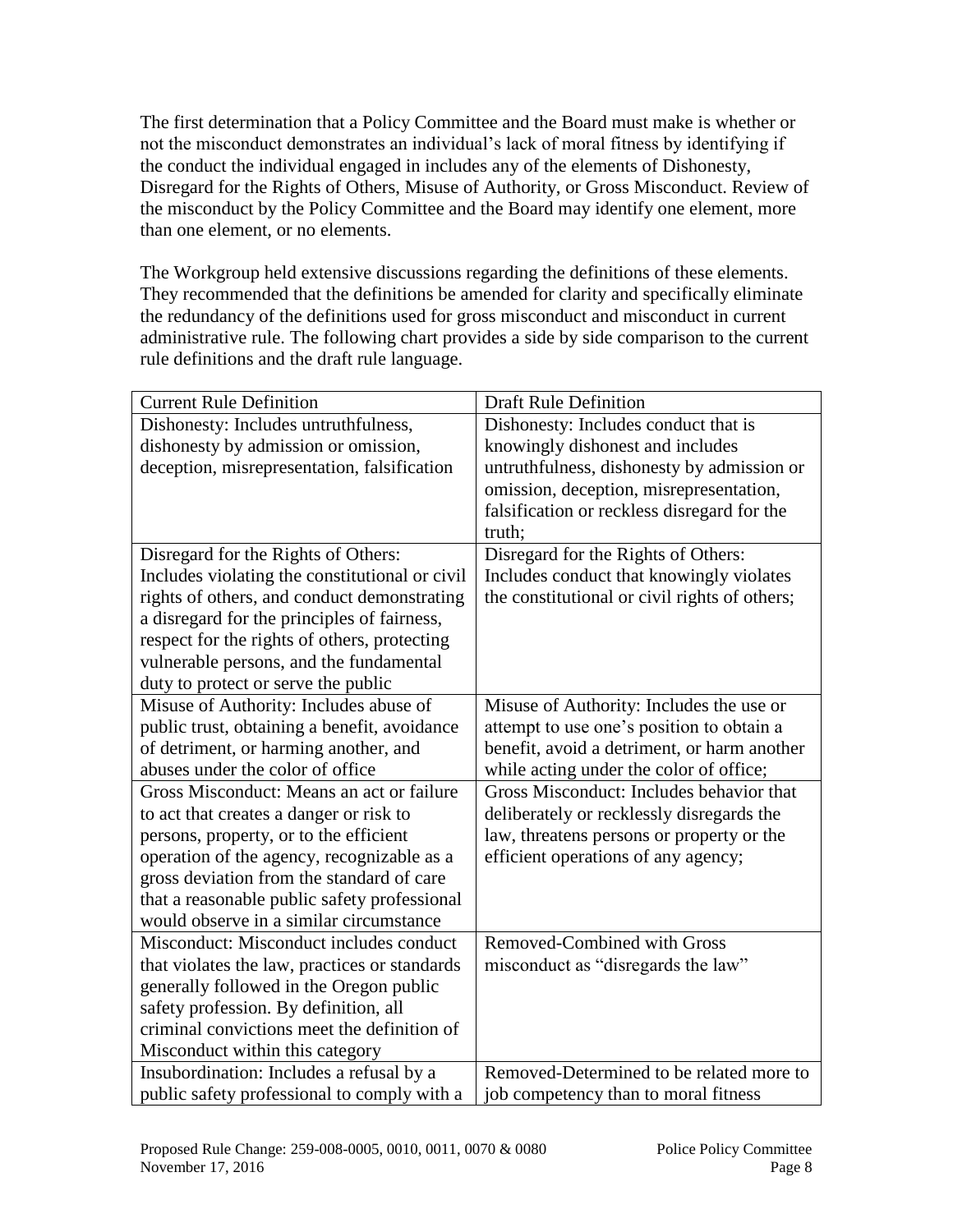| rule or order, where the order was            |  |
|-----------------------------------------------|--|
| reasonably related to the orderly, efficient, |  |
| or safe operation of the agency, and where    |  |
| the public safety professional's refusal to   |  |
| comply with the rule or order constitutes a   |  |
| substantial breach of that person's duties    |  |

**Subsection (4)(f)(B)** outlines the **review and identification of aggravating and mitigating circumstances**. The Workgroup wanted to ensure that aggravating and mitigating circumstances were reviewed similarly from case to case. Based on a recommendation by the Workgroup, DPSST staff will include responses to the established list of aggravation and mitigations questions within each staff report when presenting a professional standards case to the Policy Committee and the Board. See Attachment B for a sample.

The Policy Committee will review these circumstances and also identify additional aggravating and mitigating circumstances, including the review of a public safety professional's written or verbal evidence submitted as supporting documentation for mitigation of the conduct under review.

**Subsection (4)(f)(C)** provides the recommended guidelines for the minimum and maximum ranges on the **lengths of ineligibility** based on the elements identified in the individual's conduct that were determined to warrant denial, suspension or revocation of certifications, after the consideration of the totality of the case.

This subsection also outlines the application of an ineligibility period. The current language for OAR 259-008-0070 (7)(e) states that the length of ineligibility for training or certification based on a conviction begins on the date of conviction. This provision has been modified in the draft rule language to state that the first day of the ineligibility period is the date that the judgment of the disposition was entered.

Because of the implication of making moral fitness determinations on past behaviors, Staff and DOJ recommend maintaining this standard.

Based on the intention of the language regarding ineligibility periods beginning on the date of judgement, DPSST staff added similar draft language for non-voluntary separations of employment in recognition that Staff and Policy Committee workloads may impact the timeliness of review.

NOTE: This means that some cases reviewed by the Policy Committee and determined to be ineligible may have satisfied the ineligibility period by the time the Final Order becomes final based on the lapse of time between the conviction, or the separation of employment, and the review of the professional standards case. Staff will prepare the Final Orders accordingly in these situations.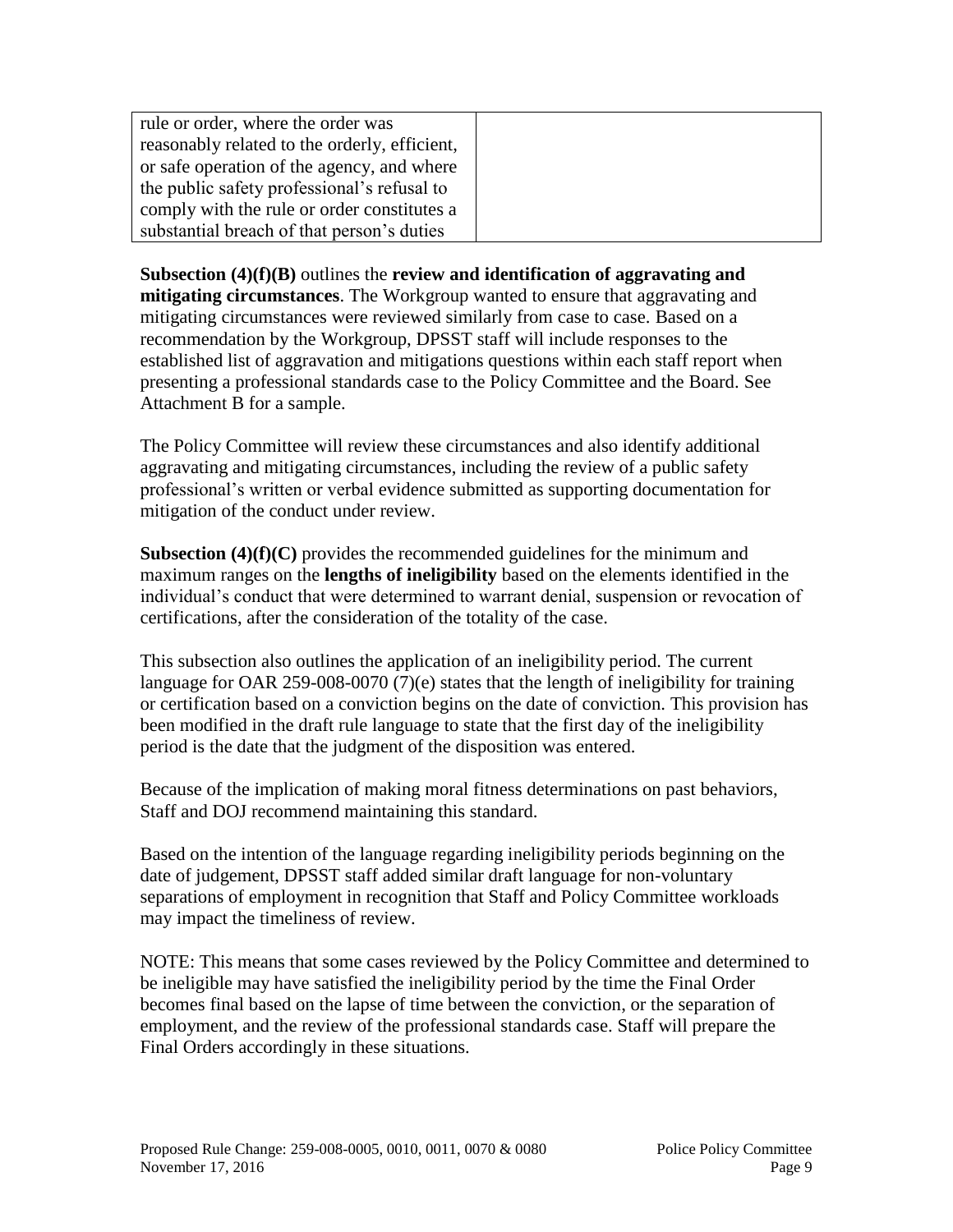**Subsection**  $(4)(g)$  recognizes that any decision to deny, suspend or revoke certifications is administered through the contested case process. The only change within this subsection was the addition of the option for suspension.

**Subsections (4)(h)-(j)** describe the outcome of a certification once the determination has been made that the conduct reviewed includes any of the elements that indicate a violation of moral fitness and an ineligibility period has been determined. The Workgroup recommendation was to use the ineligibility period to determine whether a public safety professional's certifications are suspended or revoked.

If the professional standards case originated from an application for training or certification then the individual would be denied for the ineligibility period established by the Board and the Policy Committee. If the individual also held additional public safety professional certifications those certifications would be suspended or revoked as well.

An ineligibility period of 3-5 years would be treated as suspension of the individual's certifications. While the suspension period would always appear on the individual's DPSST training record, it could still be considered a temporary status. Upon return to a certifiable position, the certification would be considered lapsed and the individual would need to meet employment, training and certification requirements to reactivate their certifications.

An ineligibility period of more than 5 years would be treated as a revocation of the individual's certifications. The revocation of a certification would always appear on the individual's DPSST training record and would be considered a permanent status. Upon return to a certifiable position, the individual would need to meet employment, training and certification requirements and apply for new certifications.

Reference Attachment C for samples of how a suspension or a revocation may appear as viewed in a DPSST training record or a Snapshot view of the record.

**Subsection (4)(k)** addresses an individual's **eligibility for certification** after satisfying the ineligibility period for a denial, suspension or revocation.

The Workgroup discussed at length the current requirements for reconsideration. The current rule requires that an individual submit a request to be reviewed by the Policy Committee and the Board for an eligibility determination. The Policy Committee and the Board would review the request with any supporting documentation provided, weigh aggravation and mitigation, and make a recommendation regarding the individual's eligibility to reapply for certification. If the Policy Committee and the Board determine that the factors that originally resulted in denial or revocation have not been satisfactorily mitigated, then the individual must remain ineligible to apply for certification.

The Workgroup's discussions identified that when an individual wants to return to a certifiable position they want to know that they will be able to apply for employment and conversely, when an employer receives an application from an individual whose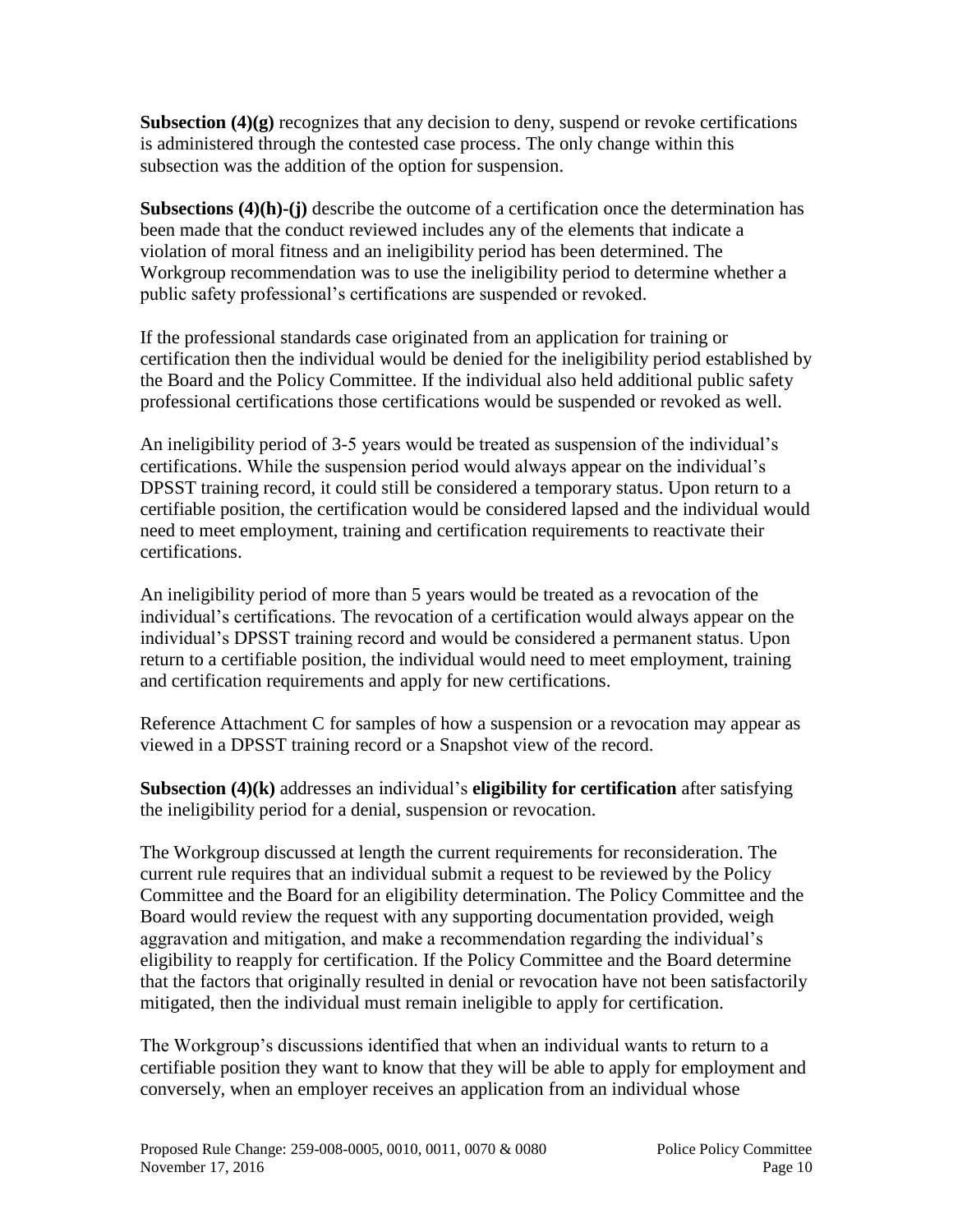certifications have been denied, suspended or revoked that they will be able to hire someone who is eligible for certification. Attempting to preserve recognition of each need created a circular set of responsibilities that seemed contradictory. (Which should come first, the employer who wants to hire an applicant recommending that the individual be eligible for certification or should the applicant be able to show the employer that they are eligible to pursue certification?)

The outcome of the Workgroup's discussions resulted in the recommendation to treat the satisfaction of the ineligibility period as the basis for eligibility to reapply for employment and certification. With this recommendation, no further review of the original conduct resulting in the denial, suspension or revocation would be required prior to reemployment and because the ineligibility period has been satisfied, the conduct that initiated the denial, suspension or revocation would not be cause to deny new applications.

An individual's DPSST record will reflect the expiration date of the ineligibility period. Reference Attachment C as a sample.

Any time an individual returns to a certifiable position after a denial, suspension or revocation, they must meet the minimum employment, training and certification standards.

**Content Deletion:** The following language exists in current rule. This allows for a person to request eligibility if the denial/revocation standard changes or if a judgment is changed or expunged.

The Board may reconsider any mandatory conviction which subsequently becomes a conviction constituting discretionary disqualifying misconduct, upon the request of the public safety professional.

The Workgroup approved deletion of this language in recognition that, at the time of the denial or revocation, the conduct that resulted in denial or revocation constituted mandatory grounds. The individual was considered to have violated the standards at that time and to consider that they may not any longer contradicts the intent of the rule language that states that:

Standards and Certification must take action on any conduct that has been determined to be a mandatory disqualifier regardless of when the conduct occurred unless Standards and Certification, or the Board, has previously reviewed the conduct and determined the conduct not to be disqualifying under a previous set of standards.

Any application for training or certification submitted by an individual whose certifications have been denied or revoked for mandatory grounds as defined in subsection (2) (a) of this rule will be denied pursuant to section (6) of this rule.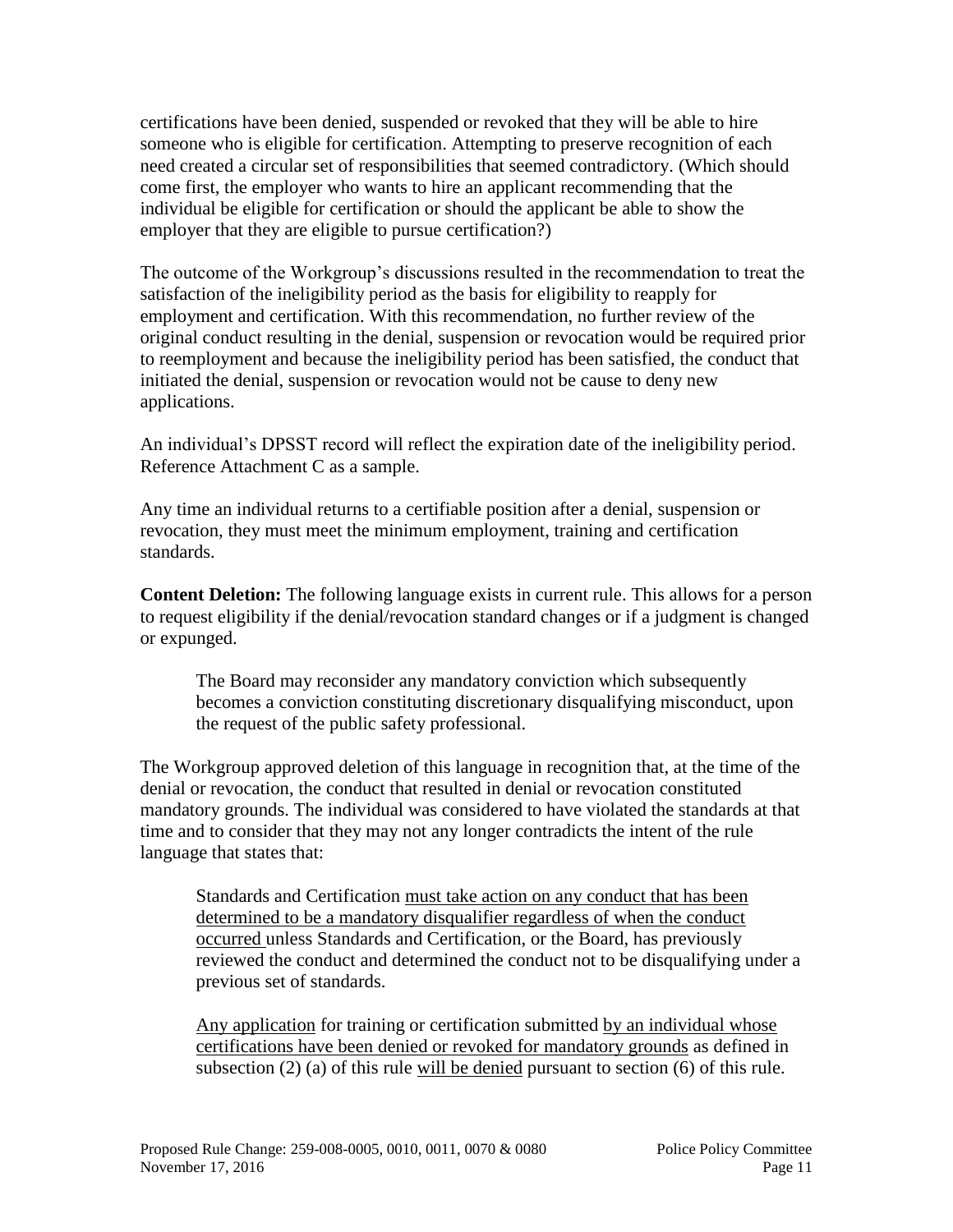**Section (5)** includes the addition of language regarding suspension pertaining to the **scope** of action on an individual's certifications.

**Section (6)** outlines the **contested case process**. The draft language amends the Stipulated Order to reflect a voluntary agreement to permanently revoke all certifications in lieu of their professional standards case being reviewed by a Policy Committee and the Board, and the right to a hearing is waived.

**Subsection (6)(e)** includes an addition prohibiting an administrative law judge from adjusting an ineligibility period, established by the Board, during the contested case hearing process. Though it is clear that the authority to establish ineligibility periods lies with the Board, it is not uncommon for administrative law judges to attempt to adjust these periods based on their opinions resulting in Proposed Orders having to be amended and presented to the Policy Committee and Board before becoming final.

**Subsection (6)(g)** includes new language to recognize a process for **surrender of certifications**. Inclusion of this language sets the standard that while an individual may voluntarily surrender their certifications, DPSST may still obtain further information from the employer or conduct an investigation to determine if the individual may have violated the moral fitness standard prior to DPSST accepting the surrender.

# **DPSST Staff's Supporting Recommendations:**

OARs 259-008-0005, 259-008-0010, 259-008-0011 and 259-008-0080 have been included in this proposed rule change based on the references that connect these rules to OAR 259-008-0070 and the denial, suspension and revocation standards.

DPSST Staff recommends the deletion the definition for "Suspension" that is contained in OAR 259-008-0005 (Definitions). The existing definition ties suspension to certification maintenance standards. In keeping in line with the deletion of the definition section contained in OAR 259-008-0070 (Denial/Suspension/Revocation), staff did not develop a draft for an alternate definition of suspension.

The proposed changes to OAR 259-008-0010 (Minimum Standards for Employment as a Law Enforcement Officer or Utilization as a Reserve Officer), OAR 259-008-0011 (Minimum Standards for Employment as a Telecommunicator and Emergency Medical Dispatcher) and OAR 259-008-0080 (Certification of Instructors) are minor housekeeping changes to update the citations in each of the rules pertaining to sections referenced in the draft of OAR 259-008-0070 (Denial/Suspension/Revocation).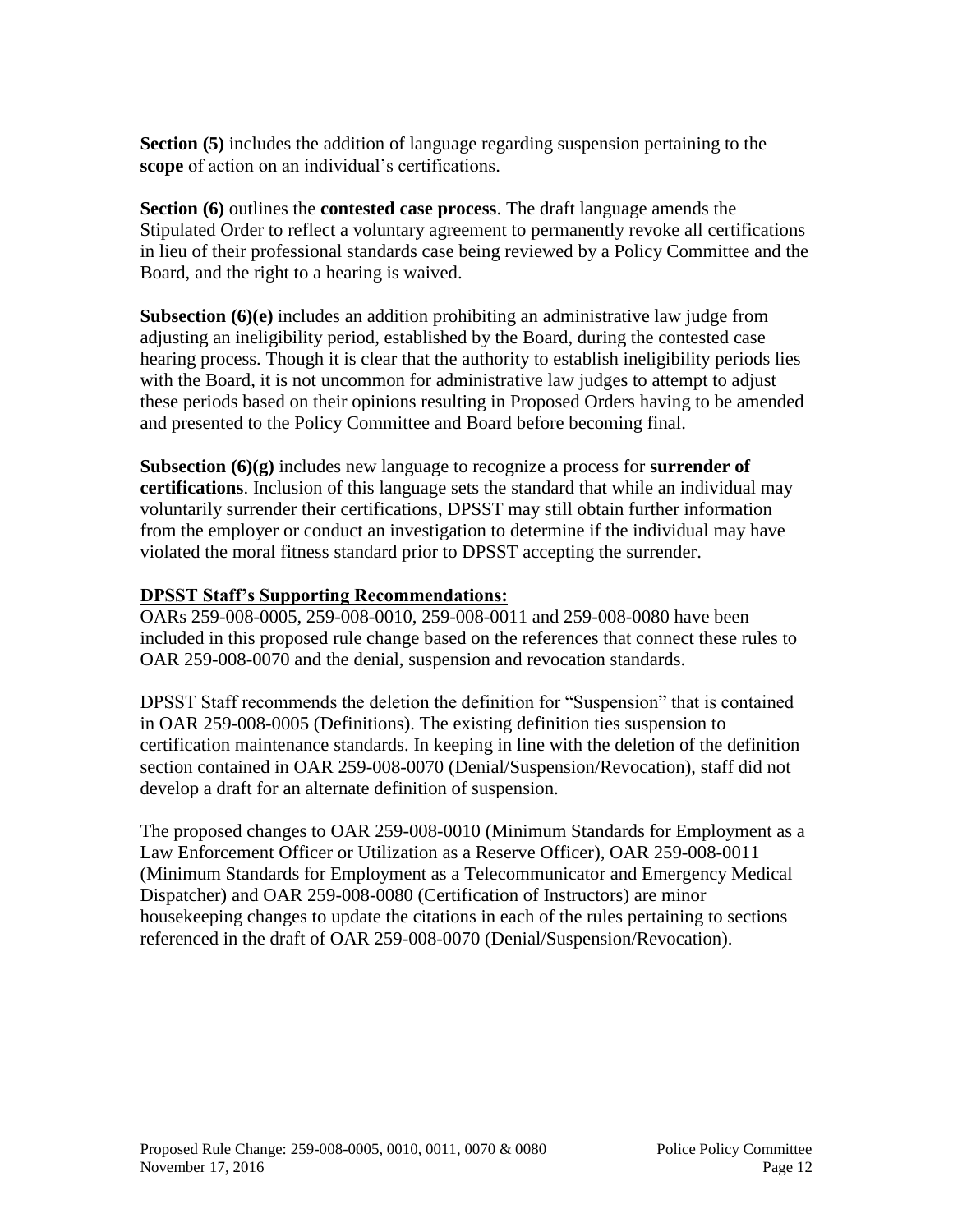# **Draft Rule Language:**

The following section **(pages 13-24)** provides the DRAFT language for OAR 259-008- 0070. It is presented without the bold and underline throughout the text to make it easier to read.

\*\*\*

#### **259-008-0070**

# **Denial/Suspension/Revocation**

**(1) It is the responsibility of the Board to set the minimum standards,** and of the Department to uphold them, to ensure the highest levels of professionalism and discipline. These standards shall be upheld at all times unless the Board determines that neither the safety of the public nor respect of the profession is compromised.

#### **(2) Mandatory Grounds for Denying or Revoking Certifications of a Public Safety Professional.**

(a) The Department must deny or revoke the certifications of any public safety professional after written Notice, and a hearing if requested, based upon a finding that:

(A) The public safety professional has been discharged for cause from employment as a public safety professional.

> (i) For the purposes of this rule, "discharged for cause" means an employer initiated termination of employment as a public safety professional for conduct that falls within any of the following categories and that occurred while acting under the color of office:

> > (I) Deliberately obtaining false confessions;

(II) Initiating false arrests;

(III) Creation and use of falsified evidence, including false testimony;

(IV) Intimidation: Includes wrongfully compelling an individual to abstain from doing, or to do, any act which the individual has a legal right to do or abstain from doing;

(V) Brutality: Includes the use of any force exceeding that reasonably necessary to accomplish a lawful enforcement purpose;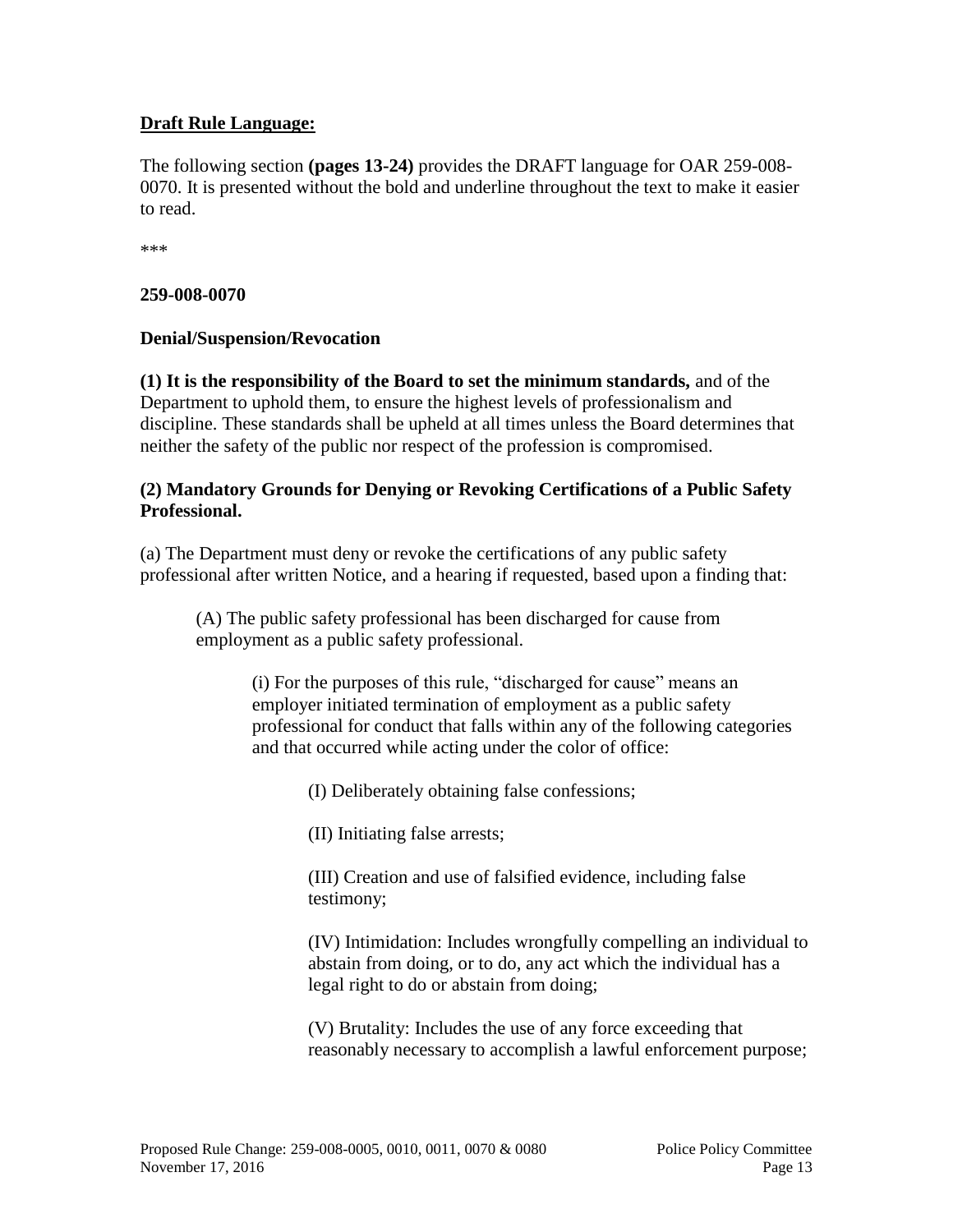(VI) Corruption: Includes the abuse of a public safety professional's authority for personal gain, to gain advantage for a public or private safety agency or to attempt or succeed in depriving another person or persons of their legal rights; or

(VII) Sexual abuse.

(ii) If, after service by the Department of a Notice of Intent to Deny or Revoke Certifications (NOI), the public safety professional provides notice to the Department within the time stated in the NOI that the discharge has not become final, then the Department may stay further action, pending a final determination.

(B) The public safety professional has a conviction for an offense designated under the law where the conviction occurred as being punishable as a felony or as a crime for which a maximum term of imprisonment of more than one year may be imposed;

(C) The public safety professional has a conviction involving the unlawful use, possession, delivery or manufacture of a controlled substance, narcotic or dangerous drug, except the Board, in consultation with a Policy Committee, may deny certification under section (4) of this rule for a criminal disposition for possession of less than one ounce of marijuana that occurred prior to July 1, 2015 and prior to public safety certification;

(D) The offense for which the public safety professional's conviction required registration as a sex offender; or

(E) The offense for which the public safety professional's conviction involves any elements of domestic violence as defined in ORS 135.230 or the offense involves elements of abuse as defined in ORS 107.705 against a child who is 18 years of age or younger and is a natural child, adopted child, stepchild, a child under the guardianship of, or a child who regularly resides or formerly resided in the same household as the public safety professional.

(b) The Department must take action on any conduct that has been determined to be a mandatory disqualifier regardless of when the conduct occurred unless the Department, or the Board, has previously reviewed the conduct and determined the conduct not to be disqualifying under a previous set of standards.

(c) Denial or revocation for mandatory grounds will be subject to the contested case procedure in section (6) of this rule.

(d) Any application for training or certification submitted by an individual whose certifications have been denied or revoked for mandatory grounds as defined in subsection (2) (a) of this rule will be denied pursuant to section (6) of this rule.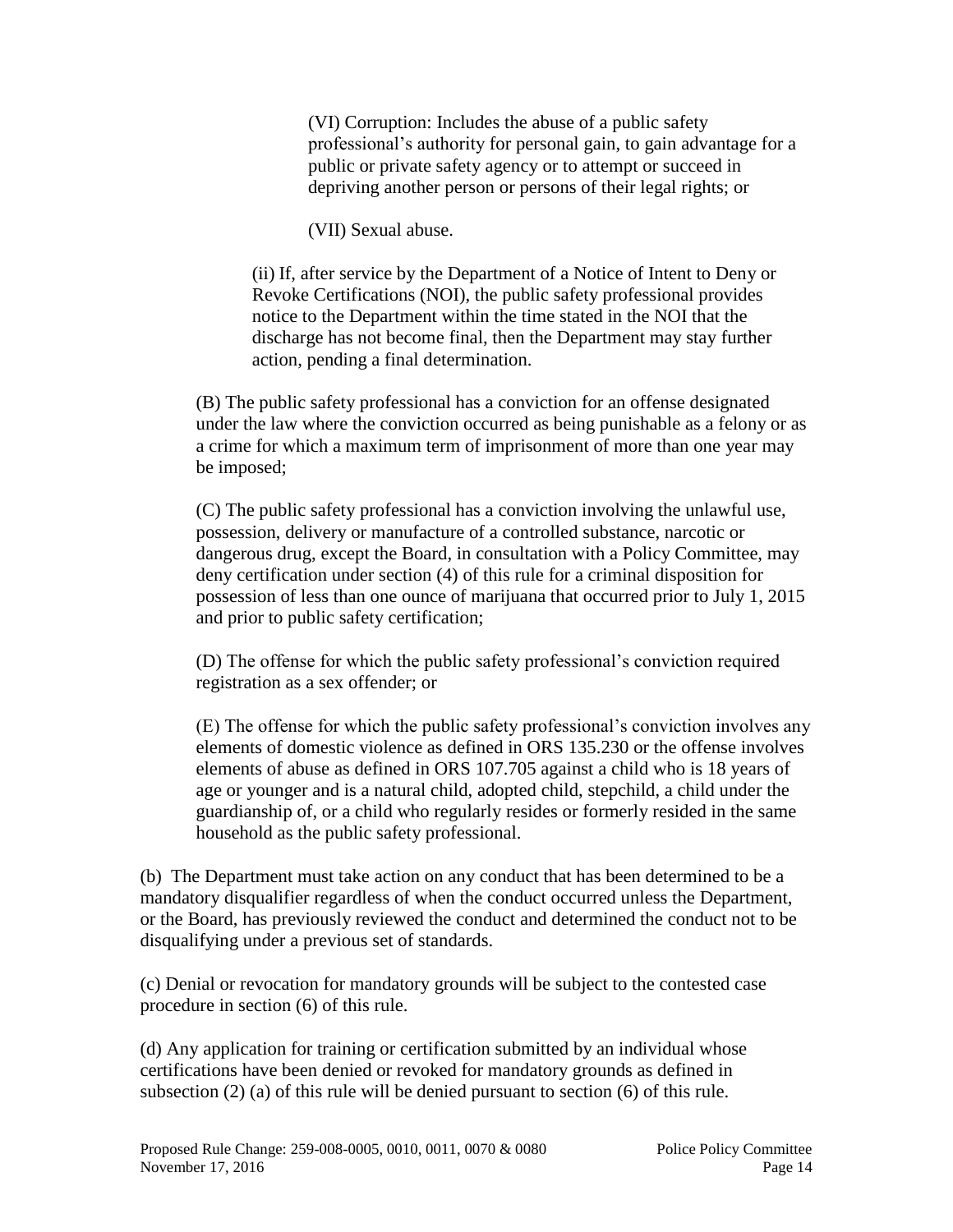**(3) Emergency Suspension:** If, upon a review pursuant to subsection (4) (f) of this rule, the Policy Committee and Board find that there is a serious danger to public health and safety, the Department may issue an Emergency Suspension Order, pursuant to OAR 137-003-0560, immediately suspending a public safety professional's certifications.

(a) An Emergency Suspension Order will be served on the public safety professional, by the Department, following the contested case notice process outlined in section (6) of this rule.

(b) The Department may combine the hearing on the Emergency Suspension Order with any underlying proceeding affecting the certification of a public safety professional.

(c) A public safety professional, whose certifications have been suspended by an Emergency Suspension Order, is prohibited from performing the duties of a public safety professional beginning on the date the Emergency Suspension Order is served on the public safety professional.

(d) The emergency suspension will remain in effect until the issuance of a Final Order to revoke certifications or receipt of evidence provided to the Department that the affected public safety professional no longer poses a serious danger to public health and safety.

# **(4) Discretionary Grounds for Denying, Suspending or Revoking Certifications of a Public Safety Professional.**

(a) The Board, through a Policy Committee, may deny, suspend or revoke the certifications of any public safety professional after written Notice, and a hearing if requested, based upon a finding that the public safety professional engaged in misconduct. For the purposes of this rule, misconduct is defined as:

(A) Conduct that resulted in a criminal disposition for any offense other than convictions constituting mandatory grounds as defined in subsection (2) (a) of this rule. For the purpose of this section, a criminal disposition includes a conviction, violation, adjudication, an entered plea of guilty or no contest, or a finding of guilty except for insanity or its equivalent, for any offense punishable as a crime in this state or any other jurisdiction.

(B) Conduct that includes any of the elements identified in subsection (4) (f) of this rule;

(C) Conduct that fails to meet the applicable standards as described in OAR Chapter 259 Division 012, or any of the administrative rules promulgated under ORS 181A.410;

(D) Falsification of any information on any documents submitted to the Board or the Department; or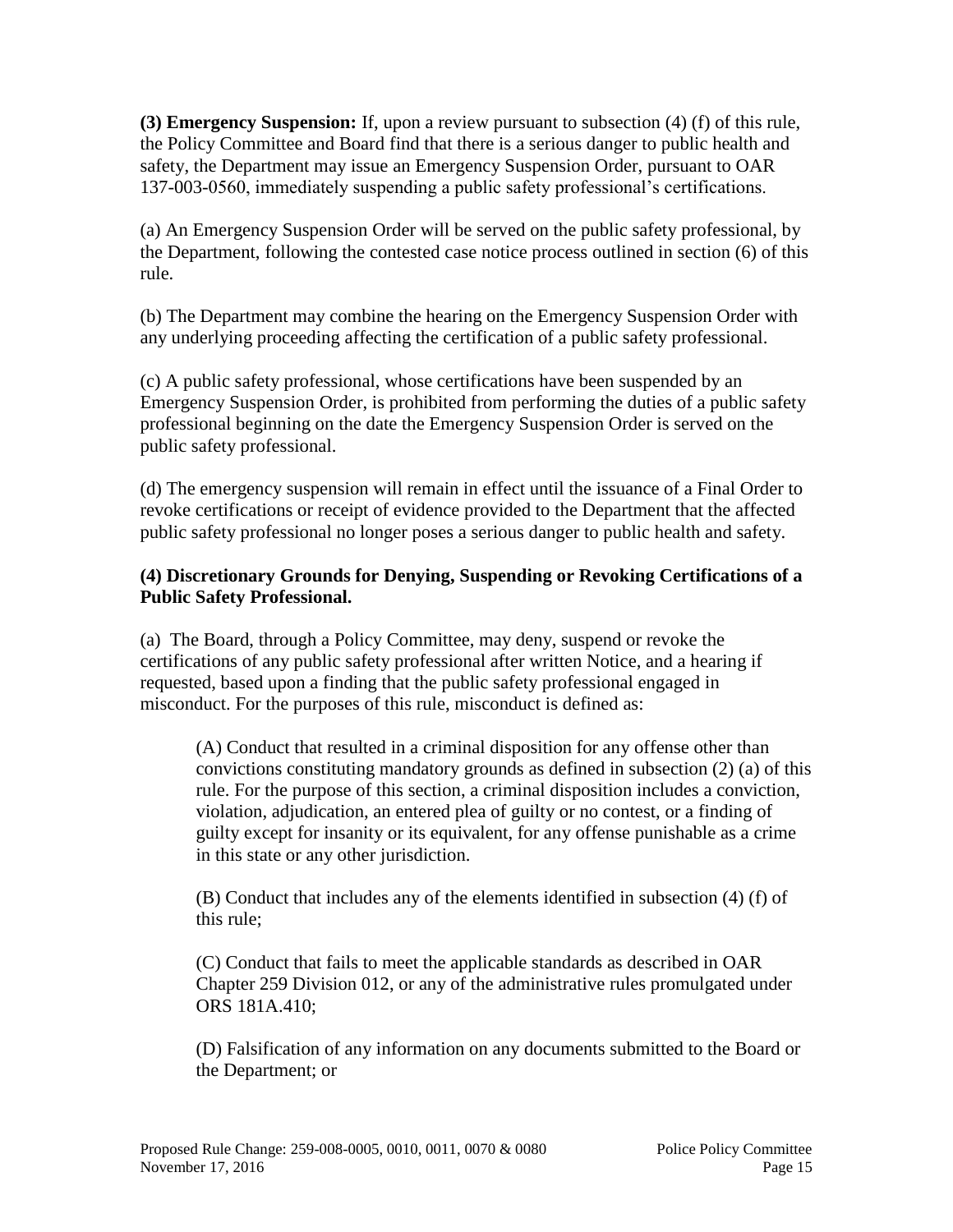(E) A police officer's failure to attend at least one session with a mental health professional within six months after the police officer was involved in using deadly physical force, as required by ORS 181A.790.

(b) Standards and Certification will initiate a professional standards case upon receipt or discovery of information that would lead an objectively reasonable person to conclude that the public safety professional has violated Board established employment, training, or certification standards for Oregon public safety professionals. For the purpose of this rule, receipt of information may include, but is not limited to:

(A) Notification of an arrest, a criminal citation to appear or its equivalent, a conviction, or any other criminal disposition, of a certified public safety professional or a public safety professional who is employed in a certifiable position but is not yet certified;

(B) Notification of a non-voluntary separation of employment from a certifiable position; or

(C) Any complaint submitted to the Department alleging that a public safety professional has potentially engaged in misconduct as defined in subsection (4) (a) of this rule.

(c) All complaints will be reviewed by Standards and Certification to determine if the allegations, if founded, may violate the statutory and administrative rule requirements for employment and certification of a public safety professional. Complaints determined to fall outside of DPSST's jurisdiction will be administratively closed.

(A) Standards and Certification will work with the public safety professional's employing agency upon receipt of a complaint containing allegations that a public safety professional has engaged in conduct that, if proven, may violate the statutory and administrative rule requirements for employment and certification of a public safety professional to determine if there is a reasonable basis to proceed with a professional standards case. Standards and Certification will defer any further investigation, discipline or remedy to the employing agency when a complaint is received against a public safety professional who is currently employed. The employing agency will be required to respond to Standards and Certification that the allegations made in the complaint have been reviewed and handled in an appropriate manner as dictated by the employing agency.

(B) Complaints made against a certified public safety professional who is not currently employed in a certifiable position; complaints made against an employed public safety professional whose employing agency is non-responsive to Standards and Certification's requests for further review; or complaints made against an elected official serving as a public safety professional that may fall within the Department's statutory and administrative rule requirements for denial,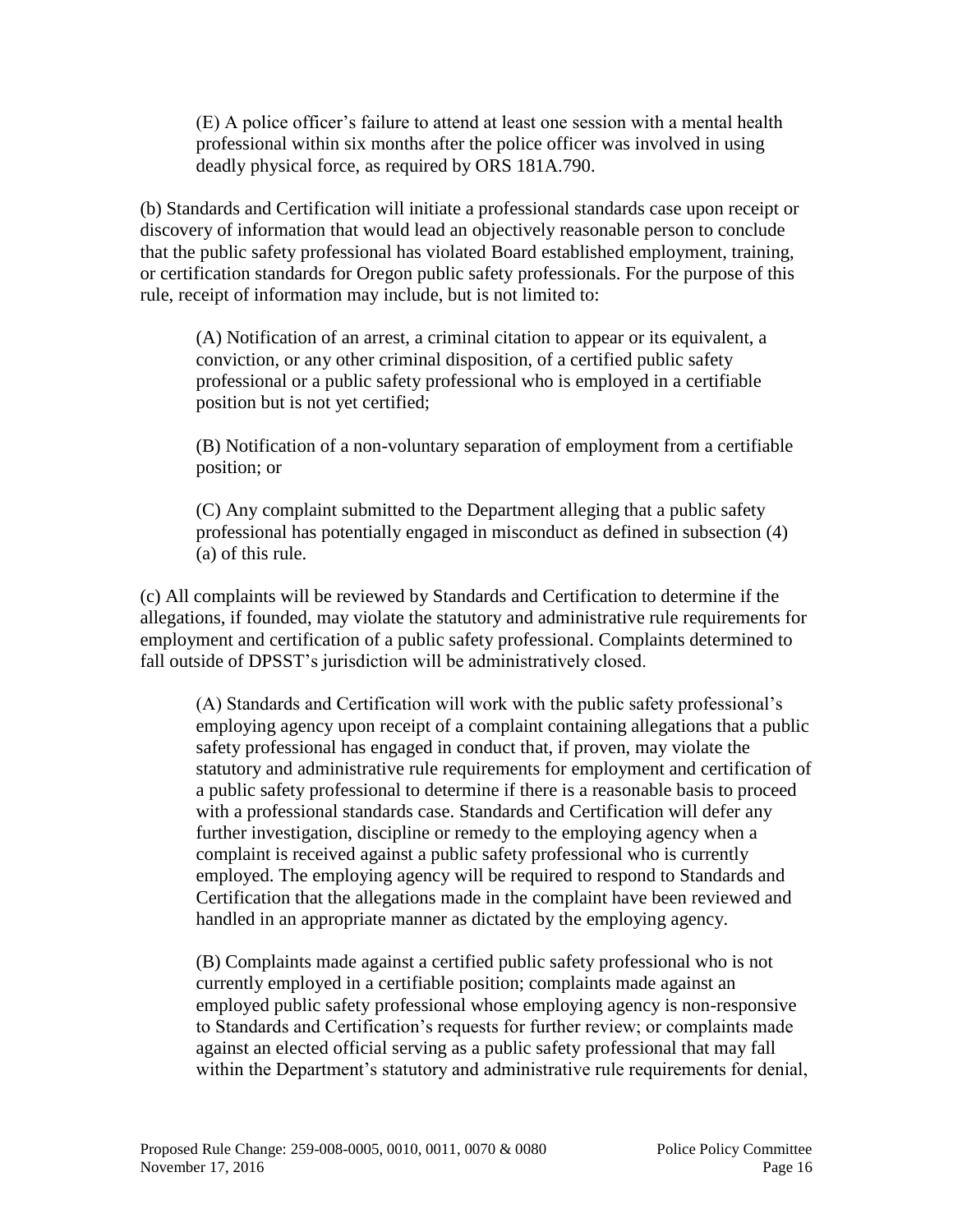suspension or revocation may be presented to a Policy Committee for disposition, up to and including initiating a Standards and Certification investigation.

(d) The following are guidelines for Standards and Certification to administratively close a professional standards case involving a criminal disposition for any offense other than convictions constituting mandatory grounds as defined in subsection (2) (a) of this rule:

(A) Standards and Certification will administratively close any case involving a criminal disposition that occurred prior to January 1, 2001 when that criminal disposition represents the only criminal disposition in the individual's history.

(B) Standards and Certification will administratively close any case based on a criminal disposition that was reviewed by Standards and Certification or the Board under the standards in place prior to **April 1, 2017** and determined to not meet the statutory and administrative rule requirements for denial, suspension or revocation under previous administrative rules.

(C) Standards and Certification will administratively close any deferred adjudications in which the only charge is for ORS 813.010 (Driving Under the Influence of Intoxicants) upon confirmation of dismissal.

(D) Nothing in this rule precludes a Policy committee and the Board from considering previous criminal dispositions as an aggravating factor in a separate disciplinary investigation.

(e) Review of a Professional Standards Case by Standards and Certification:

(A) When Standards and Certification receives factual information from any source, Standards and Certification will review the information to determine if the conduct may meet statutory and administrative rule requirements for denial, suspension or revocation by initiating a professional standards case.

(B) Standards and Certification may recommend administrative closure of a professional standards case to the Policy Committee if:

(i) Standards and Certification determines that the conduct being reviewed does not meet the statutory and administrative rule requirements for denial, suspension or revocation; or

(ii) The conduct being reviewed involves a criminal disposition where:

(iii) The criminal disposition occurred seven years or more prior to the date the public safety professional began employment as a public safety professional;

(iv) The criminal disposition represents the only criminal disposition in the public safety professional's history;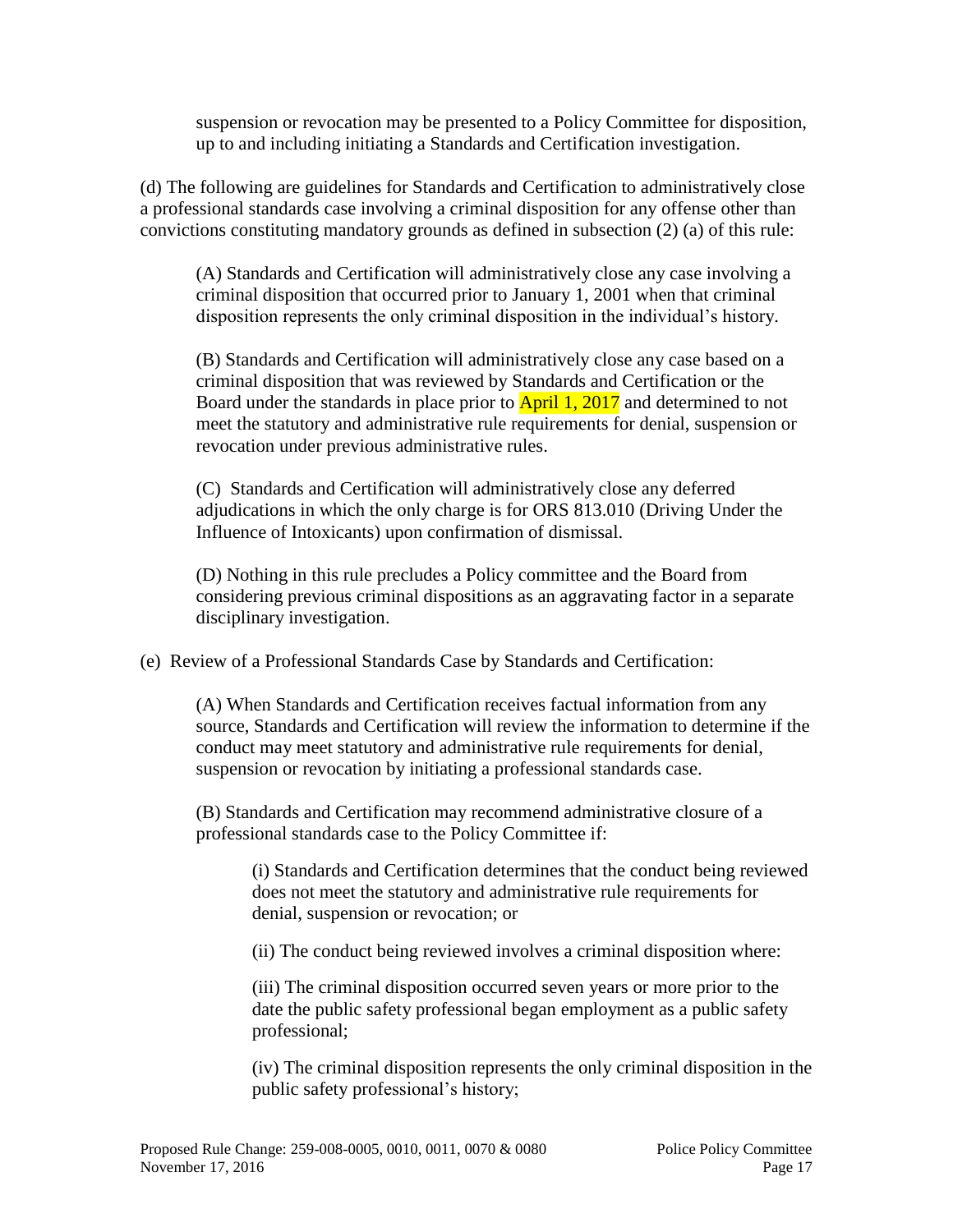(v) The conduct involved did not include dishonesty or deceit;

(vi) The public safety professional has completed any court-ordered form of supervision; and

(vii) The public safety professional does not have any unpaid restitution, court fines or fees resulting from the criminal disposition.

(C) If Standards and Certification determines that the conduct being reviewed may met the statutory and administrative rule requirements for denial, suspension or revocation, but is not supported by adequate factual information, Standards and Certification may request further information from the employer pursuant to ORS 181A.670 or conduct its own investigation of the matter.

(D) If Standards and Certification determines that a public safety professional may have engaged in misconduct listed in subsection (4) (a) of this rule, the case may be presented to the Board, through a Policy Committee.

(E) When Standards and Certification presents a professional standards case to the Board, through a Policy Committee, a notification will be sent to the affected public safety professional by Standards and Certification. The notification will include the deadlines for the affected public safety professional to present to the Board, through a Policy Committee, evidence of factors that may support mitigation. A public safety professional may present mitigation evidence by one or both of the following:

(i) Submitting documents or written statements as supporting evidence for mitigation of the conduct under review to Standards and Certification for Policy Committee and Board consideration;

(ii) Arranging with Standards and Certification to attend the Policy Committee and present a verbal statement. Verbal statements are limited to a maximum of five minutes and must be presented, in person, by the affected public safety professional, or the representative of their choice.

(F) In professional standards cases where there has been an arbitrator's opinion related to the public safety professional's employment, Standards and Certification will proceed as follows:

(i) If the arbitrator's opinion finds that underlying facts supported the allegations of misconduct, Standards and Certification will proceed as identified in subsections (4) (e) and (f) of this rule.

(ii) If the arbitrator has ordered employment reinstatement after a nonvoluntary separation of employment without a finding related to whether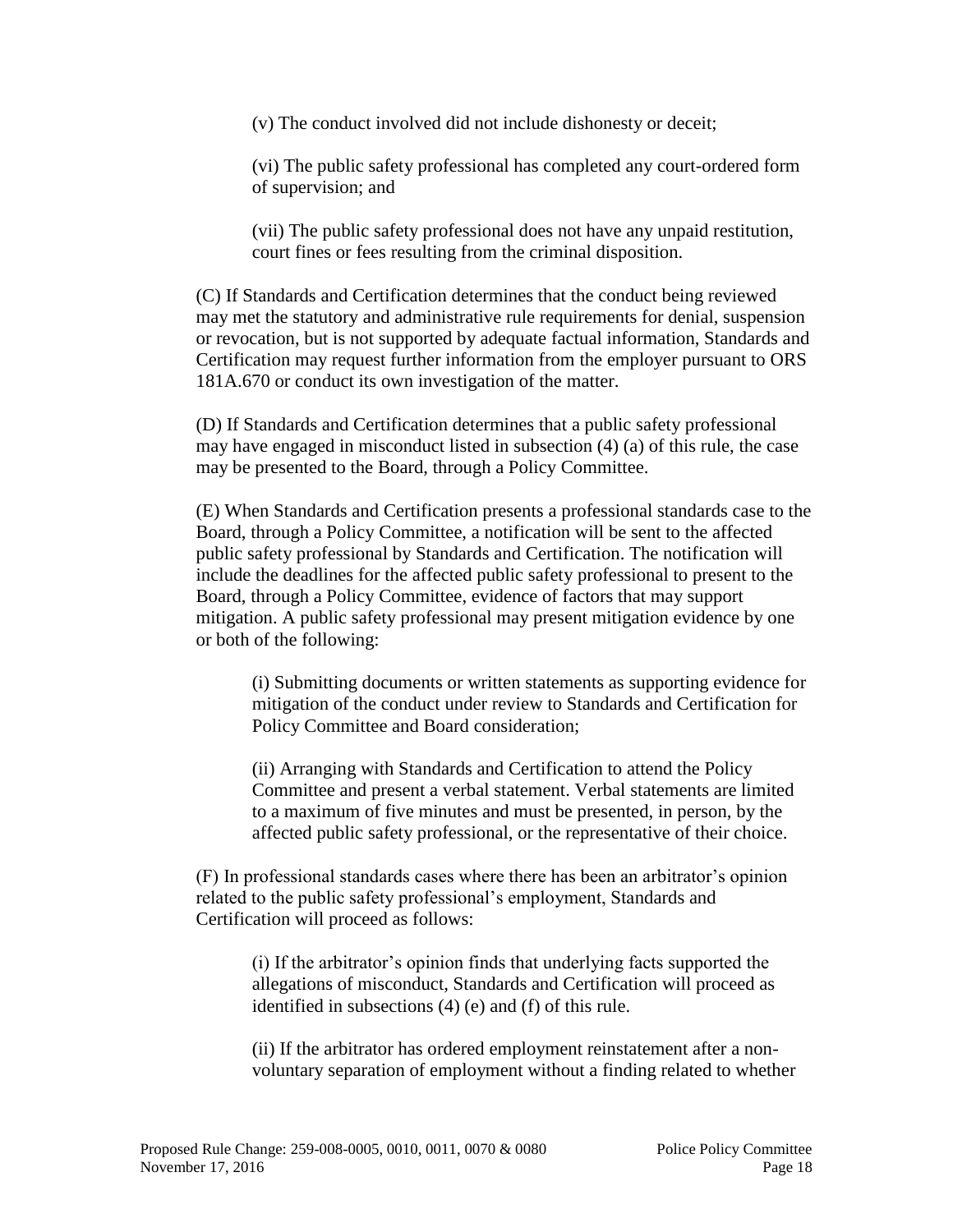the misconduct occurred, Standards and Certification will proceed as identified in subsections (4) (e) and (f) of this rule.

(iii) If the arbitrator's opinion finds that underlying facts did not support the allegations of misconduct, Standards and Certification will recommend administrative of closure the professional standards case, unless Standards and Certification receives or discovers additional information that would lead an objectively reasonable person to conclude that the public safety professional has violated Board established employment, training, or certification standards for Oregon public safety professionals.

(f) Review of a Professional Standards Case by the Board in Consultation with a Policy Committee.

(A) In order to determine whether or not the conduct engaged in by a public safety professional demonstrates a lack of moral fitness, the Board, in consultation with a Policy Committee, will review the misconduct for the following elements:

(i) Dishonesty: Includes conduct that is knowingly dishonest and includes untruthfulness, dishonesty by admission or omission, deception, misrepresentation, falsification or reckless disregard for the truth;

(ii) Disregard for the Rights of Others: Includes conduct that knowingly violates the constitutional or civil rights of others;

(iii) Misuse of Authority: Includes the use or attempt to use one's position to obtain a benefit, avoid a detriment, or harm another while acting under the color of office; or

(iv) Gross Misconduct: Includes behavior that deliberately or recklessly disregards the law, threatens persons or property or the efficient operations of any agency.

(B) In making a decision to authorize initiation of proceedings under section (6) of this rule, the Policy Committees and the Board must consider, at a minimum, the following mitigating and aggravating circumstances:

(i) Whether the conduct occurred before, during or after the public safety professional's employment in public safety;

(ii) Whether the public safety professional engaged in the same conduct more than once and over what period of time;

(iii) Whether the conduct occurred while the public safety professional was acting in the official capacity of a public safety professional;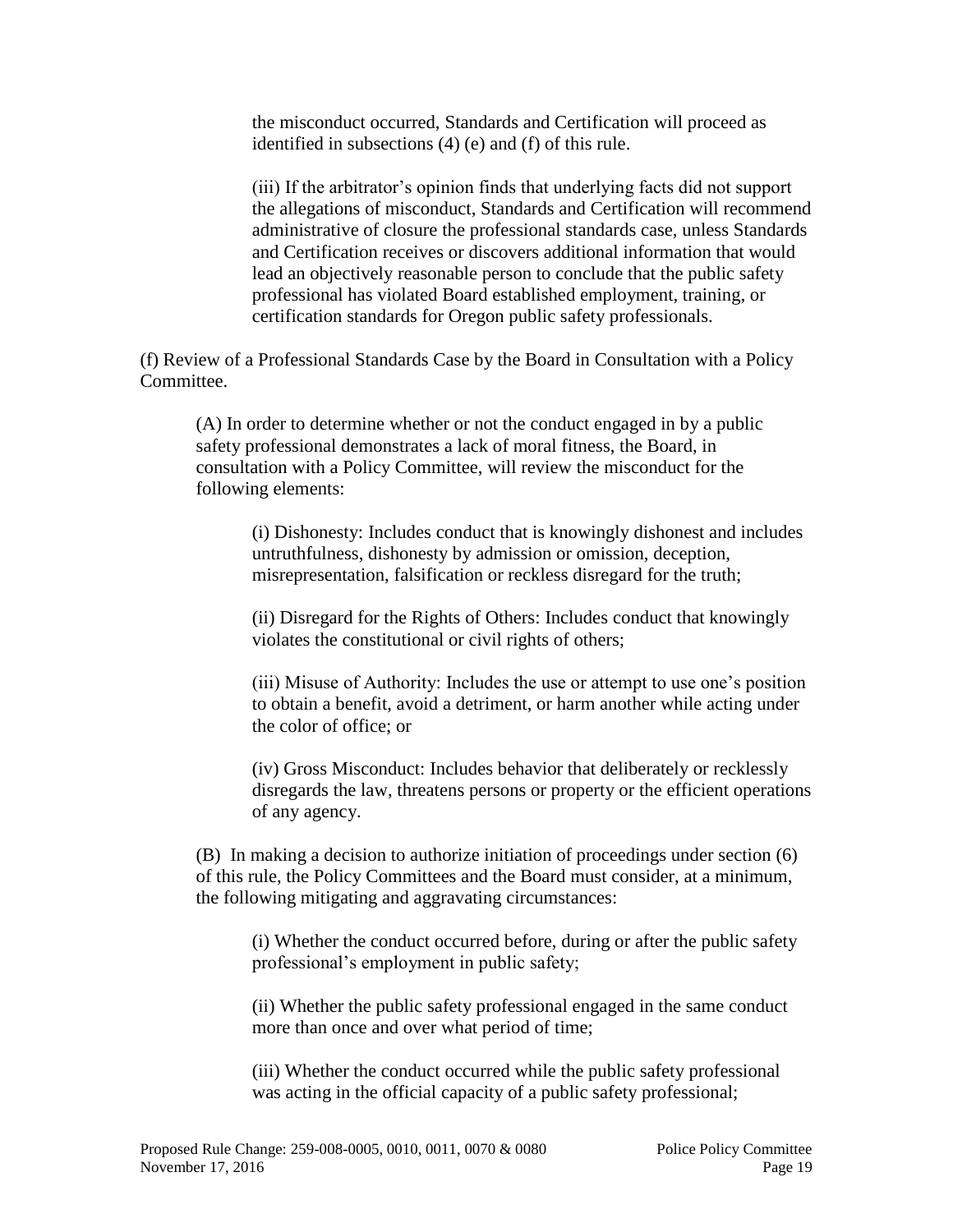(iv) Whether the public safety professional has been reviewed by a Policy Committee or Board for prior conduct;

(v) Whether the conduct involved any elements of domestic violence as defined in ORS 135.230 or child abuse as defined in ORS 419B.005 where the child involved is 18 years of age or younger and is a natural child, adopted child, stepchild, a child under the guardianship of or a child dwelling in the same household as the public safety professional;

(vi) Whether the public safety professional self-reported the conduct;

(vii) Whether the conduct resulted in a criminal disposition and if so:

(I) The classification of the crime or violation for which the public safety professional was convicted, adjudicated, plead guilty or no contest to, or was found guilty except or insanity or its equivalent;

(II) The date of the criminal disposition;

(III) The age of the public safety professional at the time of the offense that resulted in the criminal disposition;

(IV) Whether the public safety professional was sentenced to prison, jail time or probation;

(V) Whether restitution was ordered and all court ordered obligations have been met;

(VI) Whether the public safety professional has more than one criminal disposition; and

(viii) Documents and statements provided for mitigation by the public safety professional when provided in accordance with paragraph (4) (e) (E) of this rule.

(C) Employment and Certification Ineligibility Period:

(i) When the Board, in consultation with a Policy Committee, determines that the discretionary misconduct being reviewed includes one or more of the elements defined in paragraph  $(4)$  (f)  $(A)$  of this rule and that the misconduct rises to the level to warrant denial, suspension or revocation of a public safety professional's certifications, the Board, in consultation with a Policy Committee, will determine how long the public safety professional will be ineligible for public safety certifications and employment in a certifiable public safety professional position based on the totality of the professional standards case which includes review of the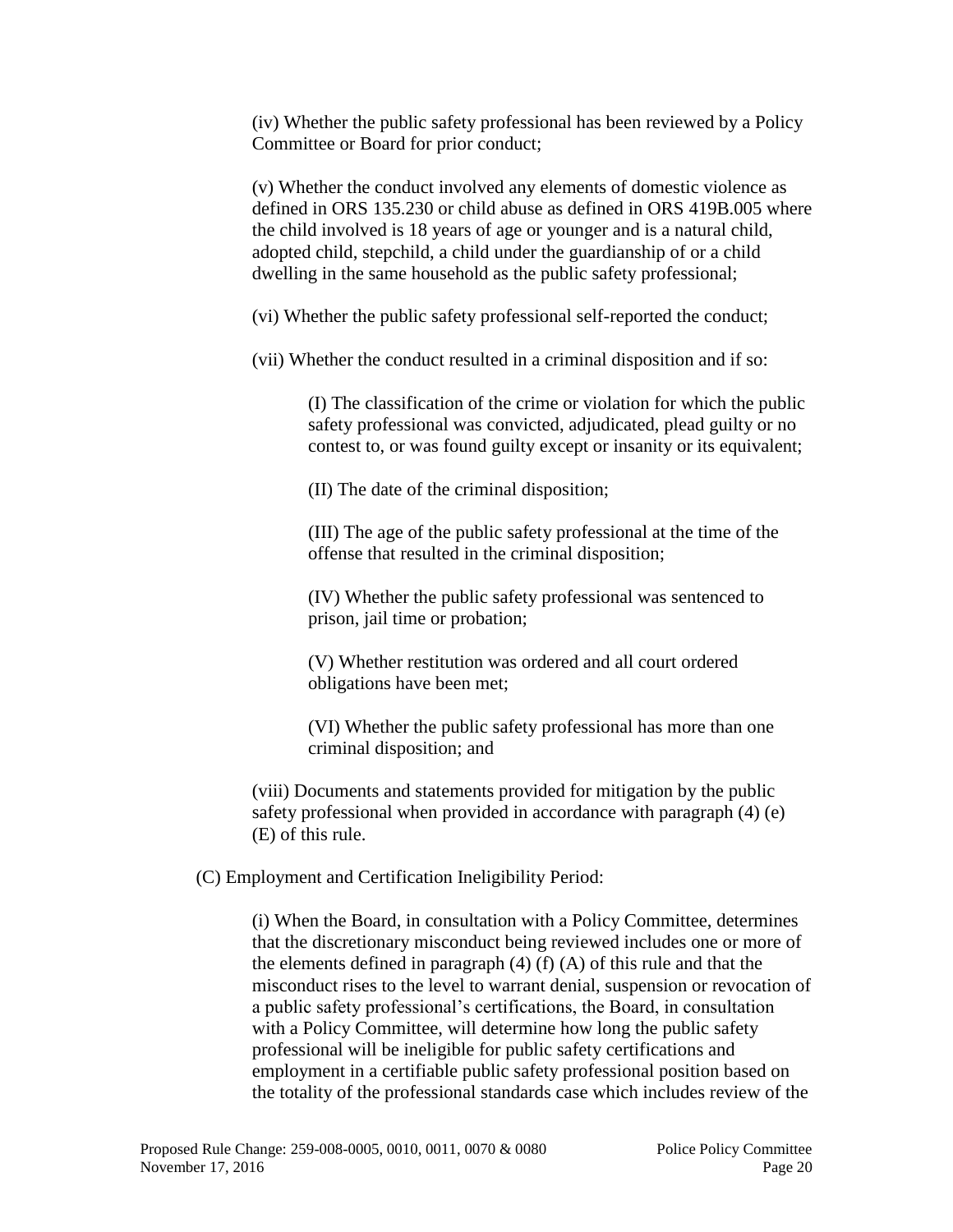misconduct and factors supporting aggravation or mitigation pursuant to paragraphs  $(4)(f)(A)$  and  $(B)$  of this rule.

(ii) The minimum and maximum periods of ineligibility are identified for each element as follows:

(I) Dishonesty: Ineligibility period: 10 years to lifetime;

(II) Disregard for the Rights of Others: Ineligibility period: three to 15 years;

(III) Misuse of Authority: Ineligibility period: three to 10 years;

(IV) Gross Misconduct: Ineligibility period: three to 10 years;

(iii) An individual whose certifications have been denied, suspended or revoked is prohibited from performing the duties of a certifiable public safety professional.

(iv) The minimum period of ineligibility will be included in any Final Order of the Department.

(v) The ineligibility period will cease when the applicable timeframe stated in the Final Order has been satisfied.

(vi) If the Board determines that the public safety professional is ineligible because of a criminal disposition, the first day of the ineligibility period is the date that the judgment of disposition was entered.

(vii) If the Board determines that the public safety professional is ineligible due to a non-voluntary separation from employment as a public safety professional, the first day of the ineligibility period is the date of the separation from a certifiable position as reported to Standards and Certification pursuant to OAR 259-008-0020.

(g) The Board's decision to deny, suspend or revoke certifications will be subject to the contested case procedure described in section (6) of this rule.

(h) Denial of Certifications. If the Board, in consultation with a Policy Committee, reviews an individual's application and determines that the individual is ineligible for public safety certifications the individual's certification will be denied for the ineligibility period established by the Board. Denial of certification based on an application may be combined with the suspension or revocation of all public safety professional certifications.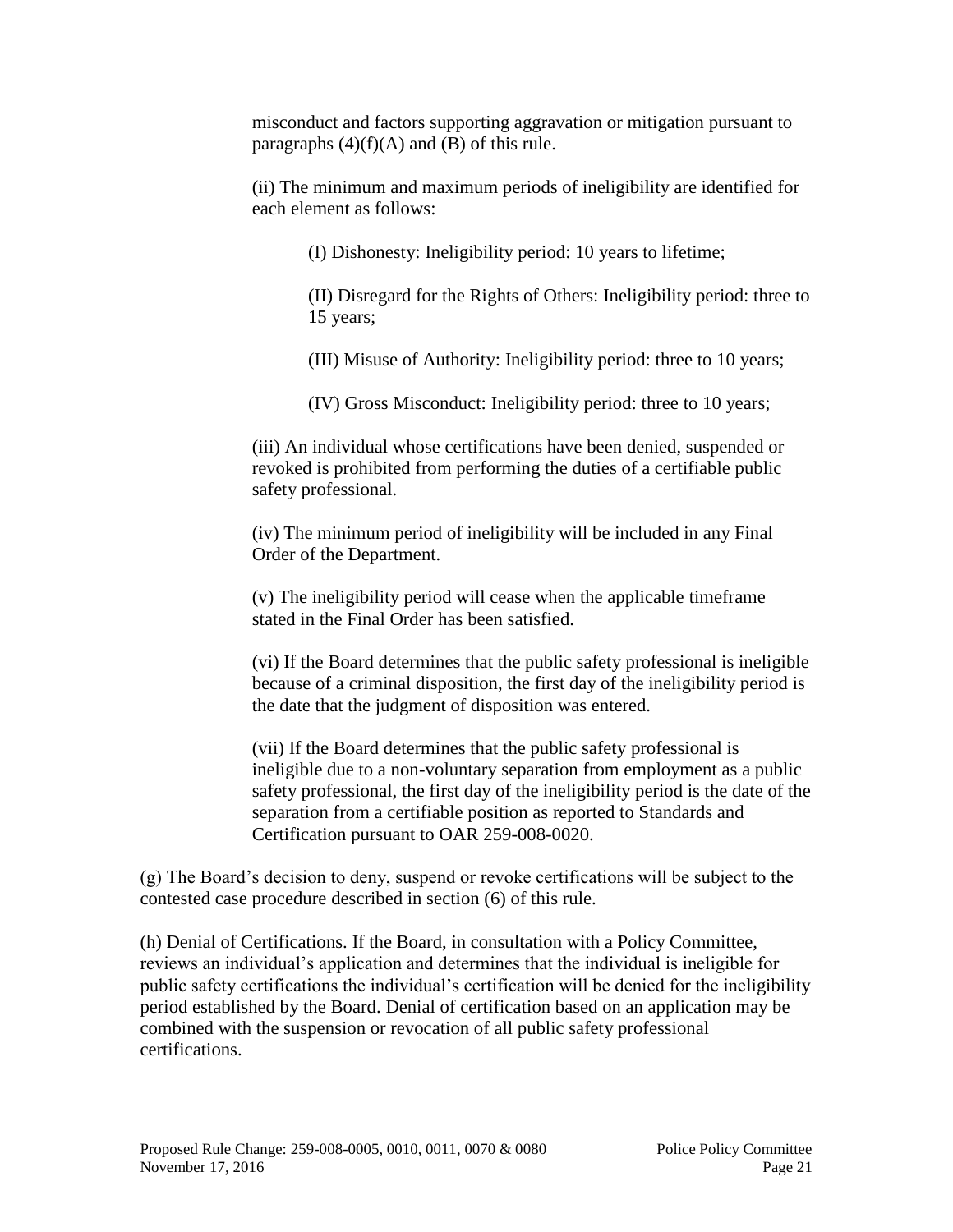(i) Suspension of Certifications. If the Board, in consultation with a Policy Committee, determines that the public safety professional is ineligible for public safety certifications and employment in a certifiable public safety professional position for a period of time between three to five years, the public safety professional's certifications will be suspended for the ineligibility period established by the Board.

(j) Revocation of Certifications. If the Board, in consultation with a Policy Committee, determines that the public safety professional is ineligible for public safety certifications and employment in a certifiable public safety professional position for a period of time greater than five years, the public safety professional's certifications will be revoked and the public safety professional will be ineligible for certification for the ineligibility period established by the Board.

(k) Eligibility for Certifications after Satisfying an Ineligibility Period:

(A) An individual whose certifications were denied, suspended or revoked is prohibited from performing the duties of a certifiable public safety professional until the ineligibility period stated in the Final Order has been satisfied.

(B) In order to be eligible for the award of certifications after satisfying an ineligibility period, the public safety professional must meet all of the minimum requirements for employment, training and certification as described in OAR Chapter 259 Division 008.

(C) Any application for training or certification submitted by an individual whose ineligibility period has not been satisfied or whose certifications have been denied or revoked for misconduct that the Board, in consultation with a Policy Committee, determined to include the element of dishonesty and determined to have a lifetime ineligibility period, will be denied pursuant to section (6) of this rule.

**(5) Scope of Suspension or Revocation.** Whenever the Department suspends or revokes the certifications of any public safety professional under the provisions of OAR 259-008- 0070, the suspension or revocation will encompass all public safety certifications, subject to these administrative rules, the Department has issued to that person.

**(6) Initiation of Proceedings:** Upon determination to proceed with denial, suspension or revocation, a Contested Case Notice will be prepared and served on the public safety professional by the Department.

(a) Contested Case Notice:

(A) All Contested Case Notices will be prepared in accordance with the applicable provisions of the Attorney General's Model Rules or Procedures adopted under OAR 259-005-0015.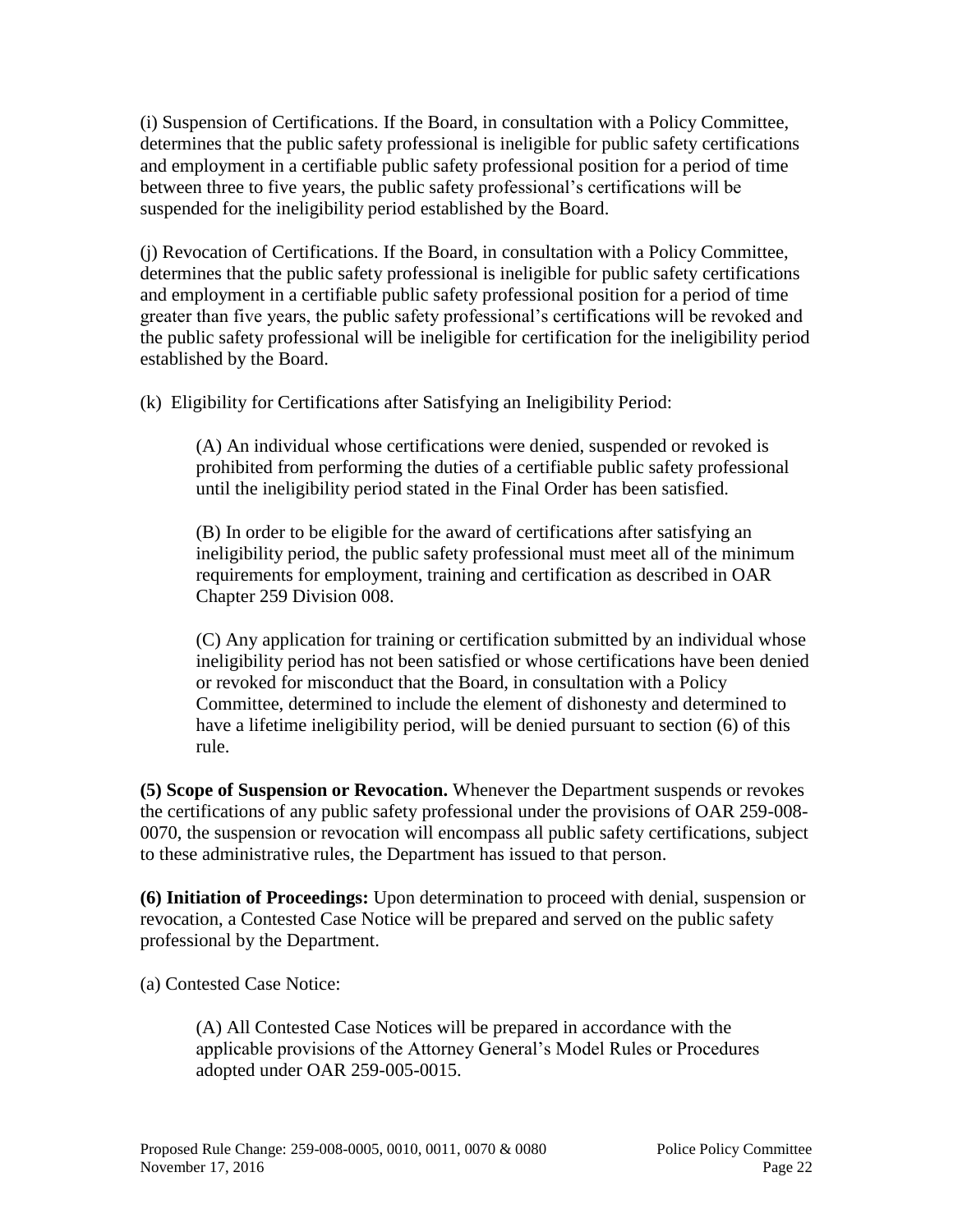(B) In discretionary cases heard by a Policy Committee, the Contested Case Notice will be served on the public safety professional prior to Board review. If the Board disapproves the Policy Committee's recommendation, the Department will withdraw the Contested Case Notice.

(b) Response Time:

(A) A party who has been served with an Emergency Suspension Order has 90 days from the date of mailing or personal service of the Order in which to file a written request for a hearing with the Department.

(B) A party who has been served with a Contested Case Notice of Intent to Deny Certification has 60 days from the date of mailing or personal service of the Notice in which to file a written request for a hearing with the Department.

(C) A party who has been served with a Contested Case Notice of Intent to Revoke Certification has 20 days from the date of mailing or personal service of the Notice in which to file a written request for hearing with the Department.

(D) A party who has been served with a Contested Case Notice of Intent to Suspend Certification has 20 days from the date of mailing or personal service of the Notice in which to file a written request for a hearing with the Department.

(c) Default Orders:

(A) If a timely request for a hearing is not received, the Contested Case Notice will become a Final Order denying, suspending or revoking certification pursuant to OAR 137-003-0672.

(B) If a timely request for a hearing is not received in cases heard by a Policy Committee, the Contested Case Notice will become a Final Order denying, suspending or revoking certification pursuant to OAR 137-003-0672, pending Board affirmation.

(d) Hearing Request: If a timely request for a hearing is received, the Department will refer the matter to the Office of Administrative Hearings in accordance with OAR 137- 003-0515.

(e) Proposed and Final Orders:

(A) In cases in which a hearing is requested, Proposed Orders, Exceptions, and Final Orders will be issued pursuant to the applicable provisions of the Attorney General's Model Rules of Procedures adopted under OAR 259-005-0015.

(B) Department-proposed amendments to a Proposed Order issued by an Administrative Law Judge in a case that was originally reviewed by a Policy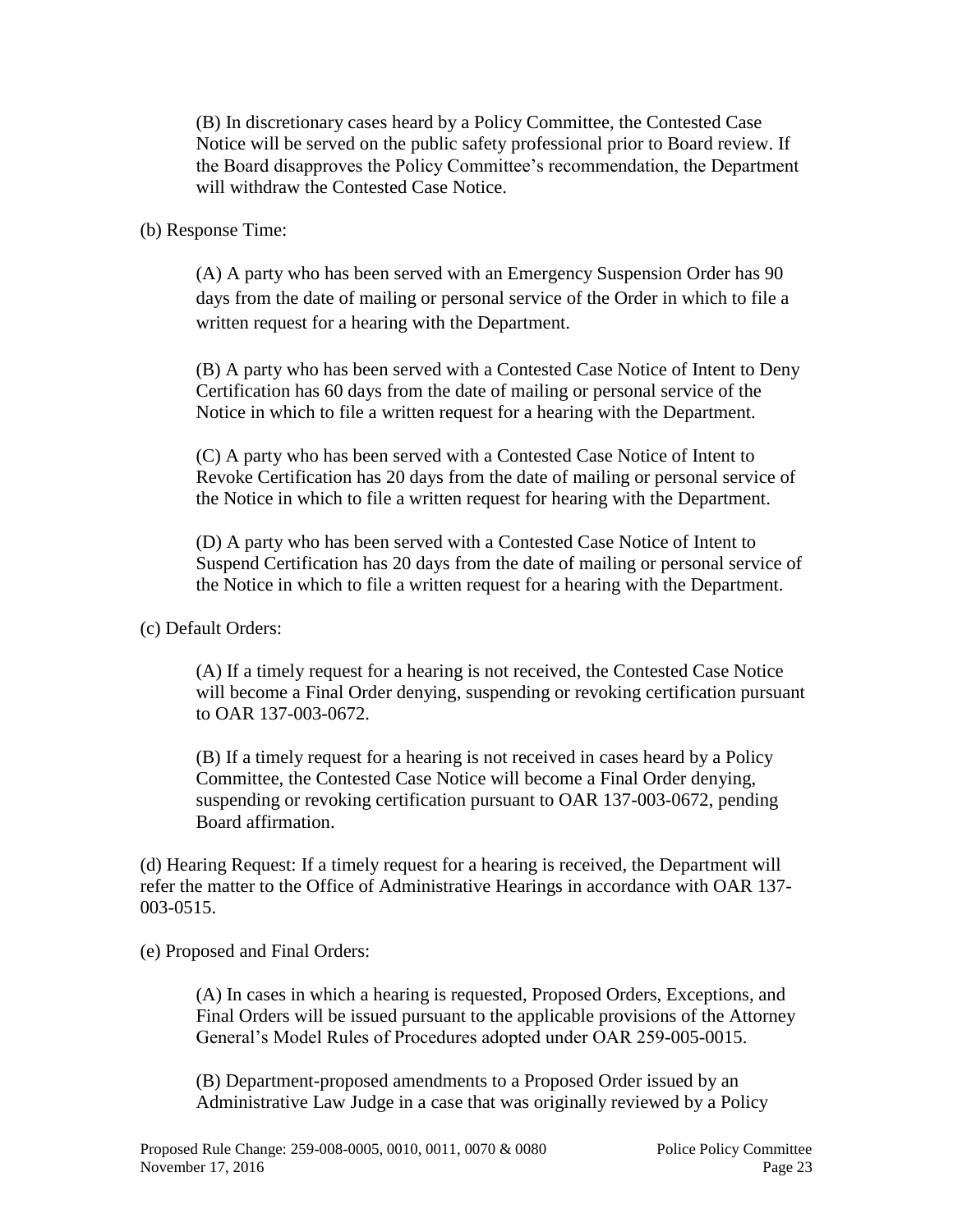Committee and the Board must be considered by the Policy Committee and their recommendation approved by the Board before a Final Order can be issued.

(C) The administrative law judge presiding at a contested case hearing may not adjust the ineligibility period determined by the Board under paragraph  $(4)(f)(C)$ of this rule.

(f) The Department may enter a Stipulated Order permanently revoking the certifications of a public safety professional upon the individual's voluntary agreement to terminate an administrative proceeding to revoke all public safety certifications. Any application for training or certification submitted by an individual whose certifications have been revoked through a Stipulated Order will be denied pursuant to section (6) of this rule.

(g) A public safety professional may request the Department accept the surrender of their certifications.

(A) In considering whether to accept the request to surrender public safety certifications, Standards and Certification may request further information from the employer pursuant to ORS 181A.670 or conduct its own investigation to determine if any minimum standards for certification have been violated and proceed pursuant to this rule.

(B) The public safety professional will remain certified until the Department accepts the surrender.

(C) Once the surrender has been accepted by the Department, the individual may no longer perform the duties of a certifiable public safety professional.

(h) Appeal Procedure. A public safety professional, aggrieved by the findings and an Order of the Department may, as provided in ORS 183.480, file an appeal with the Court of Appeals from the final Order of the Department.

\*\*\*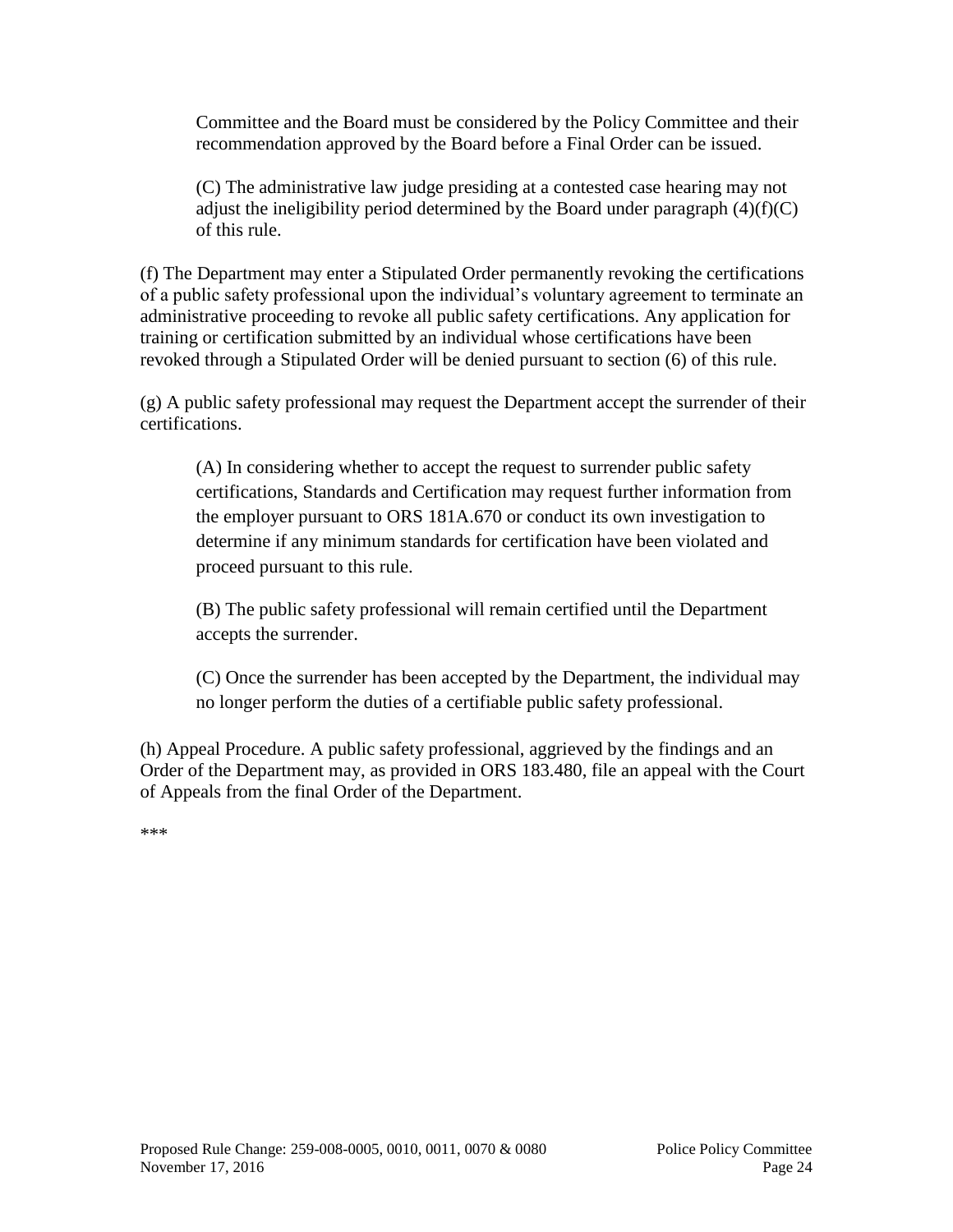The following section **(pages 25-43)** provides the CURRENT language for OAR 259- 008-0070. It is presented with the strikethrough text as it would be replaced in its entirety by the proposed rule language.

# **259-008-0070**

# **Denial/Revocation**

(1) It is the responsibility of the Board to set the standards, and of the Department to uphold them, to ensure the highest levels of professionalism and discipline. These standards shall be upheld at all times unless the Board determines that neither the safety of the public nor respect of the profession is compromised.

(2) Definitions. For purposes of this rule, the following definitions apply:

(a) "Denial" or "Deny" means the refusal to grant a certification for mandatory grounds or discretionary disqualifying misconduct as identified in this rule, pursuant to the procedures identified in (9) of this rule.

(b) "Discretionary Disqualifying Misconduct" means misconduct identified in OAR 259- 008-0070(4).

(c) "Revocation" or "Revoke" means to withdraw the certification of a public safety professional for mandatory grounds or discretionary disqualifying misconduct as identified in this rule, pursuant to the procedures identified in section (9) of this rule.

(3) Mandatory Grounds for Denying or Revoking Certification of a Public Safety Professional:

(a) Standards and Certification must deny or revoke the certification of any public safety professional after written notice and hearing, based upon a finding that:

(A) The public safety professional has been discharged for cause from employment as a public safety professional. For purposes of this rule, "discharged for cause," means an employer-initiated termination of employment for any of the following reasons after a final determination has been made. If, after service by Standards and Certification of a Notice of Intent to Deny or Revoke Certifications (NOI), the public safety professional provides notice to Standards and Certification within the time stated in the NOI that the discharge has not become final, then Standards and Certification may stay further action, pending a final determination.

(i) Dishonesty: Includes untruthfulness, dishonesty by admission or omission, deception, misrepresentation, falsification;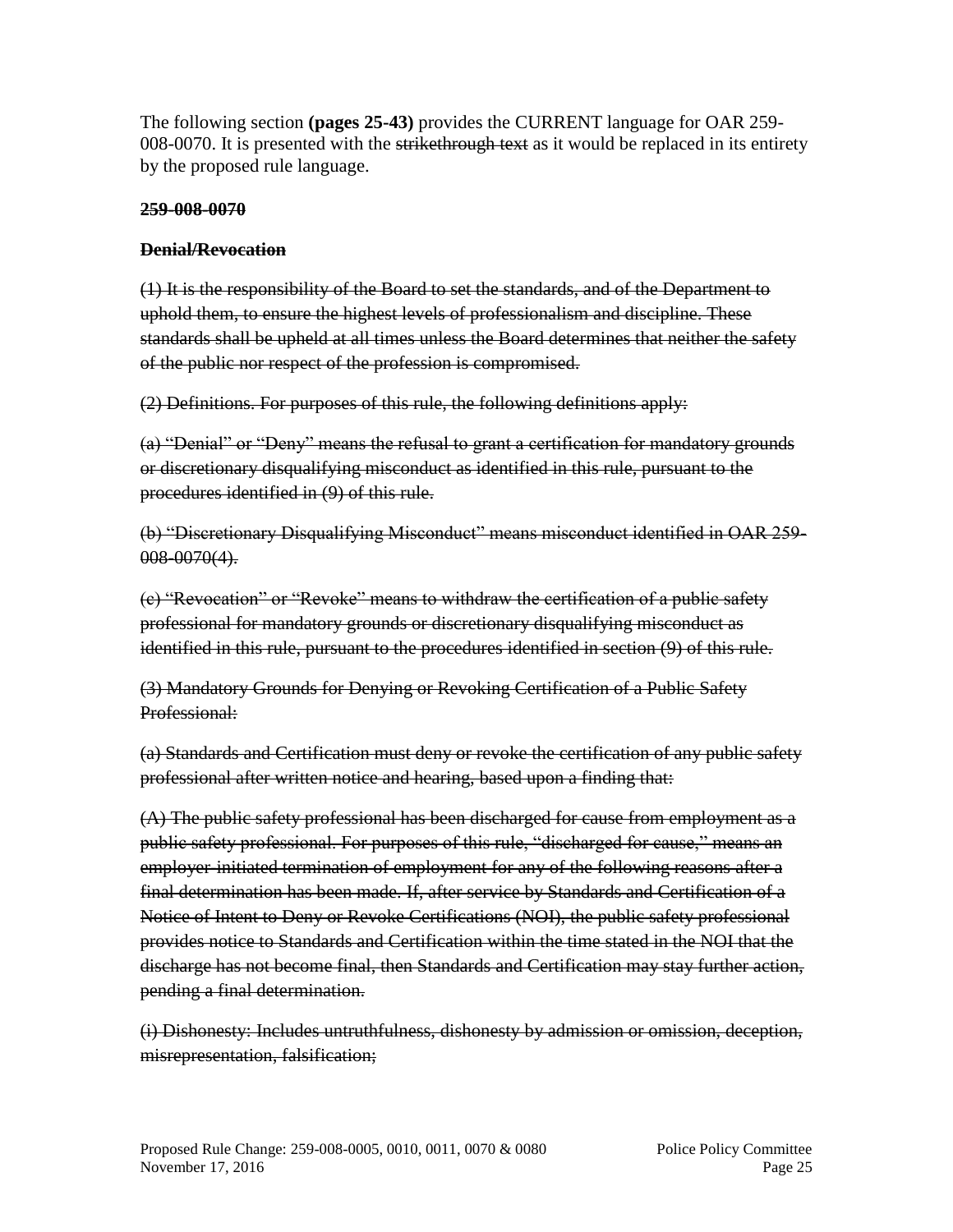(ii) Disregard for the Rights of Others: Includes violating the constitutional or civil rights of others, conduct demonstrating a disregard for the principles of fairness, respect for the rights of others, protecting vulnerable persons, and the fundamental duty to protect and serve the public.

(iii) Gross Misconduct: means an act or failure to act that creates a danger or risk to persons, property, or to the efficient operation of the agency, recognizable as a gross deviation from the standard of care that a reasonable public safety professional would observe in a similar circumstance;

(iv) Incompetence: means a demonstrated lack of ability to perform the essential tasks of a public safety professional that remedial measures have been unable to correct; or

(v) Misuse of Authority: Includes abuse of public trust, abuse of authority to obtain a benefit, avoid a detriment, or harm another, and abuse under the color of office.

(B) The public safety professional has been convicted in this state or any other jurisdiction of a crime designated under the law where the conviction occurred as being punishable as a felony or as a crime for which a maximum term of imprisonment of more than one year may be imposed;

(C) The public safety professional has been convicted of violating any law of this state or any other jurisdiction involving the unlawful use, possession, delivery or manufacture of a controlled substance, narcotic or dangerous drug, except the Department may deny certification for a conviction of possession of less than one ounce of marijuana, which occurred prior to certification; or

(D) The public safety professional has been convicted in this state of any of the following offenses, or of their statutory counterpart(s) in any other jurisdiction, designated under the law where the conviction occurred as being punishable as a crime:

25.785(3) (False Submission of a Statement Regarding Social Security Number);

106.041(5) (Intentional False Statement on Marriage License; Application);

162.075 (False swearing);

162.085 (Unsworn falsification);

162.145 (Escape in the third degree);

162.175 (Unauthorized departure);

162.195 (Failure to appear in the second degree);

162.235 (Obstructing governmental or judicial administration);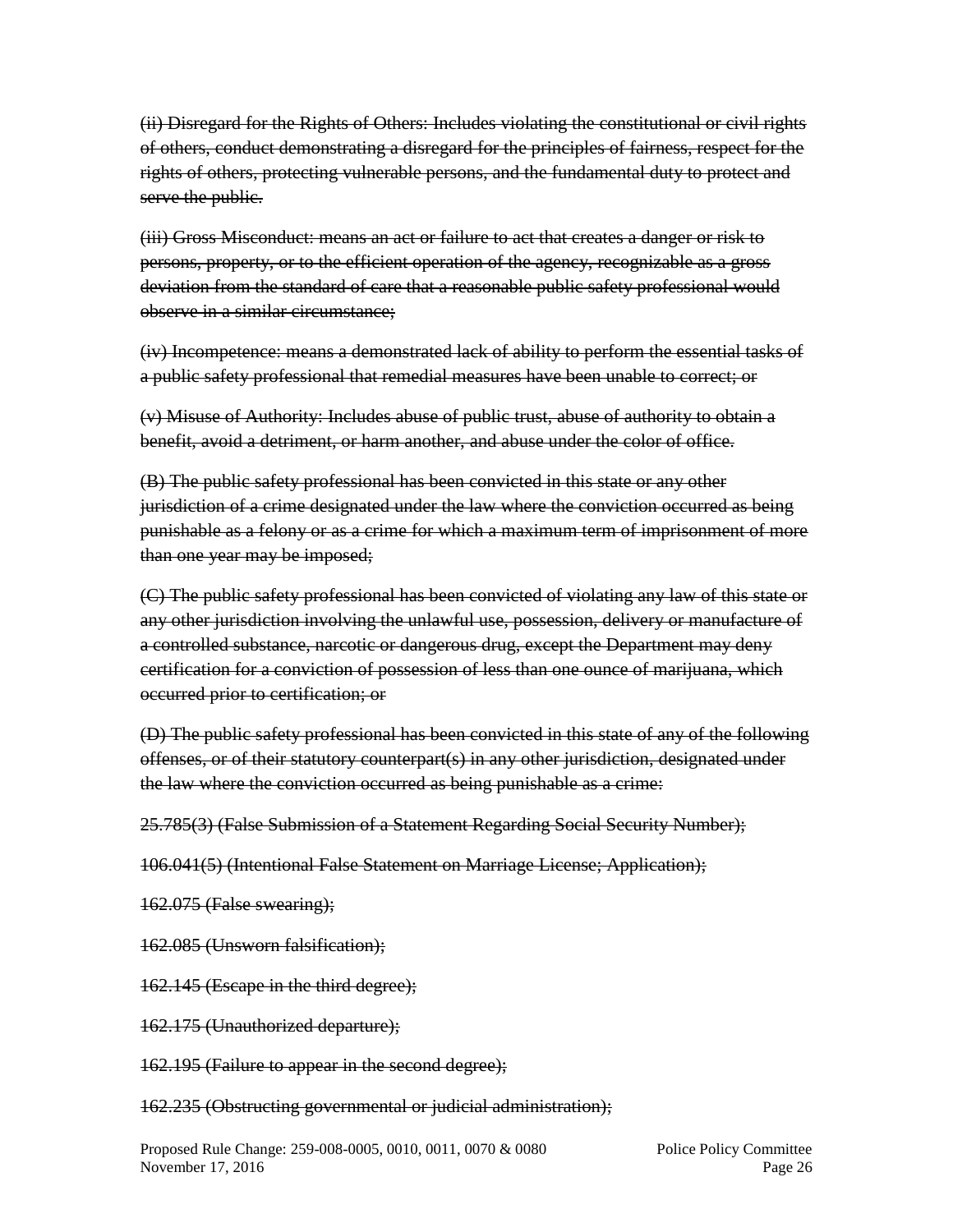162.247 (Interfering with a peace officer);

- 162.257 (Interfering with a firefighter or emergency medical technician);
- 162.295 (Tampering with physical evidence);
- 162.305 (Tampering with public records);
- 162.315 (Resisting arrest);
- 162.335 (Compounding);
- 162.365 (Criminal impersonation);
- 162.369 (Possession of false law enforcement identification);
- 162.375 (Initiating a false report);
- 162.385 (Giving false information to a peace officer for a citation or arrest warrant);
- 162.415 (Official misconduct in the first degree);
- 163.200 (Criminal mistreatment in the second degree);
- 163.454 (Custodial sexual misconduct in the second degree);
- 163.687 (Encouraging child sexual abuse in the third degree);
- 163.732 (Stalking);
- 164.045 (Theft in the second degree);
- 164.085 (Theft by deception);
- 164.095 (Theft by receiving);
- 164.125 (Theft of services);
- 164.235 (Possession of a burglary tool or theft device);
- 164.877 (Unlawful tree spiking; unlawful possession of substance that can damage certain wood processing equipment);
- 165.007 (Forgery in the second degree);
- 165.017 (Criminal possession of a forged instrument in the second degree);
- 165.037 (Criminal simulation);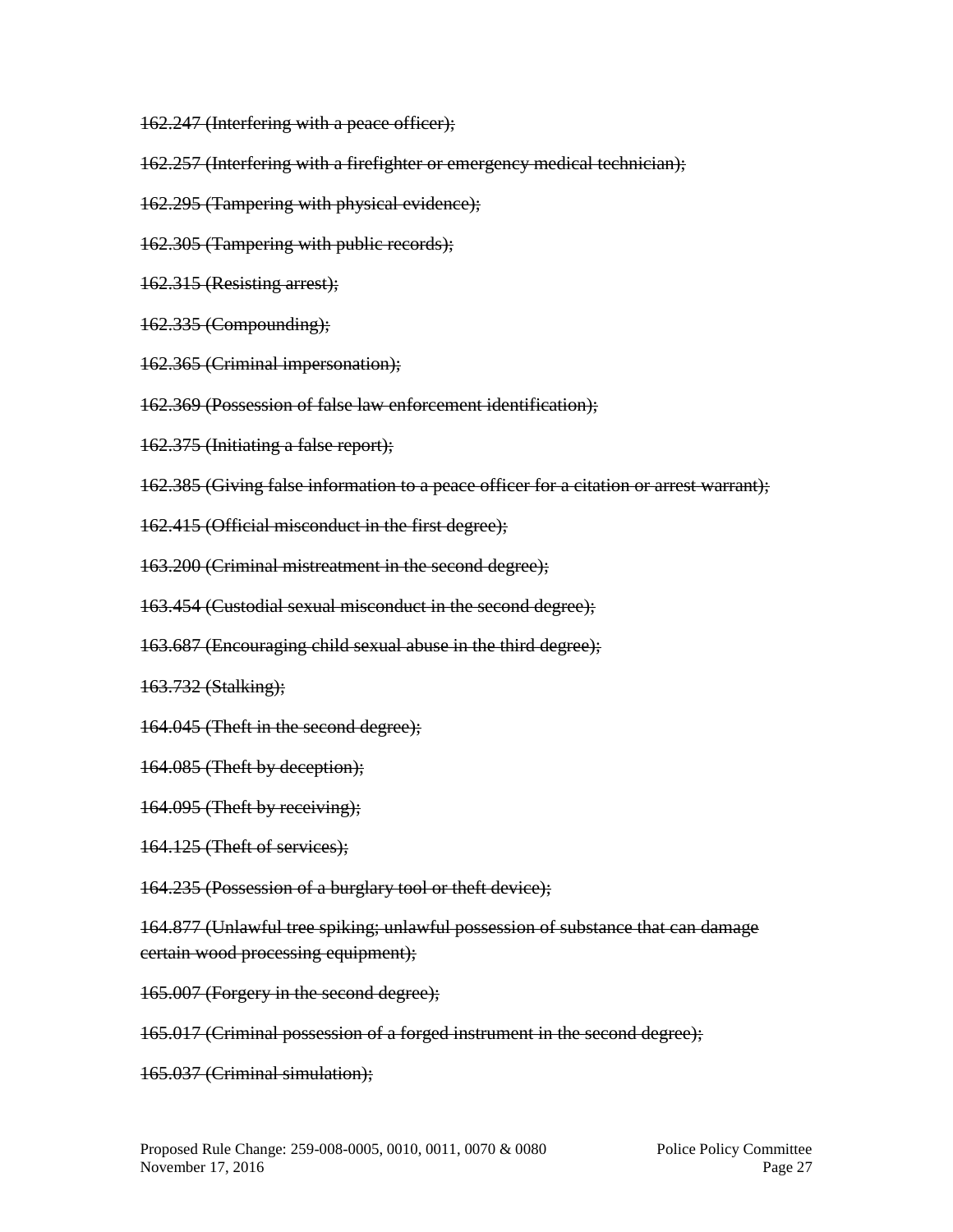- 165.042 (Fraudulently obtaining a signature);
- 165.047 (Unlawfully using slugs);
- 165.055 (Fraudulent use of a credit card);
- 165.065 (Negotiating a bad check);
- 165.080 (Falsifying business records);
- 165.095 (Misapplication of entrusted property);
- 165.100 (Issuing a false financial statement);
- 165.102 (Obtain execution of documents by deception);
- 165.118(1) (Unlawfully Altering Metal Property);
- 165.118(2)(a)(b) (False Statement on a Metal Property Record);
- 165.825 (Sale of drugged horse);
- 166.065(1)(b) (Harassment);
- 166.155 (Intimidation in the second degree);
- 166.270 (Possession of weapons by certain felons);
- 166.350 (Unlawful possession of armor-piercing ammunition);
- 166.416 (Providing false information in connection with a transfer of a firearm);
- 166.418 (Improperly transferring a firearm);
- 166.470 (Limitations and conditions for sales of firearms);
- 167.007 (Prostitution);
- 167.075 (Exhibiting an obscene performance to a minor);
- 167.080 (Displaying obscene materials to minors);
- 167.132 (Possession of gambling records in the second degree);
- 167.147 (Possession of a gambling device);
- 167.222 (Frequenting a place where controlled substances are used);
- 167.262 (Adult using minor in commission of controlled substance offense);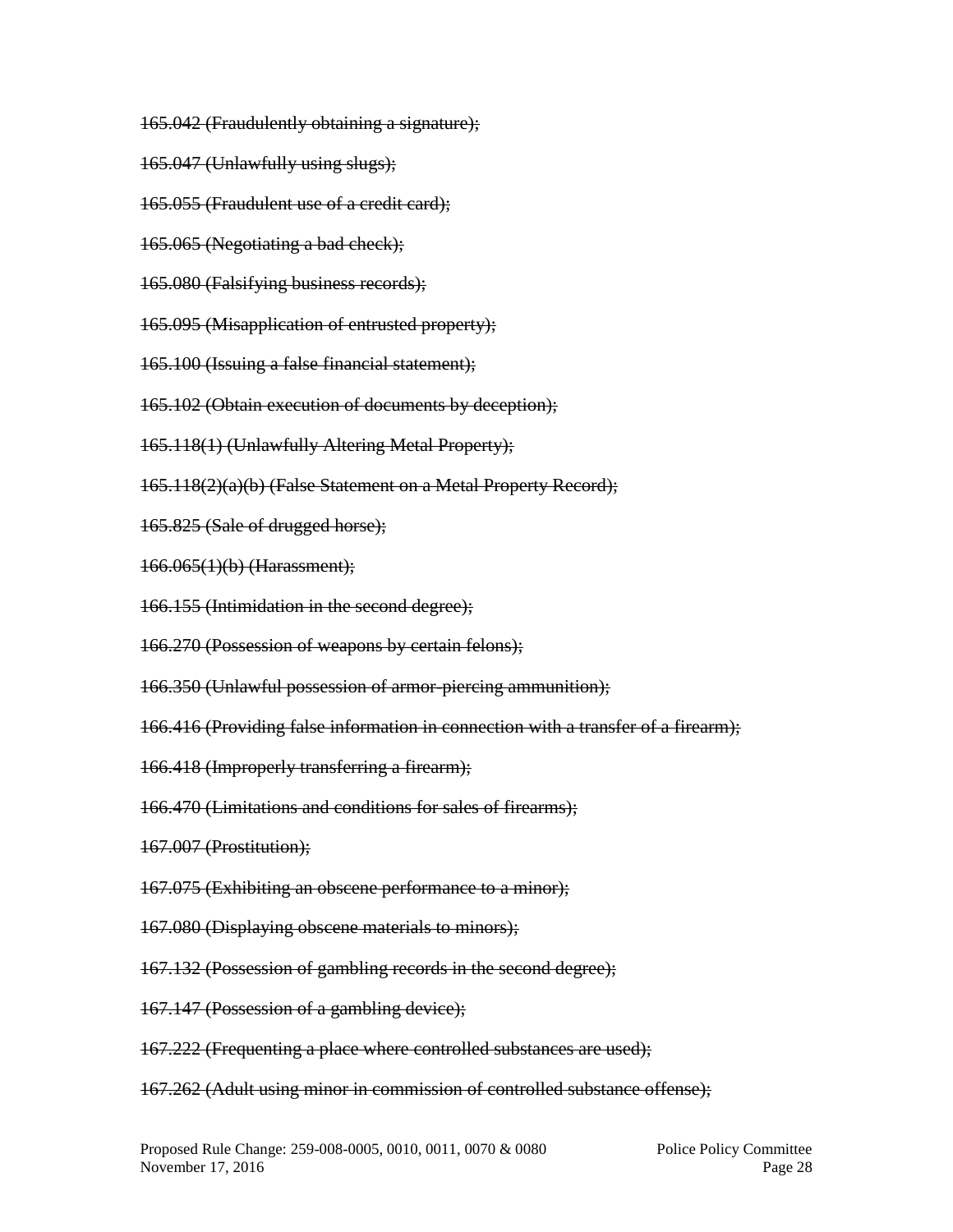- 167.320 (Animal abuse in the first degree);
- 167.330 (Animal neglect in the first degree);
- 167.332 (Prohibition against possession of domestic animal);
- 167.333 (Sexual assault of animal);
- 167.337 (Interfering with law enforcement animal);
- 167.355 (Involvement in animal fighting);
- 167.370 (Participation in dogfighting);
- 167.431 (Participation in cockfighting);
- 167.820 (Concealing the birth of an infant);
- 305.815 (False Swearing of Return, Statement or Other Tax Document);
- 307.990 (Willful False Statement to Property Tax Assessment Officer);
- 398.224 (Refusal to Appear to Testify);
- 462.415(2) (Racing a Prohibited Animal);
- 462.420 (Stimulating or Depressing Participating Animal);
- 462.430 (Influencing the Results of Races);
- 462.450 (Possession, Transportation or Use of Drugs at Race Course);
- 462.460 (Racing an Animal Under Name or Designation Other than Registered Name or Designation or Altering License);
- 462.470 (Aiding or Abetting Racing Animal Under Name or Designation Other than Registered Name or Designation);
- 475.525 (Sale of drug paraphernalia);
- 475.840 (Manufacture or deliver a controlled substance);
- 475.860 (Unlawful delivery of marijuana);
- 475.864 (Unlawful possession of marijuana);
- 475.906 (Distribution of controlled substance to minors);
- 475.910 (Application of controlled substance to the body of another person);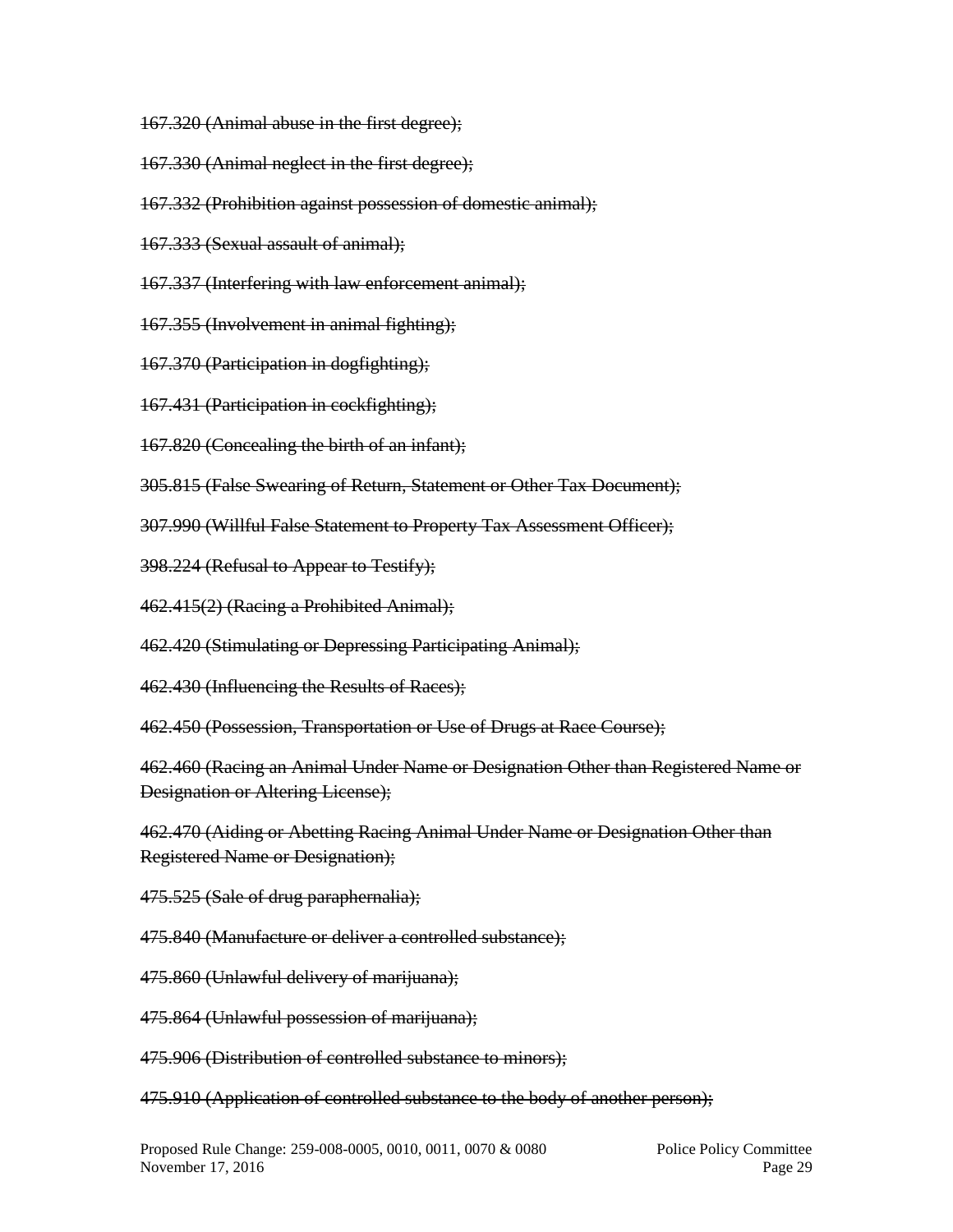475.912 (Unlawful delivery of imitation controlled substance);

475.914 (Unlawful acts, registrant delivering or dispensing controlled substance);

475.916 (Prohibited acts involving records and fraud);

475.918 (Falsifying drug test results);

475.920 (Providing drug test falsification equipment);

475.950 (Failure to report precursor substances transaction);

475.955 (Failure to report missing precursor substances);

475.960 (Illegally selling drug equipment);

475.965 (Providing false information on precursor substances report or record);

475.969 (Unlawful possession of phosphorus);

475.971 (Unlawful possession of anhydrous ammonia);

475.973 (Unlawful possession of ephedrine, pseudoephedrine or phenylpropanolamine; unlawful distribution);

475.975 (Unlawful possession of iodine in its elemental form);

475.976 (Unlawful possession of iodine matrix);

657.300 (False Statements or Failure to Report Material Fact by Employer);

657.495 (Fraudulently Lowering Contributions);

658.415 (False Swearing or Affirmation of Application of License, Proof of Insurance and Financial Responsibilities of Farm Labor Contractors);

659.810 (Filing a False Statement with Employment Agency to Secure Labor);

679.170(3) (Fraudulent Alteration of Diploma, Certificate or Transcript);

679.170(5) (Willful False Statement to Oregon Board of Dentistry);

689.995 (Willfully Furnishing False Information; Pharmacists, Drug Outlets, Drug Sales):

807.520 (False swearing to receive license);

807.620 (Giving false information to police officer);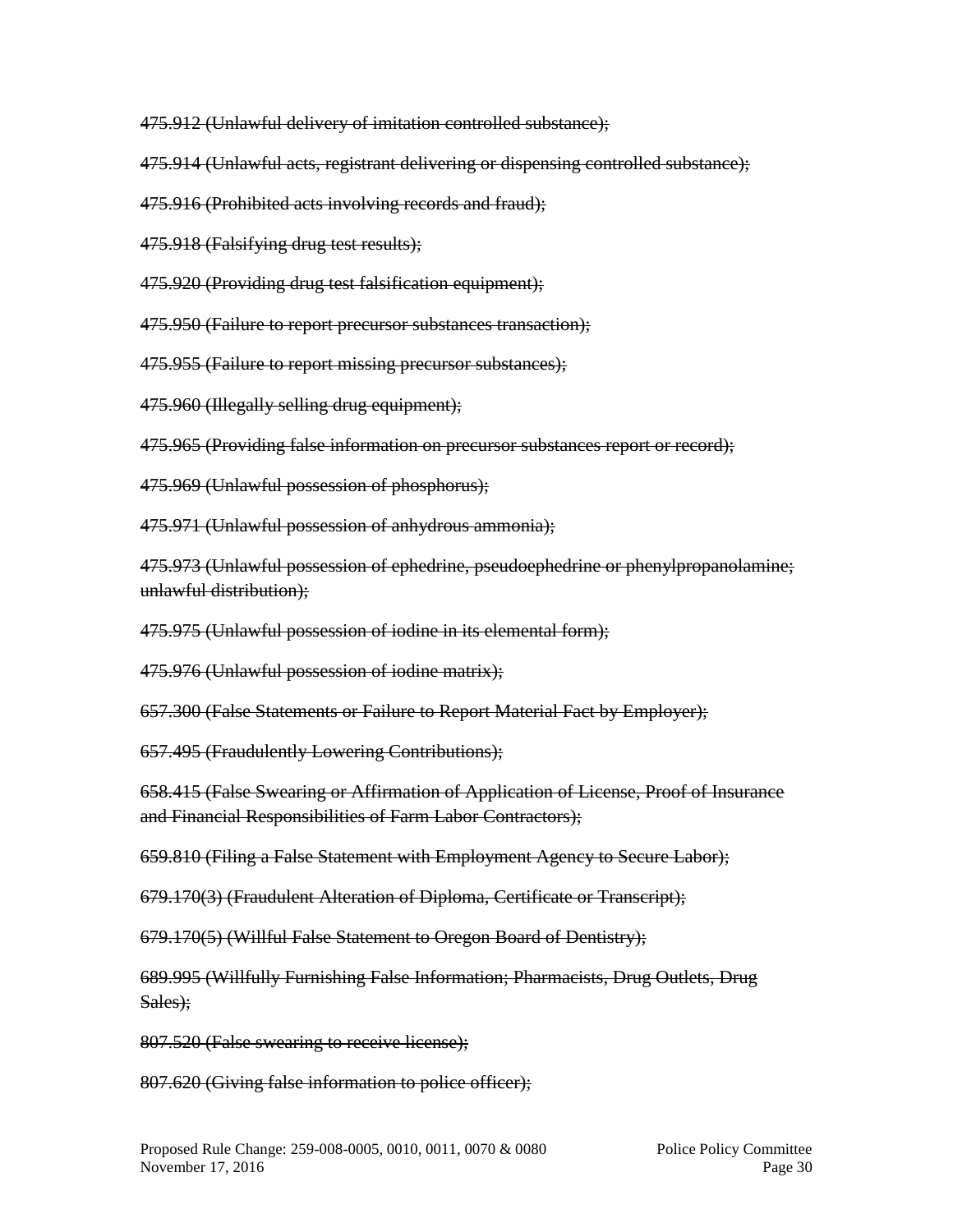(E) Any offense involving any acts of domestic violence as defined in ORS 135.230.

(b) Standards and Certification must take action on a mandatory disqualifying conviction, regardless of when it occurred, unless Standards and Certification, or the Board, has previously reviewed the conviction and approved the public safety professional for certification under a prior set of standards.

(4) Discretionary disqualifying misconduct as Grounds for Denying or Revoking Certification(s) of a Public Safety Professional:

(a) Standards and Certification may deny or revoke the certification of any public safety professional after written notice, and a hearing, if requested, based upon a finding that:

(A) The public safety professional falsified any information submitted on the application for certification or on any documents submitted to the Board or Department;

(B) The public safety professional has engaged in conduct that fails to meet the applicable minimum standards as described in subsection (b), minimum training or the terms and conditions established under ORS 181.640;

(C) The public safety professional has engaged in conduct that resulted in the conviction of an offense, punishable as a crime, other than a mandatory disqualifying crime listed in section (3) of this rule, in this state or any other jurisdiction. Presumptive categories have been identified for the crimes listed in subsection (4), based solely on the elements of the crime. Other categories may apply based on the conduct leading to the conviction; or

(D) A public safety officer failed to attend at least one session with a mental health professional within six months after the public safety officer was involved in using deadly physical force, as required by ORS 181.789.

(b) For purposes of this rule, discretionary disqualifying misconduct includes misconduct falling within the following categories:

(A) Category I: Dishonesty: Includes untruthfulness, dishonesty by admission or omission, deception, misrepresentation, falsification;

(B) Category II: Disregard for the Rights of Others: Includes violating the constitutional or civil rights of others, and conduct demonstrating a disregard for the principles of fairness, respect for the rights of others, protecting vulnerable persons, and the fundamental duty to protect or serve the public;

(C) Category III: Misuse of Authority: Includes abuse of public trust, obtaining a benefit, avoidance of detriment, or harming another, and abuses under the color of office;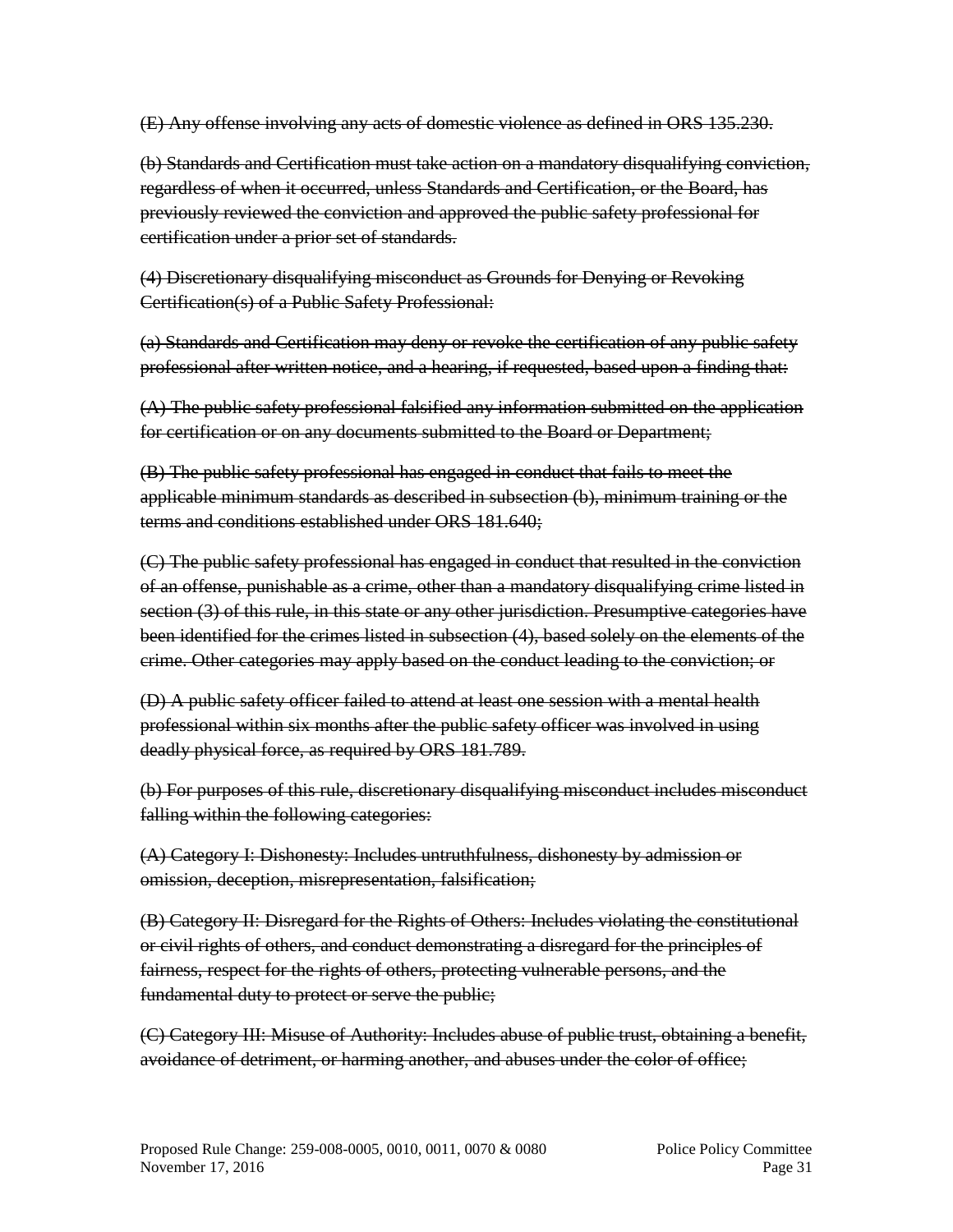(D) Category IV: Gross Misconduct: Means an act or failure to act that creates a danger or risk to persons, property, or to the efficient operation of the agency, recognizable as a gross deviation from the standard of care that a reasonable public safety professional would observe in a similar circumstance;

(E) Category V: Misconduct: Misconduct includes conduct that violates the law, practices or standards generally followed in the Oregon public safety profession. By definition, all criminal convictions meet the definition of Misconduct within this category.

**NOTE**: It is the intent of this rule that "Contempt of Court" meets the definition of Misconduct within this category; or

(F) Category VI: Insubordination: Includes a refusal by a public safety professional to comply with a rule or order, where the order was reasonably related to the orderly, efficient, or safe operation of the agency, and where the public safety professional's refusal to comply with the rule or order constitutes a substantial breach of that person's duties.

(c) For discretionary disqualifying misconduct, the applicable category will be determined based on the facts of each case. Discretionary disqualifying misconduct under (a)(C) includes, but is not limited to, the following list, which identifies the applicable category for each listed discretionary offense, based on the elements of the crime.

**NOTE**: Those criminal convictions not listed below are presumptively considered Misconduct (Category V):

25.260 (Unlawful Disclosure of Confidential Records of Child Support Division) — Category II;

162.405 (Official Misconduct in the Second Degree) — Category III;

162.425 (Misuse of Confidential Information) — Category III;

162.465 (Unlawful Legislative Lobbying) — Category I;

163.160 (Assault in the Fourth Degree) — Category II;

163.187 (Strangulation) — Category II;

163.190 (Menacing) — Category II;

163.195 (Recklessly Endangering Another Person) — Category IV;

163.212 (Unlawful Use of Stun Gun, Tear Gas or Mace in the Second Degree) — Category IV;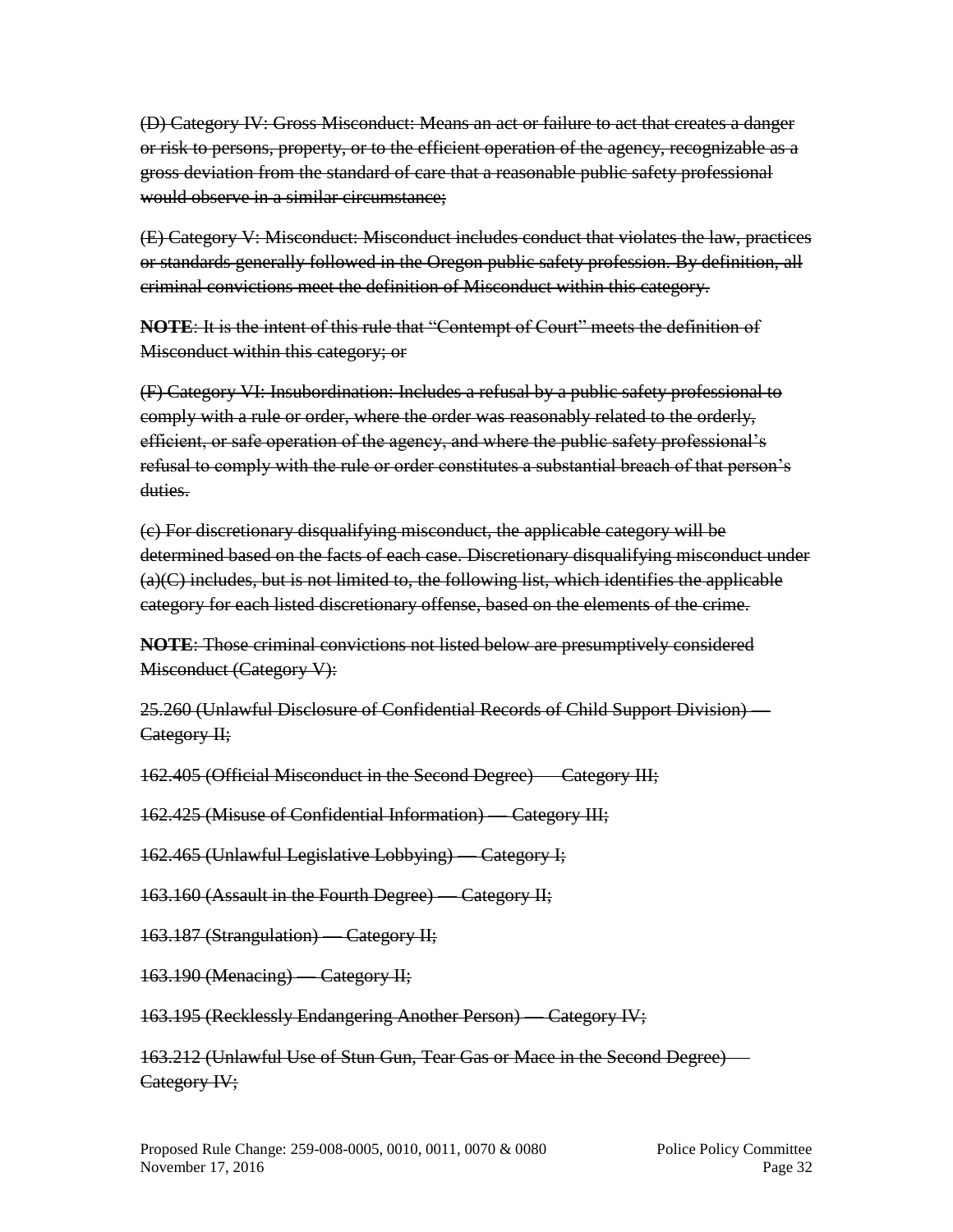- 163.415 (Sexual Abuse in the Third Degree) Category II;
- 163.435 (Contributing to the Sexual Delinquency of a Minor) Category II;
- 163.445 (Sexual Misconduct) Category II;
- 163.465 (Public Indecency) Category II;
- 163.467 (Private Indecency) Category II;
- 163.545 (Child Neglect in the Second Degree) Category IV;
- 163.693 (Failure to Report Child Pornography) Category IV;
- 163.575 (Endangering the Welfare of a Minor) Category III;
- 163.700 (Invasion of Personal Privacy) Category II;
- 163.709 (Unlawful Directing of Light from a Laser Pointer) Category IV;
- 164.162 (Mail Theft or Receipt of Stolen Mail) Category I;
- 164.265 (Criminal Trespass While in Possession of a Firearm) Category IV;
- 164.272 (Unlawful Entry into a Motor Vehicle) Category IV;
- 164.335 (Reckless Burning) Category IV;
- 164.785 (Placing Offensive Substances in waters/on highways or property) Category IV;
- 164.845 (FTA on Summons for ORS 164.813 or 164.825) Category IV;
- 164.887 (Interference with Agricultural Operations) Category II;
- 165.540 (Obtaining Contents of Communications) Category IV;
- 165.570 (Improper Use of Emergency Reporting System) Category IV;
- 165.572 (Interference with Making a Report) Category II;
- 165.577 (Cellular Counterfeiting in the Third Degree) Category I;
- 165.805 (Misrepresentation of Age by a Minor) Category I;
- 166.025 (Disorderly Conduct in the Second Degree) Category IV;
- 166.027 (Disorderly Conduct in the First Degree) Category IV;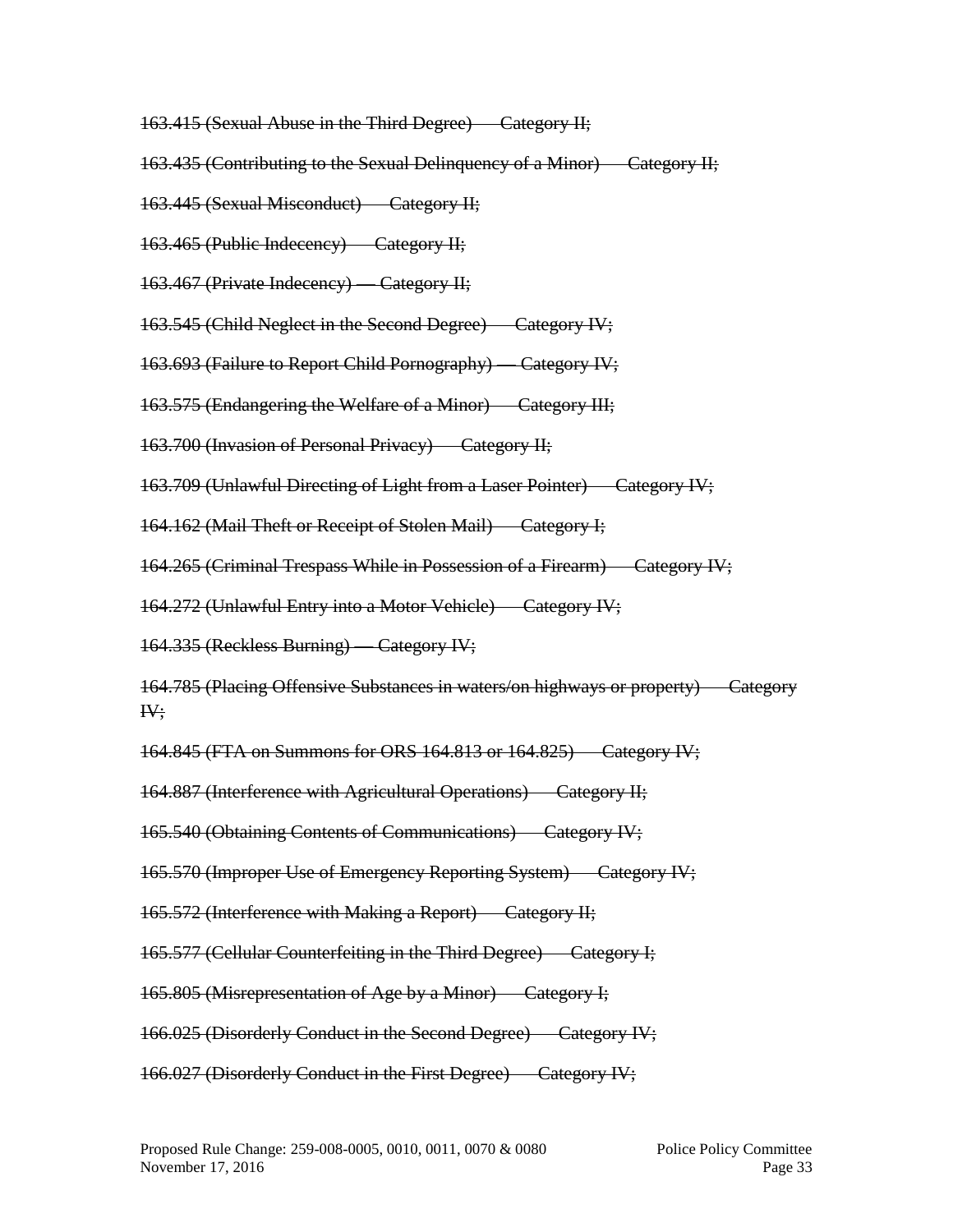166.075 (Abuse of Venerated Objects) — Category II;

166.076 (Abuse of a Memorial to the Dead) — Category II;

166.090 (Telephonic Harassment) — Category II;

166.095 (Misconduct with Emergency Telephone Calls) — Category IV;

166.155 (Intimidation in the Second Degree) — Category II;

166.180 (Negligently Wounding Another) — Category IV;

166.190 (Pointing a Firearm at Another) — Category IV;

166.240 (Carrying a Concealed Weapon) — Category IV;

166.250 (Unlawful Possession of a Firearm) — Category IV;

166.320 (Setting of a Springgun or Setgun) — Category IV;

166.385 (Possession of Hoax Destructive Device) — Category IV;

166.425 (Unlawful Purchase of Firearm) — Category I;

166.427 (Register of Transfers of Used Firearms) — Category IV;

166.480 (Sale or Gift of Explosives to Children) — Category IV;

166.635 (Discharging Weapon or Throwing Object at Trains) — Category IV;

166.638 (Discharging Weapon Across Airport Operational Surfaces) — Category IV;

166.649 (Throwing Object off Overpass in the Second Degree) — Category IV;

167.312 (Research and Animal Interference) — Category II;

167.315 (Animal Abuse in the Second Degree) — Category IV;

167.325 (Animal Neglect in the Second Degree) — Category IV;

167.340 (Animal Abandonment) — Category IV;

167.352 (Interfering with Assistance, Search and Rescue or Therapy Animal) — Category IV;

167.385 (Unauthorized Use of Livestock Animal) — Category II;

167.388 (Interference with Livestock Production) — Category II;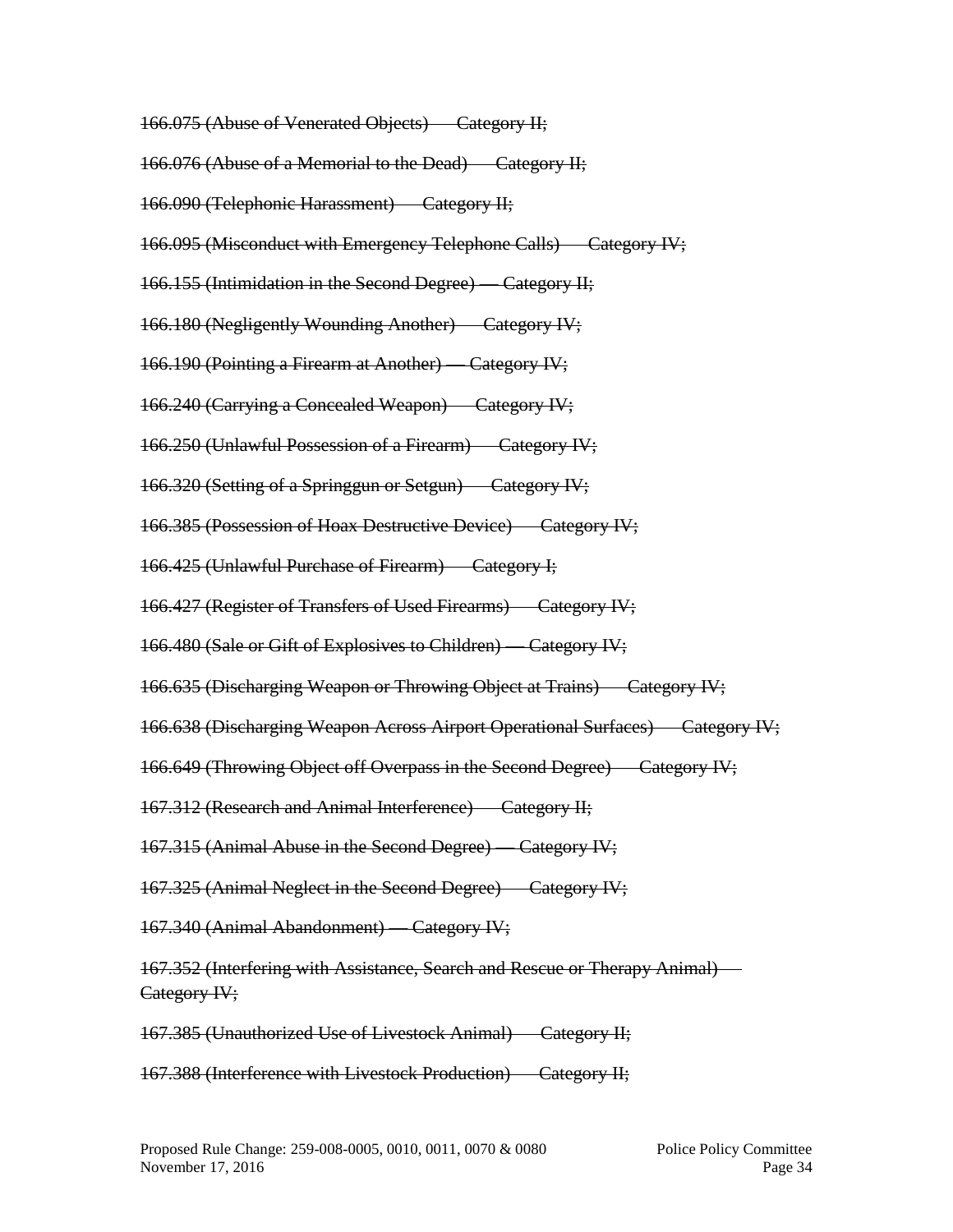167.808 (Unlawful Possession of Inhalants) — Category IV;

167.810 (Creating a Hazard) — Category IV;

167.822 (Improper Repair Vehicle Inflatable Restraint System) — Category IV;

241.525 (Corrupt Practices) — Category III;

Chapter 319 (Any Violation Involving a False Statement — Motor Vehicle and Aircraft Fuel Tax) Category I;

411.320 (Disclosure and Use of Public Assistance Records) — Category II;

468.956 (Refusal to Produce Material Subpoenaed by the Commission) — Category IV;

471.410 (Providing Liquor to Person under 21 or to Intoxicated Person) — Category IV;

609.805 (Misrepresentation of Pedigree; Mutilation of Certificate or Proof of Pedigree) — Category I;

609.990(3)(a) (Violation of ORS 609.098 — Maintaining a Dangerous Dog) — Category IV;

632.470 (False Representation as to Raising, Production or Packaging) — Category I;

632.475 (Possession of Unlabeled, Falsely Labeled or Deceptively Packed Products) — Category I;

657.295 (Violation of Unemployment Insurance Witness Fees, Disputed Claims Expenses and Counsel Fees) — Category I;

659.800 (Use of Force or Misrepresentation to Prevent Employment) — Category I;

659.805 (Blacklisting and Blackmailing) — Category II;

659.815 (Deceptive Representations or Advertisements by Persons Employing Labor) — Category 1;

659.845 (Fraudulently Accepting Advancement and Refusing to Work) — Category I;

661.040 (Violation of Limitations of Fees Charged laborers by Collective Bargaining Agents) — Category 1;

661.260 (False Filing or Fraudulent Filing) — Category I;

688.120 (Fraudulent Representation as a Physical Therapist or Physical Therapist Assistant) — Category 1;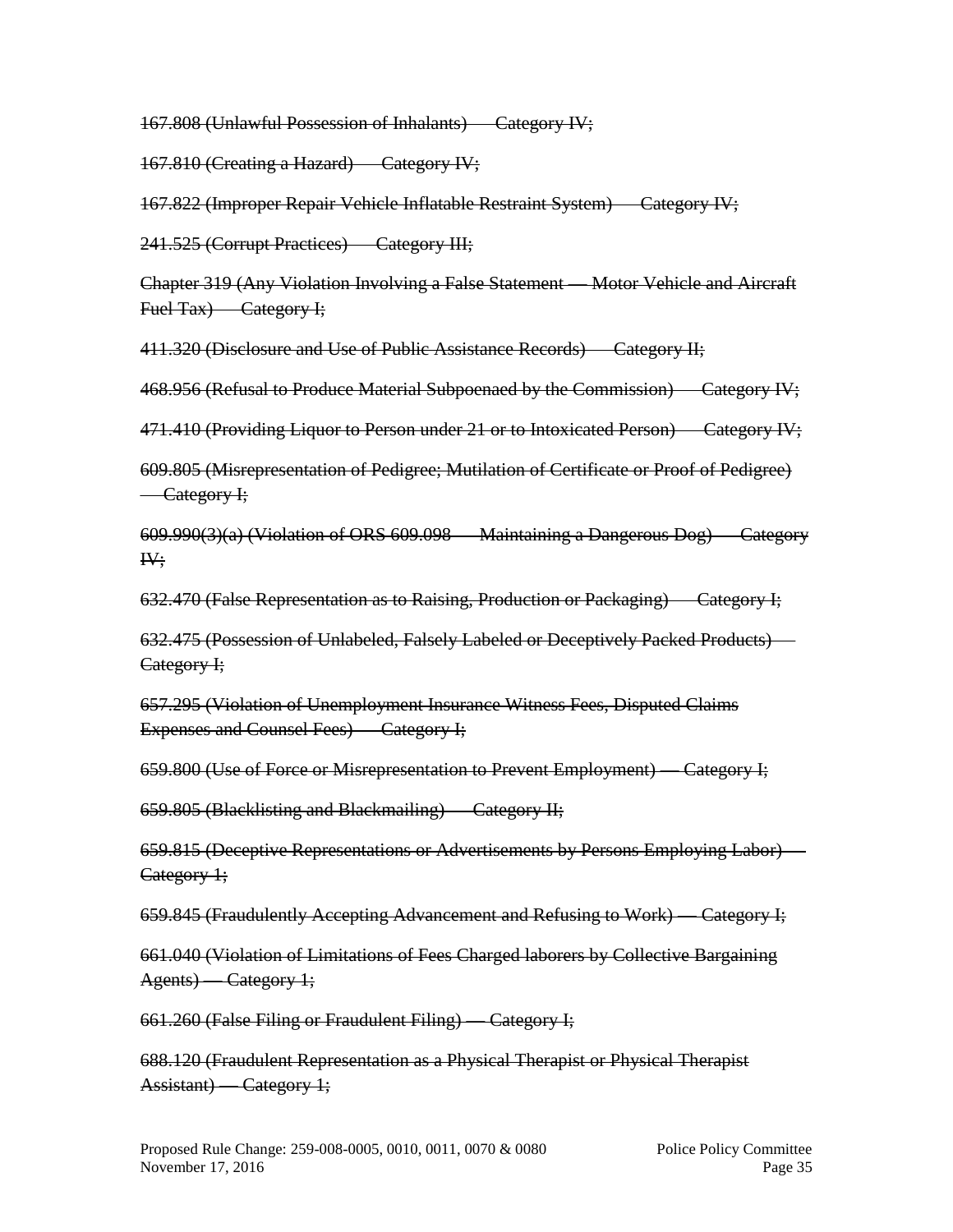731.260 (False or Misleading Filings; Insurance Code) — Category I;

803.225 (Failure to Designate Replica Vehicle in Title or Registration Application) — Category I;

807.430 (Misuse of Identification Card) — Category I;

807.510 (Transfer of documents for the purpose of misrepresentation) — Category I;

807.530 (False Application for License) — Category I;

807.580 (Using Invalid License) — Category I;

807.590 (Permitting Misuse of License) — Category I;

807.600 (Using Another's License) — Category I;

811.060 (Vehicular Assault of Bicyclist or Pedestrian) — Category IV;

811.140 (Reckless Driving) — Category IV;

811.182 (Criminal Driving While Suspended or Revoked) — Category IV;

811.231 (Reckless Endangerment of Highway Workers) — Category IV;

811.540 (Fleeing or Attempt to Elude a Police Officer) — Category IV;

811.700 (Failure to Perform Duties of Driver when Property is Damaged) — Category IV;

811.740 (False Accident Report) — Category I;

813.010 (Driving Under the Influence of Intoxicants) Category IV;

825.990(3)(d) (False Material Statement or Representation in any Application, Label, Manifest, Record, Report, Permit or Other Document Filed, Maintained or Used for Purposes of Compliance) — Category I;

825.990(3)(e) (Failure to Include Material Information Required by Department of Transportation) — Category I;

830.035(2) (Fleeing; Attempts to Elude) — Category IV;

830.053 (False or Fraudulent Report of Theft of Boat) — Category I;

830.315(1) (Reckless Operation) — Category IV;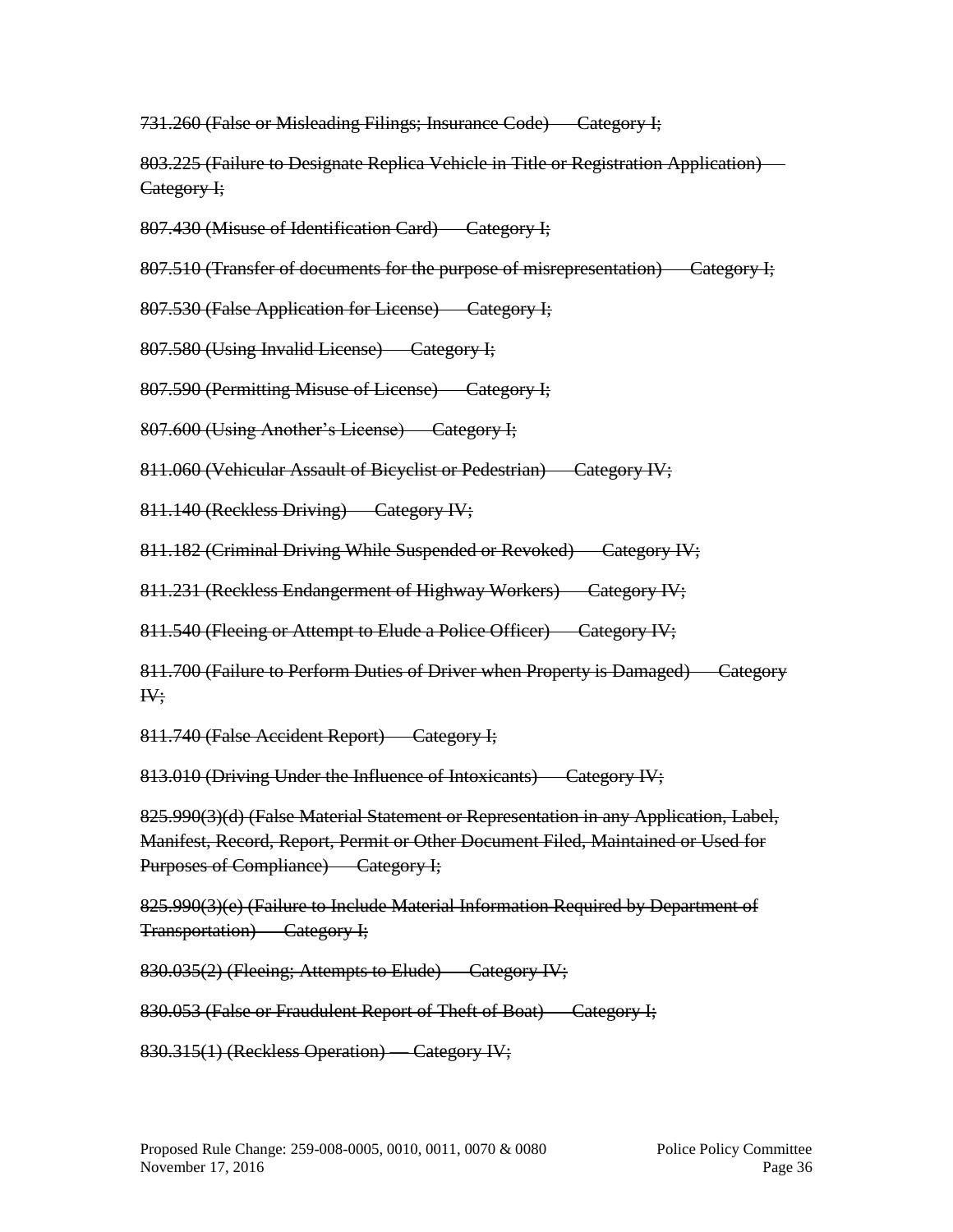830.325 (Operate a Boat while Under the Influence of Intoxicating Liquor or Controlled Substance) — Category IV;

830.475(1) (Failure to Perform the Duties of an Operator at Accident) Category IV;

830.730 (False Information) — Category I;

830.994 (Operate a Boat in Violation of a Court Order) — Category IV;

837.080 (Prohibited Operation of an Aircraft) — Category IV.

(d) Initial Periods of Ineligibility. Upon determination to proceed with the denial or revocation of a public safety professional's certification based on discretionary disqualifying misconduct identified in subsection (a), an initial minimum period of ineligibility to apply for certification will be determined based upon the category of misconduct (i.e., Dishonesty, Disregard for Rights of Others, Misuse of Authority, Gross Misconduct, Misconduct or Insubordination).

(e) Following review and recommendation by a Policy Committee, the Board will determine the initial minimum period of ineligibility for discretionary disqualifying misconduct identified in subsection (a) from the time frame identified below for each category of discretionary disqualifying misconduct:

(A) Category I: Dishonesty (5 years to Lifetime).

(B) Category II: Disregard for Rights of Others (5 years to 15 years).

(C) Category III: Misuse of Authority (5 years to 10 years).

(D) Category IV: Gross Misconduct (5 years to 10 years).

(E) Category V: Misconduct (3 years to 7 years).

(F) Category VI: Insubordination (3 years to 7 years).

(5) Eligibility to Reapply; Ineligibility Periods. A person is not eligible to reapply for training or certification if the person had training or certification denied or revoked for:

(a) Mandatory grounds identified in section (3) of this rule; or

(b) Discretionary Disqualifying Misconduct identified in section (4) of this rule that is determined to be a Category I lifetime disqualifier.

(6) Eligibility to reapply for certification:

(a) In determining the initial minimum period of ineligibility within any category for discretionary disqualifying misconduct listed in section (4) of this rule, the Board will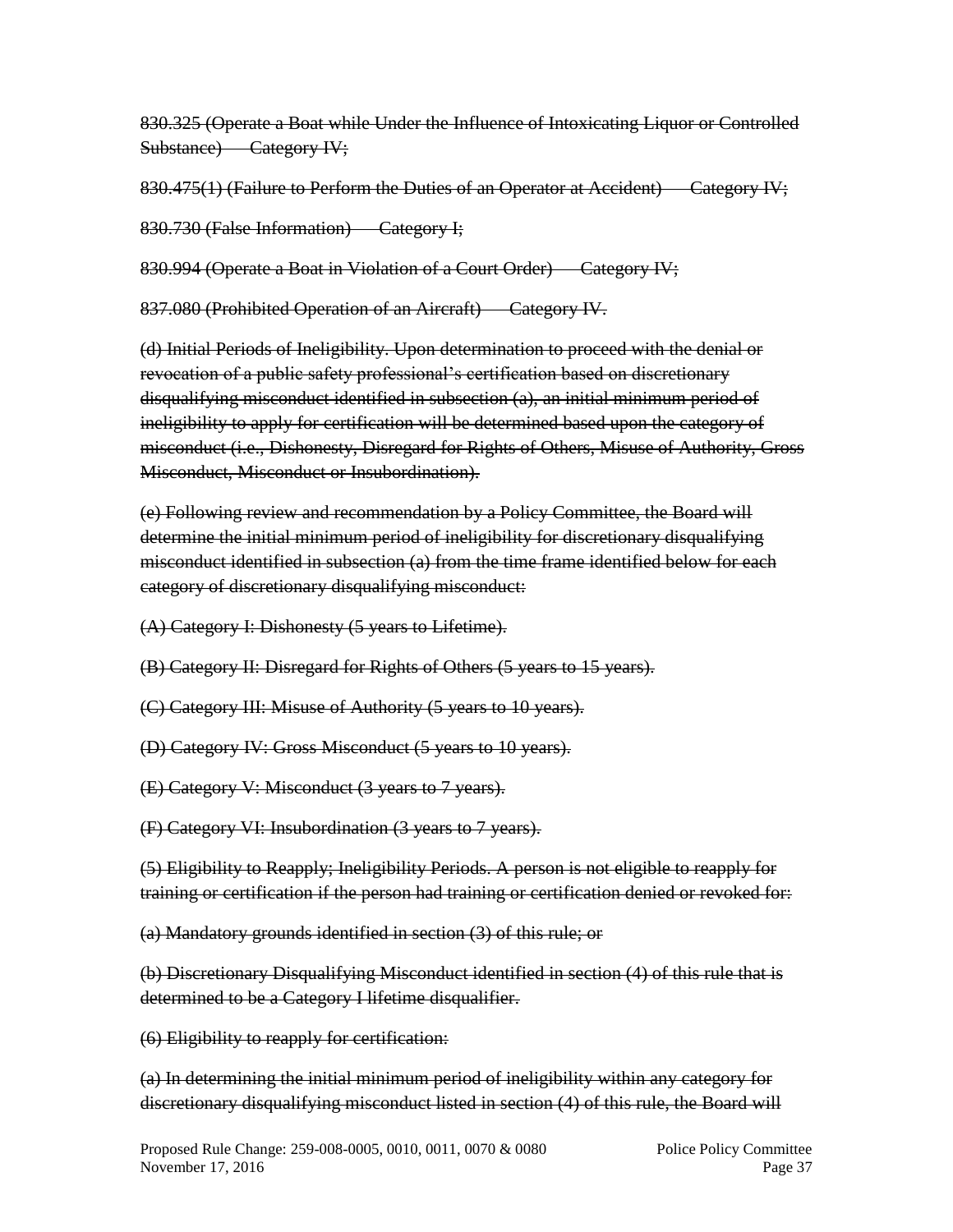take into consideration any mitigating or aggravating factors, subject to the provisions of section (9) of this rule.

(b) The initial minimum period of ineligibility will be included in any Final Order of the Department.

(c) Any subsequent eligibility to apply for certification will be determined by the Board, after Policy Committee review, subject to the provisions of section (11) of this rule.

(7) Guidelines for Denial or Revocation Based on Discretionary Disqualifying Misconduct. In determining whether to take action on a conviction, Standards and Certification must use the following guidelines:

(a) In making a decision on a discretionary denial or revocation, Standards and Certification will consider the implementation dates relating to new mandatory conviction notification requirements adopted in 2003 and statutory changes dealing with lifetime disqualifier convictions for public safety professionals adopted in 2001.

(b) Standards and Certification will not take action on a conviction constituting discretionary disqualifying misconduct that occurred prior to January 1, 2001. However, Standards and Certification may consider such conviction as evidence that a public safety professional does not meet the established moral fitness guidelines.

(c) Standards and Certification may take action on any conviction constituting discretionary disqualifying misconduct that occurred after January 1, 2001; however, crimes with a presumptive category of only Misconduct (Category V) may be appropriate for summary staff disposition or administrative closure if the conviction occurred seven years or more prior to the date of review and it represents the sole criminal conviction in the public safety professional's history.

(d) The Board may reconsider any mandatory conviction which subsequently becomes a conviction constituting discretionary disqualifying misconduct, upon the request of the public safety professional.

(e) The length of ineligibility for training or certification based on a conviction begins on the date of conviction.

(f) Standards and Certification will not take action against a public safety professional or agency for failing to report, prior to January 1, 2003, a conviction that constitutes discretionary disqualifying misconduct.

(g) Standards and Certification may take action against a public safety professional or agency for failing to report, after January 1, 2003, any conviction that constitutes discretionary disqualifying misconduct.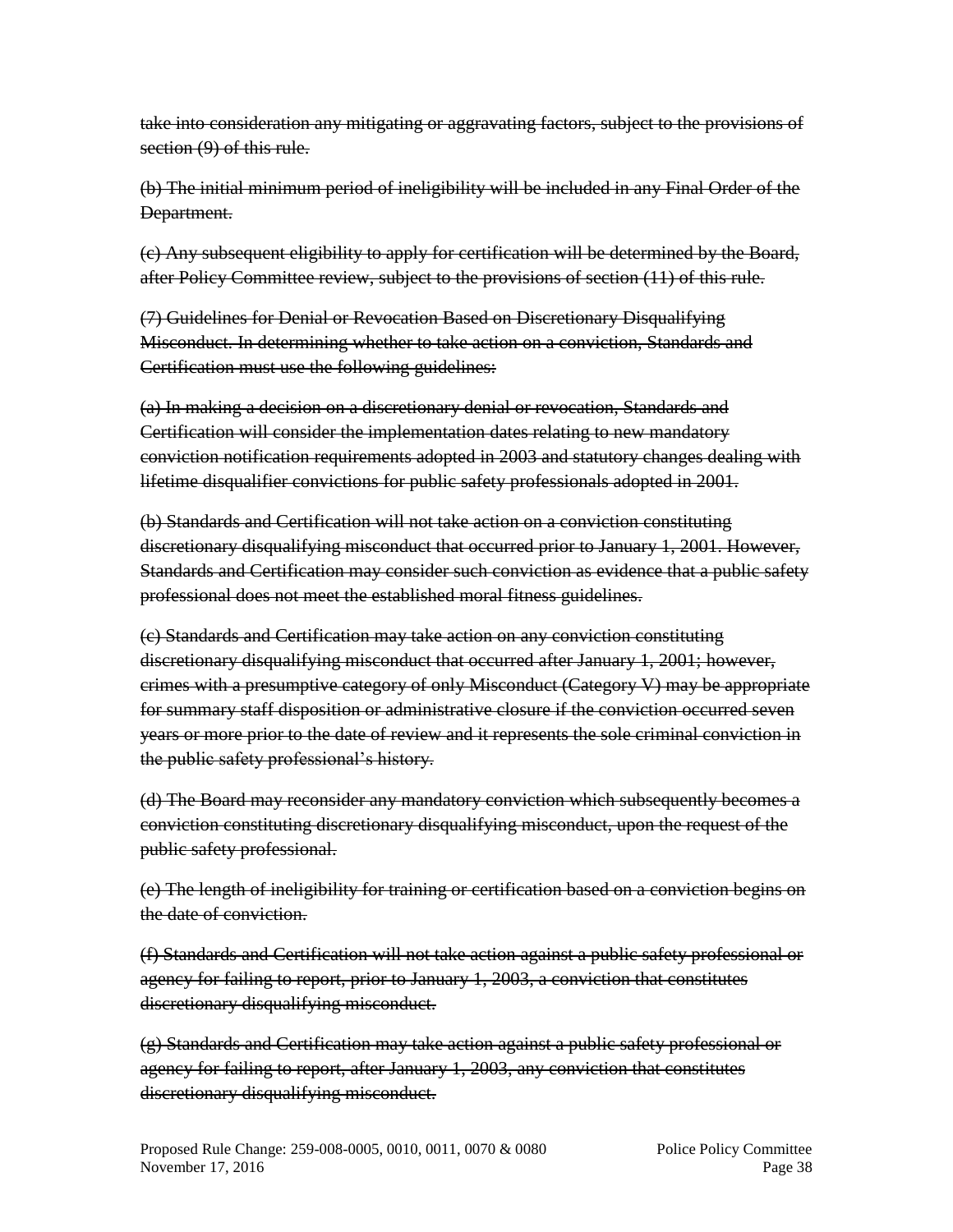(8) Scope of Revocation. Whenever the Department revokes the certification of any public safety professional under the provisions of OAR 259-008-0070, the revocation will encompass all public safety certificates, except fire certification(s), the Department has issued to that person.

(9) Denial and Revocation Procedure.

(a) Agency Initiated Review: When the entity utilizing a public safety professional requests that a public safety professional's certification be denied or revoked, it must submit in writing to Standards and Certification the reason for the requested denial or revocation and all factual information supporting the request.

(b) Standards and Certification Initiated Review: Upon receipt of factual information from any source, and pursuant to ORS 181.662, Standards and Certification may request that the public safety professional's certification be denied or revoked.

(c) Standards and Certification Staff Review: When Standards and Certification receives information, from any source, that a public safety professional may not meet the established standards for Oregon public safety professionals, Standards and Certification will review the request and the supporting factual information to determine if the request for denial or revocation meets statutory and administrative rule requirements.

(A) If the reason for the request does not meet the statutory and administrative rule requirements for denial or revocation Standards and Certification will notify the requestor.

(B) If the reason for the request does meet statutory and administrative rule requirements but is not supported by adequate factual information, Standards and Certification will request further information from the employer or conduct its own investigation of the matter.

(C) If Standards and Certification determines that a public safety professional may have engaged in discretionary disqualifying misconduct listed in subsection (4), the case may be presented to the Board, through a Policy Committee.

(D) Standards and Certification will seek input from the affected public safety professional, allowing him or her to provide, in writing, information for the Policy Committee and Board's review.

(E) In misconduct cases where there has been an arbitrator's opinion related to the public safety professional's employment, Standards and Certification will proceed as follows: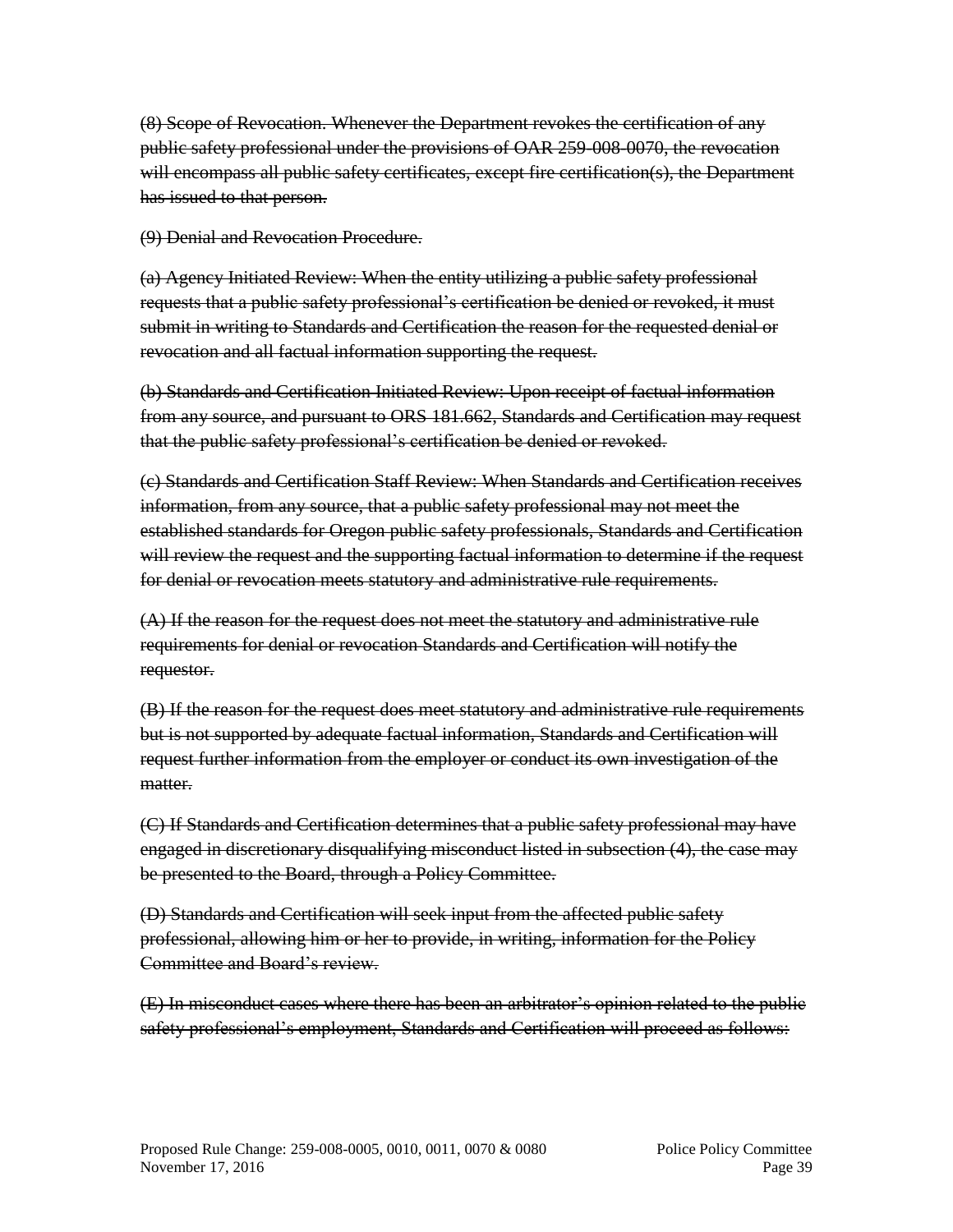(i) If the arbitrator's opinion finds that underlying facts supported the allegations of misconduct, Standards and Certification will proceed as identified in paragraphs (A) through (D) of this subsection.

(ii) If the arbitrator has ordered employment reinstatement after a discharge for cause without a finding related to whether the misconduct occurred, Standards and Certification will proceed as identified in paragraphs  $(A)$  through  $(D)$  of this subsection.

(iii) If the arbitrator's opinion finds that underlying facts did not support the allegation(s) of misconduct, Standards and Certification will proceed as identified in paragraph (A) of this subsection and administratively close the matter.

(d) Policy Committee and Board Review: In making a decision to authorize initiation of proceedings under subsection (e) of this rule, based on discretionary disqualifying misconduct, the Policy Committees and Board may consider mitigating and aggravating circumstances, including, but not limited to, the following:

(A) When the misconduct occurred in relation to the public safety professional's employment in public safety (i.e., before, during after);

(B) If the misconduct resulted in a conviction:

(i) Whether it was a misdemeanor or violation;

(ii) The date of the conviction(s);

(iii) Whether the public safety professional was a minor at the time and tried as an adult;

(iv) Whether the public safety professional served time in prison or jail and the length of incarceration;

(v) Whether restitution was ordered, and whether the public safety professional met all obligations;

(vi) Whether the public safety professional has ever been on parole or probation. If so, the date the parole or probation period expired or will expire; and

(vii) Whether the public safety professional has more than one conviction and over what period of time;

(C) Whether the public safety professional engaged in the same misconduct more than once and over what period of time;

(D) Whether the actions of the public safety professional reflect adversely on the profession or would cause a reasonable person to have substantial doubts about the public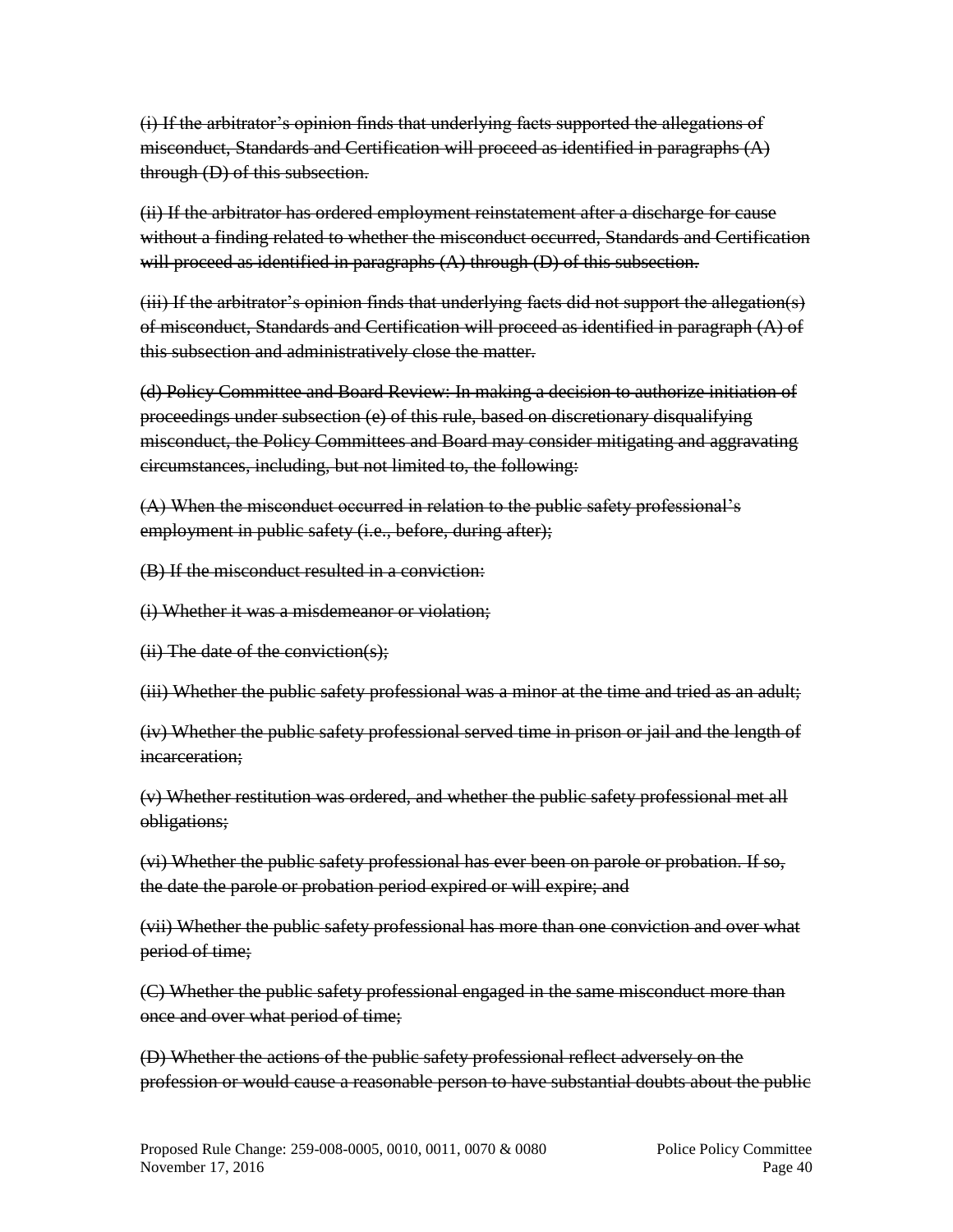safety professional's honesty, fairness, respect for the rights of others, or for the laws of the state or the nation;

(E) Whether the misconduct involved domestic violence;

(F) Whether the public safety professional self-reported the misconduct;

(G) Whether the conduct adversely reflects on the fitness of the public safety professional to perform as a public safety professional;

(H) Whether the conduct renders the public safety professional otherwise unfit to perform their duties because the agency or public has lost confidence in the public safety professional; and

(I) What the public safety professional's physical or emotional condition was at the time of the conduct.

(e) Initiation of Proceedings: Upon determination that the reason for denial or revocation is supported by factual data meeting the statutory and administrative rule requirements, a contested case notice will be prepared and served on the public safety professional.

(f) Contested Case Notice:

(A) All contested case notices will be prepared in accordance with the applicable provisions of the Attorney General's Model Rules or Procedures adopted under OAR 259-005-0015.

(B) In discretionary cases heard by a policy committee, the contested case notice will be served on the public safety professional prior to Board review. If the Board disapproves the policy committee's recommendation, the Department will withdraw the Contested Case Notice.

# (g) Response Time:

(A) A party who has been served with a "Contested Case Notice of Intent to Deny Certification" has 60 days from the date of mailing or personal service of the notice in which to file a written request for a hearing with the Department.

(B) A party who has been served with the "Contested Case Notice of Intent to Revoke Certification" has 20 days from the date of mailing or personal service of the notice in which to file a written request for hearing with the Department.

# (h) Default Orders:

(A) If a timely request for a hearing is not received, the Contested Case Notice will become a final order denying or revoking certification pursuant to OAR 137-003-0672.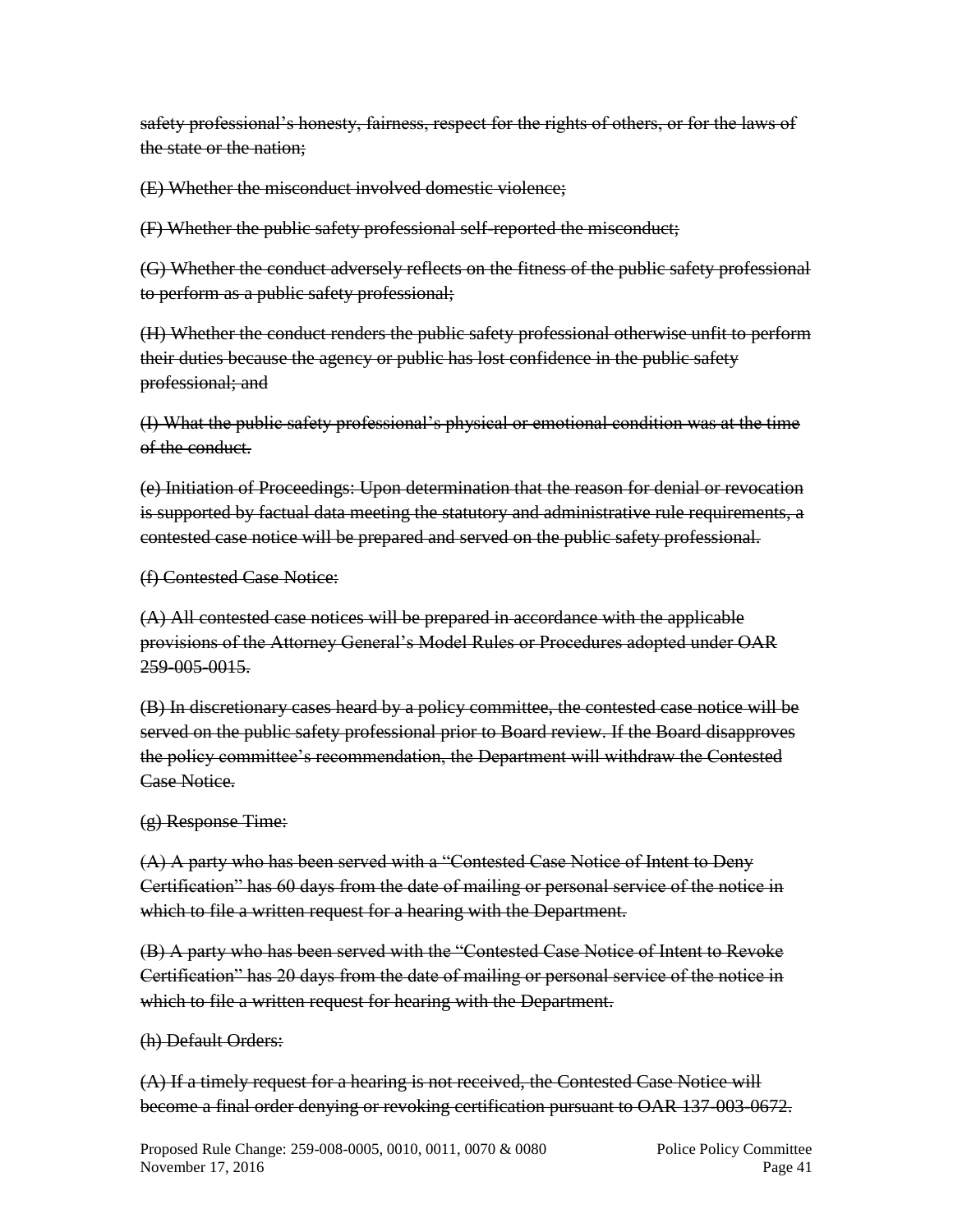(B) If a timely request for a hearing is not received in cases heard by a policy committee, the Contested Case Notice will become a final order denying or revoking certification pursuant to OAR 137-003-0672, pending Board affirmation.

(i) Hearing Request: If a timely request for a hearing is received, the Department will refer the matter to the Office of Administrative Hearings in accordance with OAR 137- 003-0515.

(j) Proposed and Final Orders:

(A) In cases in which a hearing is requested, proposed orders, exceptions, and final orders will be issued pursuant to the applicable provisions of the Attorney General's Model Rules of Procedures adopted under OAR 259-005-0015.

(B) Department-proposed amendments to a proposed order issued by an Administrative Law Judge in a case that was originally heard by a policy committee must be considered and approved by the policy committee that originally reviewed the case before a final order can be issued.

(k) Stipulated Order Revoking Certification: The Department may enter a stipulated order revoking the certification of a public safety professional upon the person's voluntary agreement to terminate an administrative proceeding to revoke a certification, or to relinquish a certification, under the terms and conditions outlined in the stipulated order.

(10) Appeal Procedure. A public safety professional, aggrieved by the findings and Order of the Department may, as provided in ORS 183.480, file an appeal with the Court of Appeals from the final Order of the Department.

(11) Reapplication Process.

(a) Any public safety professional whose certification has been denied or revoked pursuant to section (4) of this rule, may reapply for certification within the applicable timeframes described in sections (4) through (6) of this rule. The initial minimum ineligibility period will begin on the date an Order of the Department denying or revoking certification becomes final. The initial minimum ineligibility period will cease when the applicable timeframe stated in the Order has been satisfied.

(b) Any public safety professional whose certification has been denied or revoked based on discretionary disqualifying misconduct may not reapply for certification until:

(A) The initial minimum period of ineligibility stated in an Order of the Department denying or revoking certification has been satisfied;

(i) If the initial period of ineligibility for the individual was for a period of less than the maximum period identified in section (4) of this rule, and the Board determines that an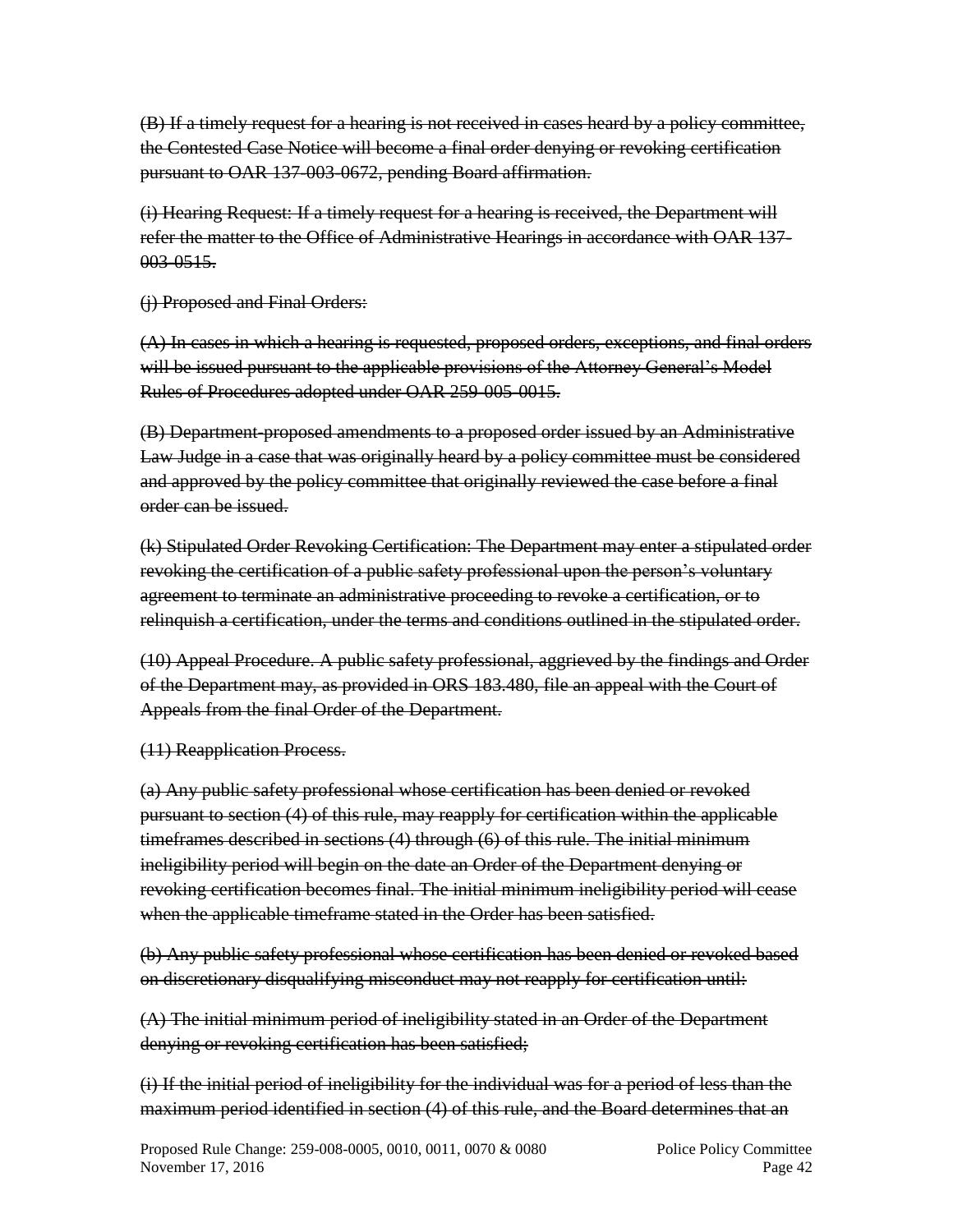individual must remain ineligible to apply for certification, then the individual may not reapply for certification under the provisions of this rule until after the maximum initial period of ineligibility identified in (4) of this rule has been satisfied.

(ii) If the individual has satisfied the maximum initial period of ineligibility and the Board determines that an individual must remain ineligible to apply for certification, then the individual may not submit any further requests for an eligibility determination, and the original denial or revocation remains permanent.

(B) A written request for an eligibility determination has been submitted to the Department and a Policy Committee has recommended that a public safety professional's eligibility to apply for public safety or instructor certification be restored and the Board has upheld the recommendation;

(i) A request for an eligibility determination should include documentation or information that supports the public safety professional's request for eligibility to apply for certification.

(ii) In considering a request for an eligibility determination, the Policy Committee and the Board may consider mitigating and aggravating circumstances identified in Section 9(d) of this rule.

(iii) After reviewing a written request for an eligibility determination, the Board, through a Policy Committee, may determine that the individual's eligibility to apply for certification be restored if the criteria for certification have been met; or determine that the factors that originally resulted in denial or revocation have not been satisfactorily mitigated and the individual must remain ineligible to apply for certification.

(C) The public safety professional is employed or utilized by a public safety agency or the Department; and

(D) All requirements for certification have been met.

\*\*\*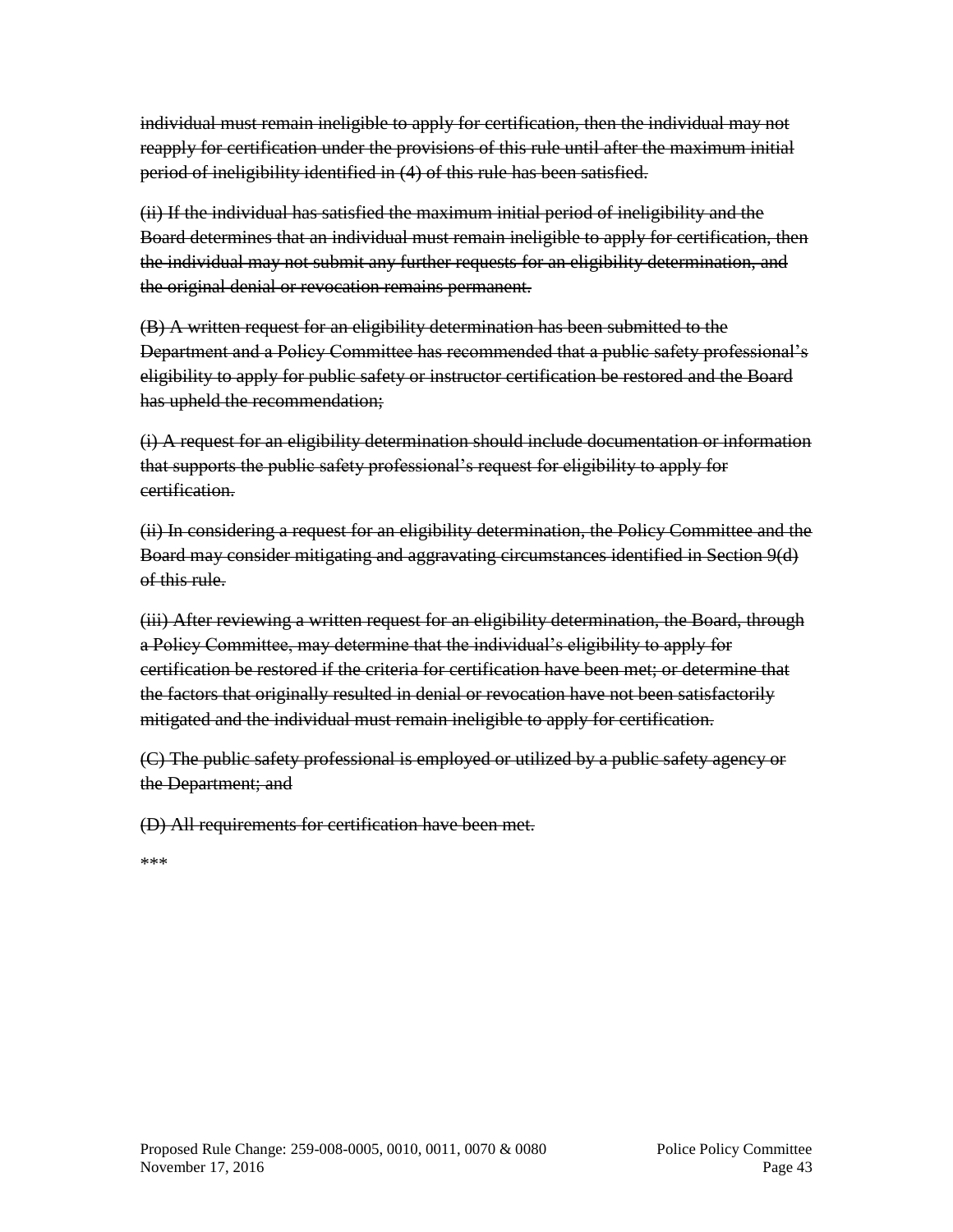# **DRAFT Rule Language Continued:**

The following revised language for OARs 259-008-0005, 259-008-0010, 259-008-0011 and 259-008-0080 contains recommended additions (**bold and underlined**) and deletions (strikethrough text).

\*\*\*

#### **259-008-0005**

#### **Definitions**

\*\*\*

(36) "Suspension" means the administrative inactivation of a certificate issued by the Department until maintenance requirements or other administrative requirements for certification are met and certification is restored.

\*\*\*

#### **259-008-0010**

#### **Minimum Standards for Employment as a Law Enforcement Officer or Utilization as a Reserve Officer**

\*\*\*

(6) Moral Fitness (Professional Fitness). All law enforcement officers must be of good moral fitness. For purposes of this standard, lack of good moral fitness includes, but is not limited to:

(a) Mandatory **grounds for denying or revoking certification** disqualifying misconduct as described in OAR 259-008-0070(**2** 3); or

(b) Discretionary **grounds for denying, suspending or revoking certification**  disqualifying misconduct as described in OAR 259-008-0070(4).

\*\*\*

#### **259-008-0011**

#### **Minimum Standards for Employment as a Telecommunicator and Emergency Medical Dispatcher**

\*\*\*